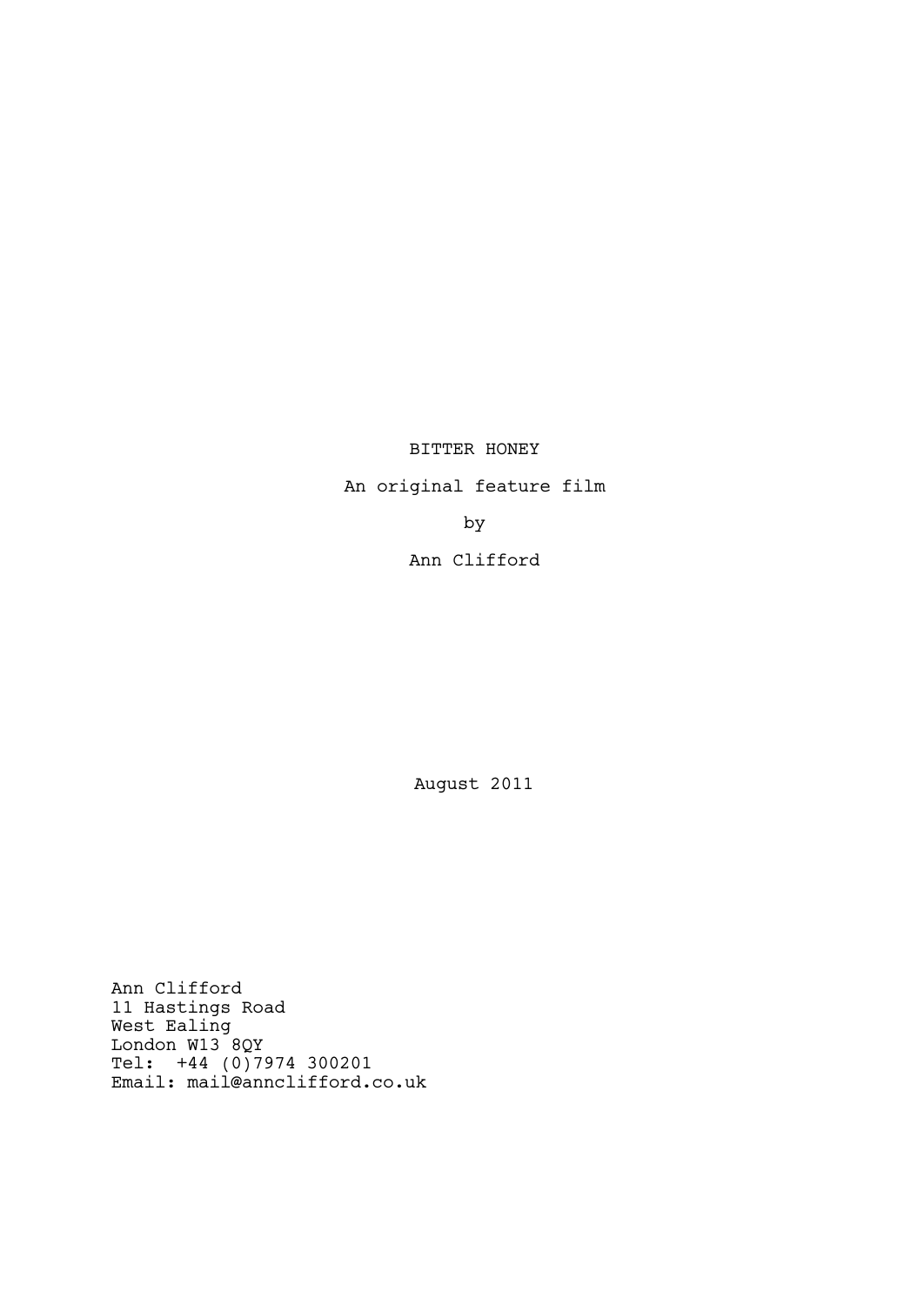1 EXT. DESERT PLAIN AFGHANISTAN - SUNRISE 1

Black birds, a cloud of dust rising underneath, hover in the cloudless sky. CREDITS

Closer. The birds are seen to be figures, arms wide, black fabric billowing, paragliding, attached to vehicles.

Closer it is muslim women wearing jilbab and hijab, faces lit by the rising sun.

FINAL CREDITS

2 INT. DARK 2

Sound of breathing looking out through blue mesh fabric. Fear.

3 EXT. HARWICH DOCK UK - MORNING 3

A mast in the wind, ropes slapping. A tatty flag flutters nobly in the wind.

Attached to the flagpole is a rust-bucket of a boat that slowly makes its way into Harwich Dock.

JED (35) a UK Border Agency Officer, an immaculately turned out man of real presence, waits and scans around him.

The stevedores ready themselves to unload.

There's something about one, ADAM that makes JED look twice.

MJ (40) greying, cheerful, stocky stands alongside JED. Behind them two more BORDER OFFICERS.

They watch the boat come to a halt.

M.T Any 5 by 5's?

JED shakes his head, taps his nose.

MJ (CONT'D) Not another....(forgets)

JED 'Excalibur' - I wish. Lived off that for a while.

 $M<sub>T</sub>$ Looks like you still are!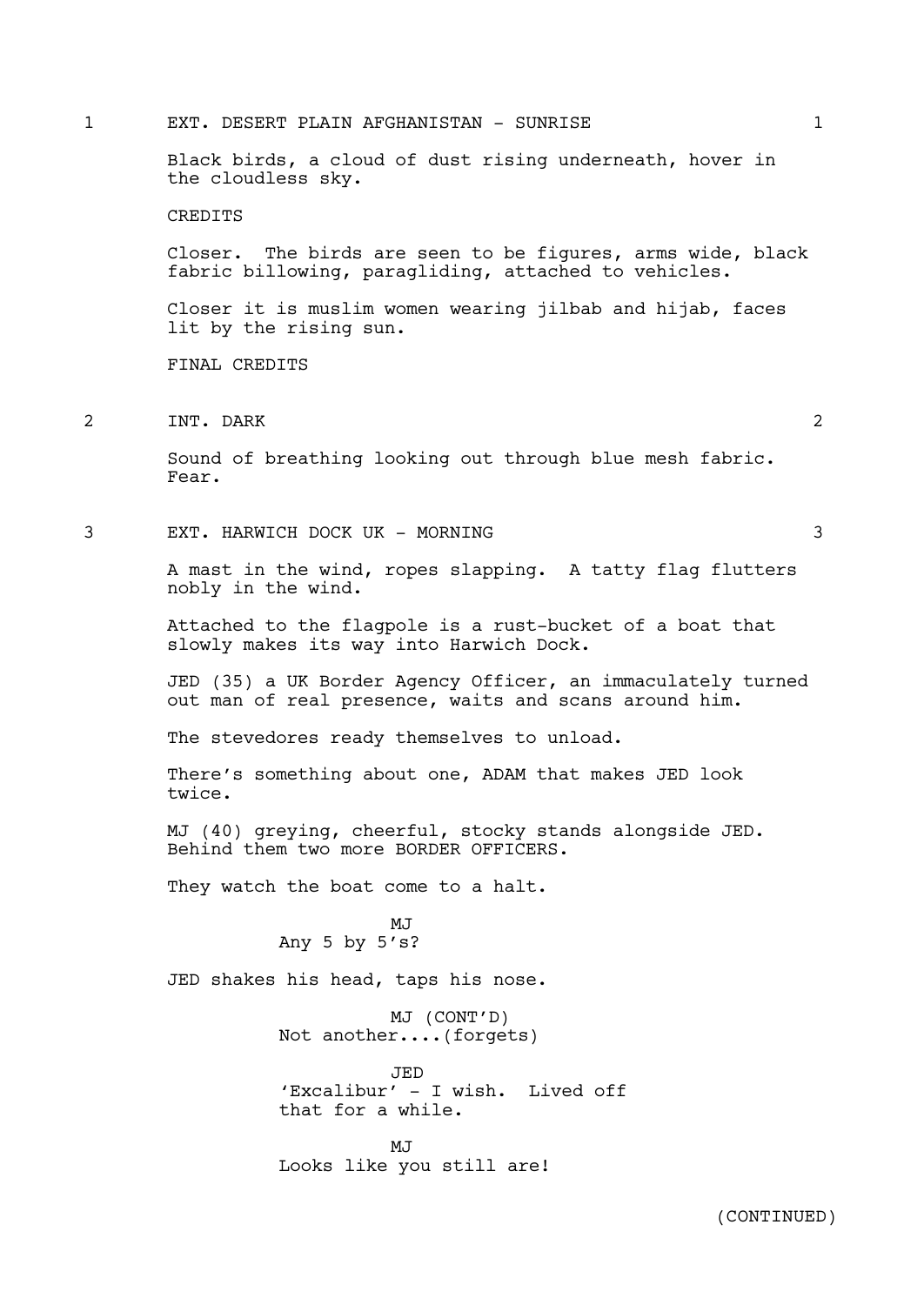JED laughs.

4 EXT SHIP - DAY 4

The captain signals for the walkway to be dropped.

The crew gather together uneasily on the deck their papers in hand.

5 EXT HARWICH DOCKS - MORNING 5

# JED Let's get going.

JED follows MJ onto the ship along with 2 BORDER OFFICERS.

6 EXT CONTAINER SHIP'S DECK DAY 6

They are met by the Turkish captain MAHMOUD(45), weathered, vigorous, grey haired with a black handlebar moustache.

Behind him are his motley CREW, all carrying their meagre belongings.

ONE MAN struggles to stand up unaided.

MAHMOUD (holds out his papers) Gentlemen. I salute you.

MJ (takes the papers, looks at them) Thank you sir. With your permission my colleague will look around the ship.

MAHMOUD Of course sir. No problem sir.

Mahmoud goes to follow.

JED

Alone.

JED sees the MAN struggling to stand upright.

He goes over and pulls his jacket open.

The man has a dressing over a wound.

MJ What's wrong with your man?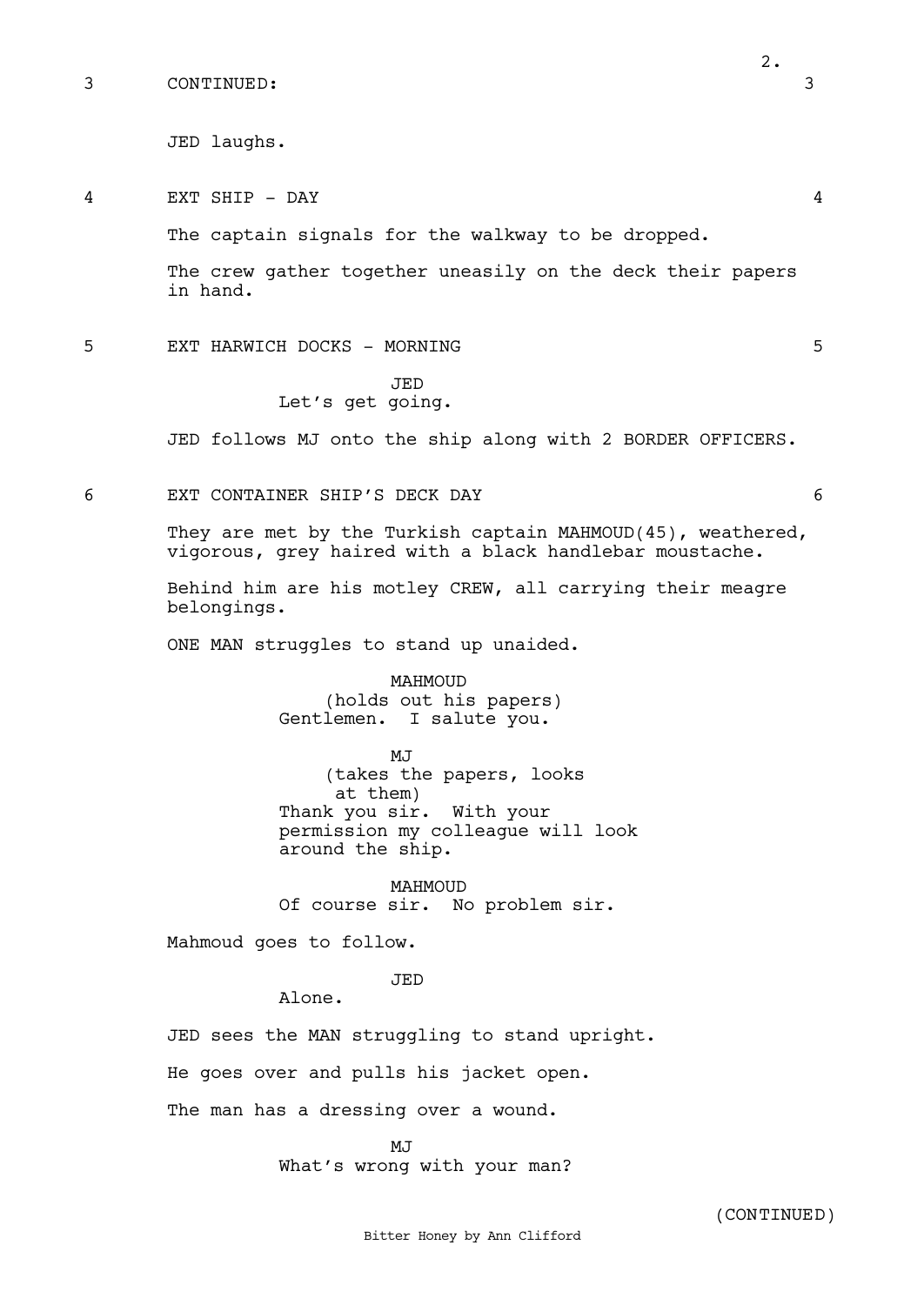JED This is fresh and clean. Who did this to you? MAHMOUD No problem gentlemen. This man had to have an operation sir. MJ (cheerfully) Who performed the operation? Mahmoud looks around. He points to a CHINESE CREW MEMBER. JED goes over to the intimidated man. Examines filthy calloused hands. He looks at MJ. MJ (CONT'D) A miracle! Very well gentlemen follow me. MJ nods at JED. They disembark. A BORDER OFFICER remains on deck. The other BORDER OFFICER goes to follow JED. JED Wait here. I'll do it. 7 INT. CONTAINER SHIP - DAY 7 JED, like a cat after a mouse, is all over the place. Prodding, poking, lifting, looking amongst the containers. The ship is carrying coffee. He finds different crates with empty containers. Smells it. Flicker of recognition. He is meticulous, cautious, determined, ready for anything. Notices a small door with a handle. He opens it and looks in. He steps back swiftly. JED Would you please step out. Nothing happens. He looks again.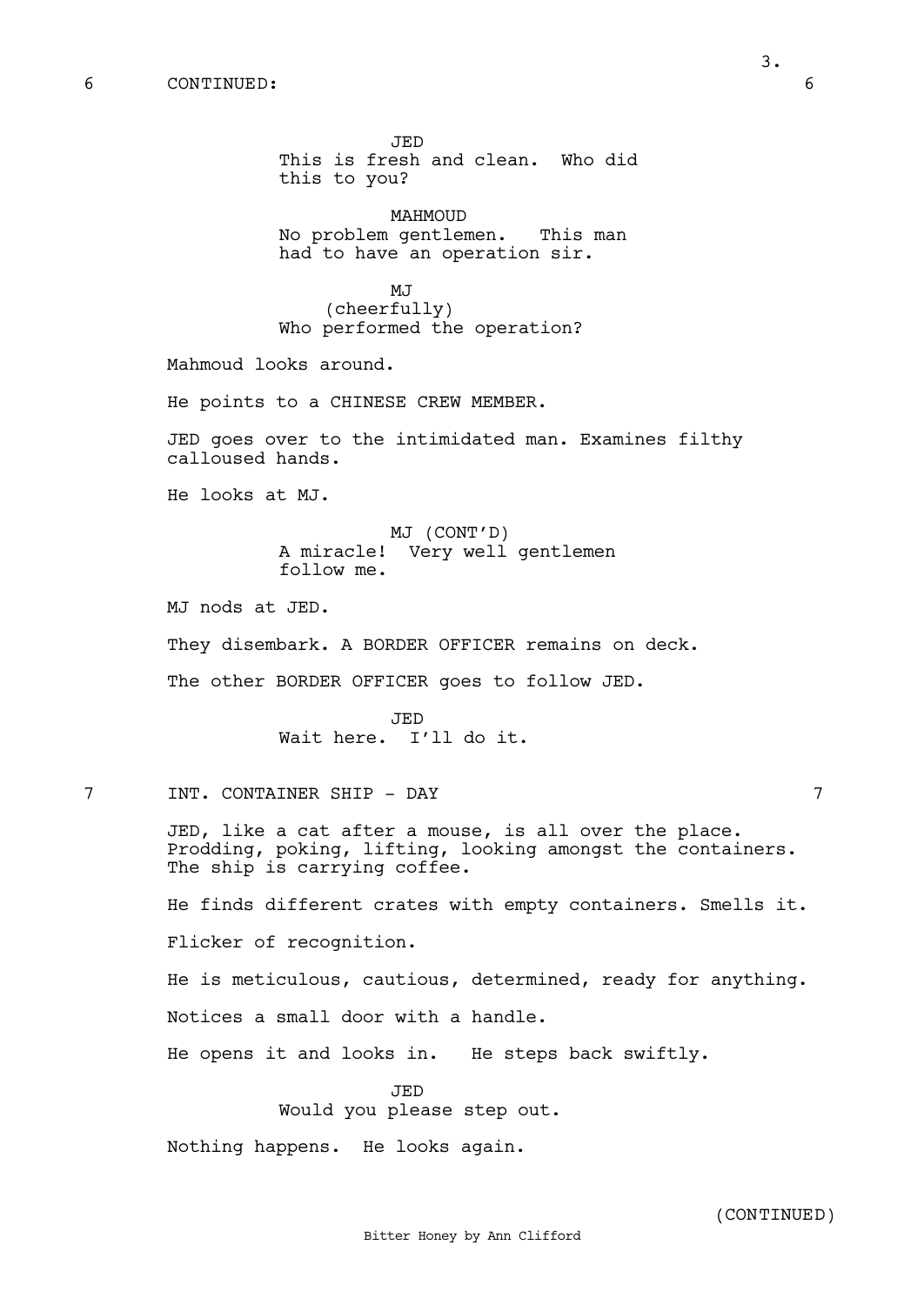She steps out by herself.

#### FARAHNAZ

Asylum.

JED sees eyes flickering behind the burqua.

JED looks in and finds a small bag left on a dirty blue torn cushion.

He picks up the bag.

JED (indicates) Follow me.

8 EXT. CONTAINER SHIP - DAY 8

JED and FARAHNAZ disembark from the boat followed by the two other BORDER OFFICERS.

9 INT. IMMIGRATION HALL - DAY 9

They pass MJ.

JED (aside) Another bloody asylum seeker.

JED places her bag on the table.

He stands one side, she stands the other.

A COLLEAGUE stands and watches.

JED (CONT'D) (loundly, slowly) Where are you from?

FARAHNAZ Afghanistan.

JED Your papers?

Indicates with his hand.

She hands them to him, but they are unintelligible.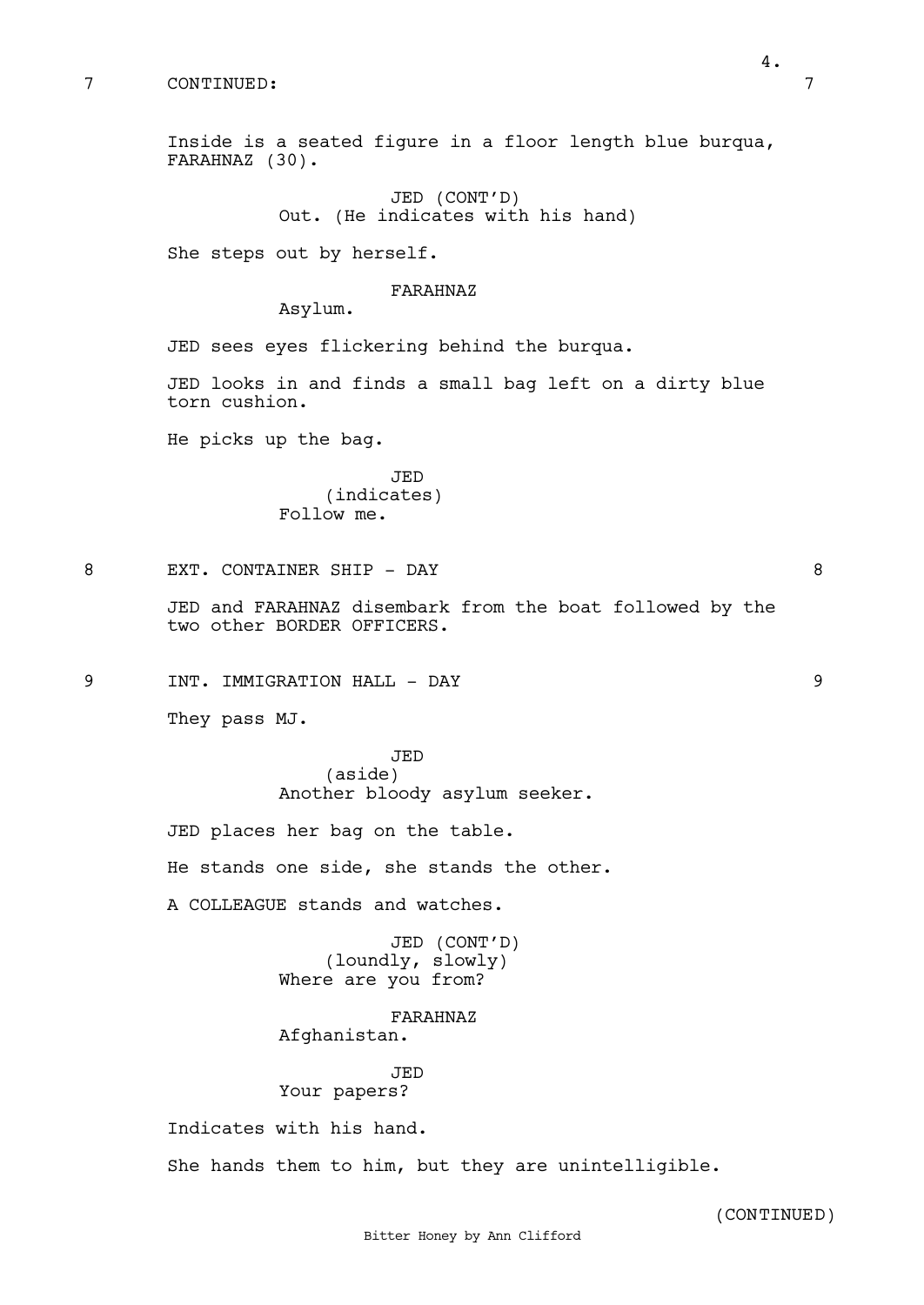JED (CONT'D) You will be interviewed by one of my colleagues. An interpreter will be present. I am now going to search your bag.

Firstly he swipes for a drugs trace.

FARAHNAZ notices his knuckles are red and raw as if he has been bare knuckle fighting.

It is positive.

JED (CONT'D) Ma'am I have found a trace of an illegal substance. Is there anything you wish to tell me?

FARAHNAZ just looks at him.

JED (CONT'D) (louder) Anything, tell me.

JED searches the meagre bag in expert and minute detail. Every conceivable hiding place is exposed.

He stops and looks at her certain there is something.

Her blue burqua.

FLASHBACK: The dirty blue cushion.

He turns to colleague.

JED (CONT'D) Take her to interview.

JED runs through the Immigration hall and out.

10 EXT. DOCKS - DAY 10

JED runs towards the ship his eyes scanning all the time.

11 INT. CONTAINER SHIP - DAY 11

JED runs through the ship to the compartment where he found FARAHNAZ.

He looks through the open door. No blue cushion.

JED

Shit.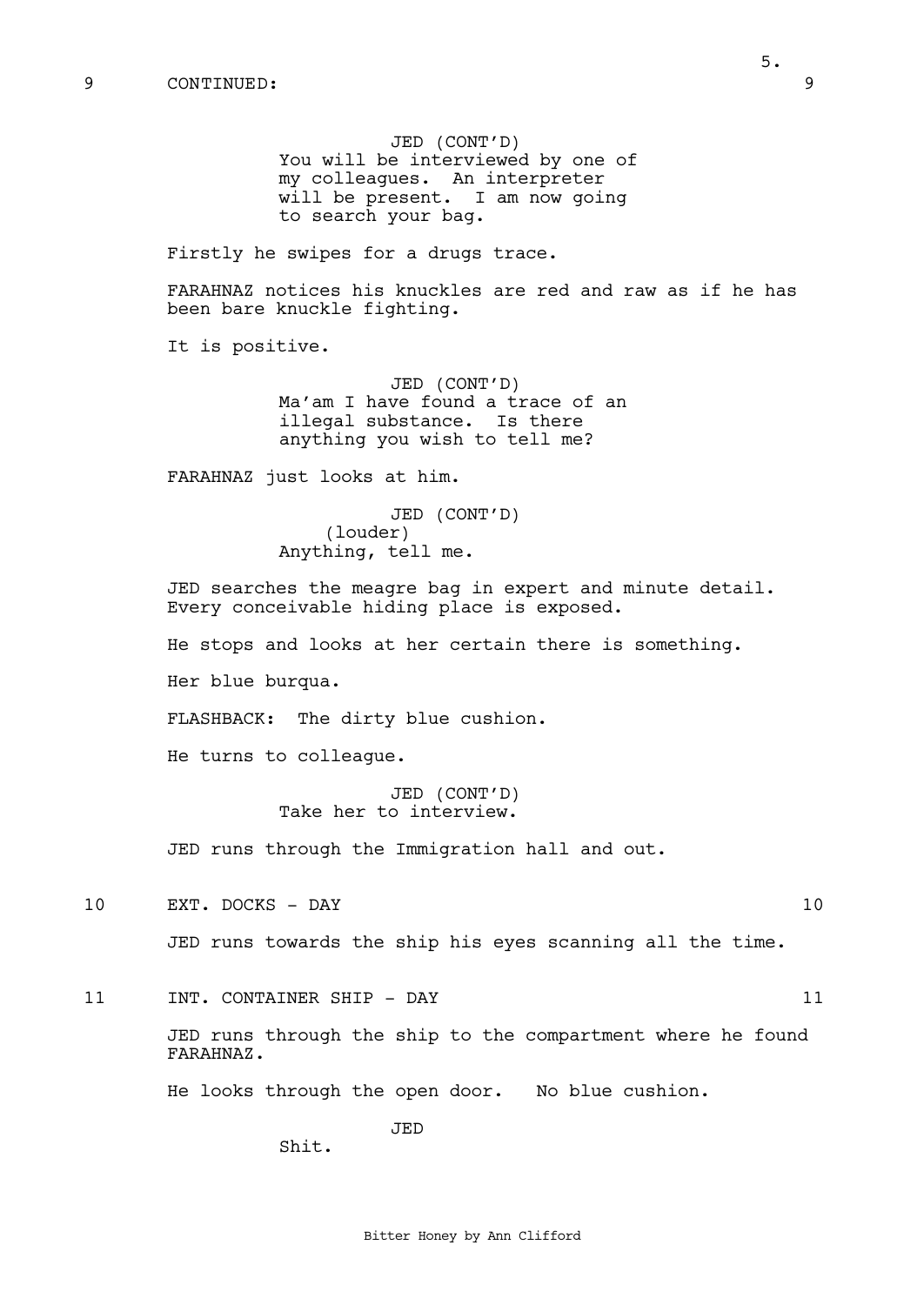FARAHNAZ stands rigid before two female officers ALICE (42) a former ladies rugby prop forward, TRACEY (30) 'seen it all' Essex. Both wear plastic gloves.

> ALICE Ma'am we have to search you. Please, you must remove your clothes.

FARAHNAZ observes them through the mesh.

#### FLASHBACK

13 EXT AFGHNISTAN HOUSE - DAY (ALL IN PUSHTU) 13

Soldiers hold onto a resisting DABIR (34). FARAHNAZ, her sister (his wife) HASNA and AKILAH (55) his elderly mother beg the soldiers not to take him.

Dabir is thrown to the ground. FARAHNAZ tries to cover him with her body.

She is dragged off. Her blue burqua stays on his body.

His body is sprayed with bullets.

14 INT. SEARCH ROOM - DAY 14

She removes her burqua and her long loosely plaited hair is exposed down her back. She wears a simple black shalwar kameez.

She hesitates. Alice indicates it must be removed.

She looks at her shalwar kameez.

FLASHBACK

15 EXT AFGHANISTAN HOUSE - DAY 15

Two soldiers take hold of AKILAH, dressed in a black shalwar kameez, and drag her into the house.

> FARAHNAZ (in Pushtu) Let her go. I beg you.

INT AFGHANI HOUSE - DAY

6.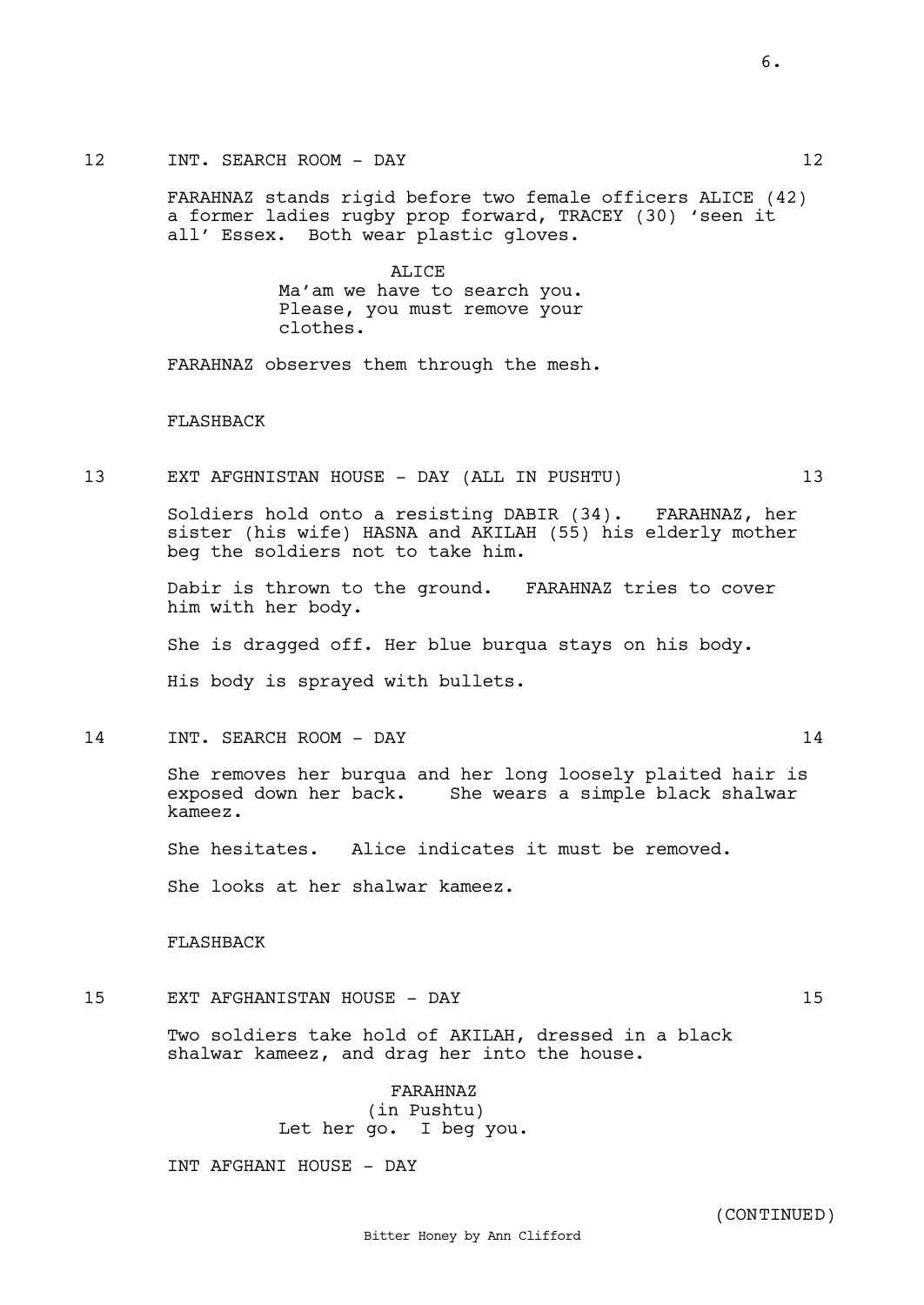They shove AKILAH in a room.

They pile papers in front of the door of the room.

They take embers from the open fire and set light to the papers. The door catches fire.

FARAHNAZ'S screams join Akilah's.

- 16 INT. SEARCH ROOM DAY 16
	- FARAHNAZ is screaming.

ALICE Get her a drink.

Tracey gets some water from the tap.

ALICE (CONT'D) It's okay. We're not going to<br>hurt you. Shhhhh. hurt you.

FARAHNAZ takes the drink gratefully.

She notices her top is off and her arms are bare.

### FLASHBACK

17 INT WEALTHY AFGHANI HOUSE - DAY 17

KADAR (36), wiry, tough, weather beaten, FARAHNAZ's brother leads out GENERAL GADI (59)(their father) a small, noble figure. TALIBAN SOLDIERS wait. FARAHNAZ is desperate.

> FARAHNAZ (in Pushtu) Brother, not our father. Where are you taking him?

General Gadi is lead to a pick up truck.

Taliban soldiers haul him unceremoniously onto it.

KADAR To prison. He will wait until his time comes to answer before the people in the stadium.

He looks at FARAHNAZ noticing her arms are uncovered.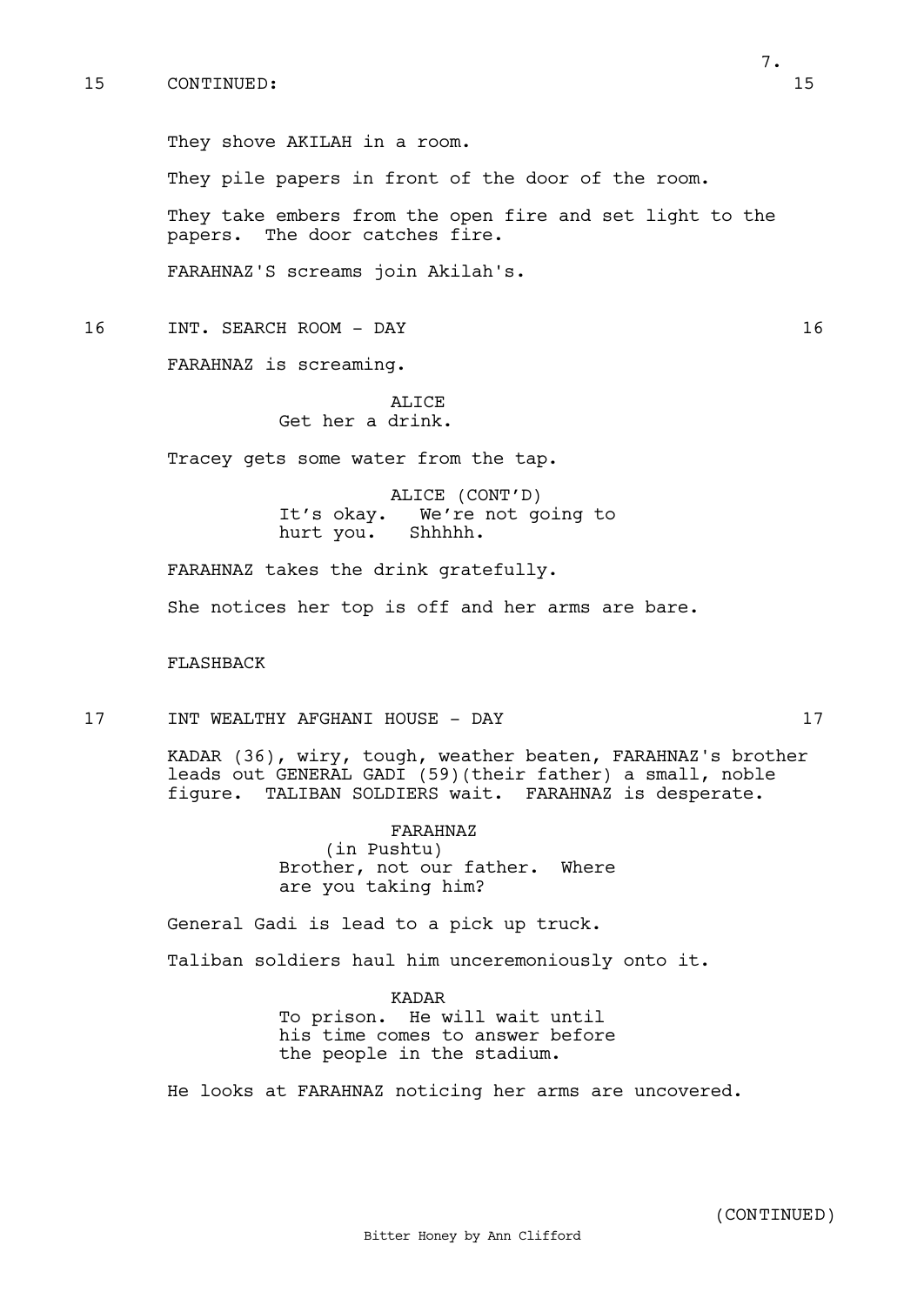# KADAR (CONT'D) (angrily) Cover yourself. Already you dishonour me and our family.

Kadar mounts the pick up truck. The truck drives off.

FARAHNAZ watches the eyes of her father as they disappear in the dust.

18 INT. IMMIGRATION OFFICES OBSERVATION ROOM - DAY 18

JED watches FARAHNAZ through a 2-way mirror.

She sits in an interview room.

JAYNE enters and gives her a drink.

FARAHNAZ's fingers emerge, grasp the cup and take it under the burqua.

Suddenly she looks full at JED as if seeing him through the mirror.

It unnerves JED.

MJ walks into the observation room.

JED They were carrying acetic anhydride. Tried to disguise it with coffee as usual. Can't believe I missed the cushion.

M<sub>J</sub> You can't be sure.

JED Trace showed up on her.

MJ All Afghans have a trace. Does she speak English then.

JED Not to me.

MJ

Right.

He leaves.

NADA, the translator (45) thin as a rake, lived in face, fashionable, walks into the interview room followed by MJ.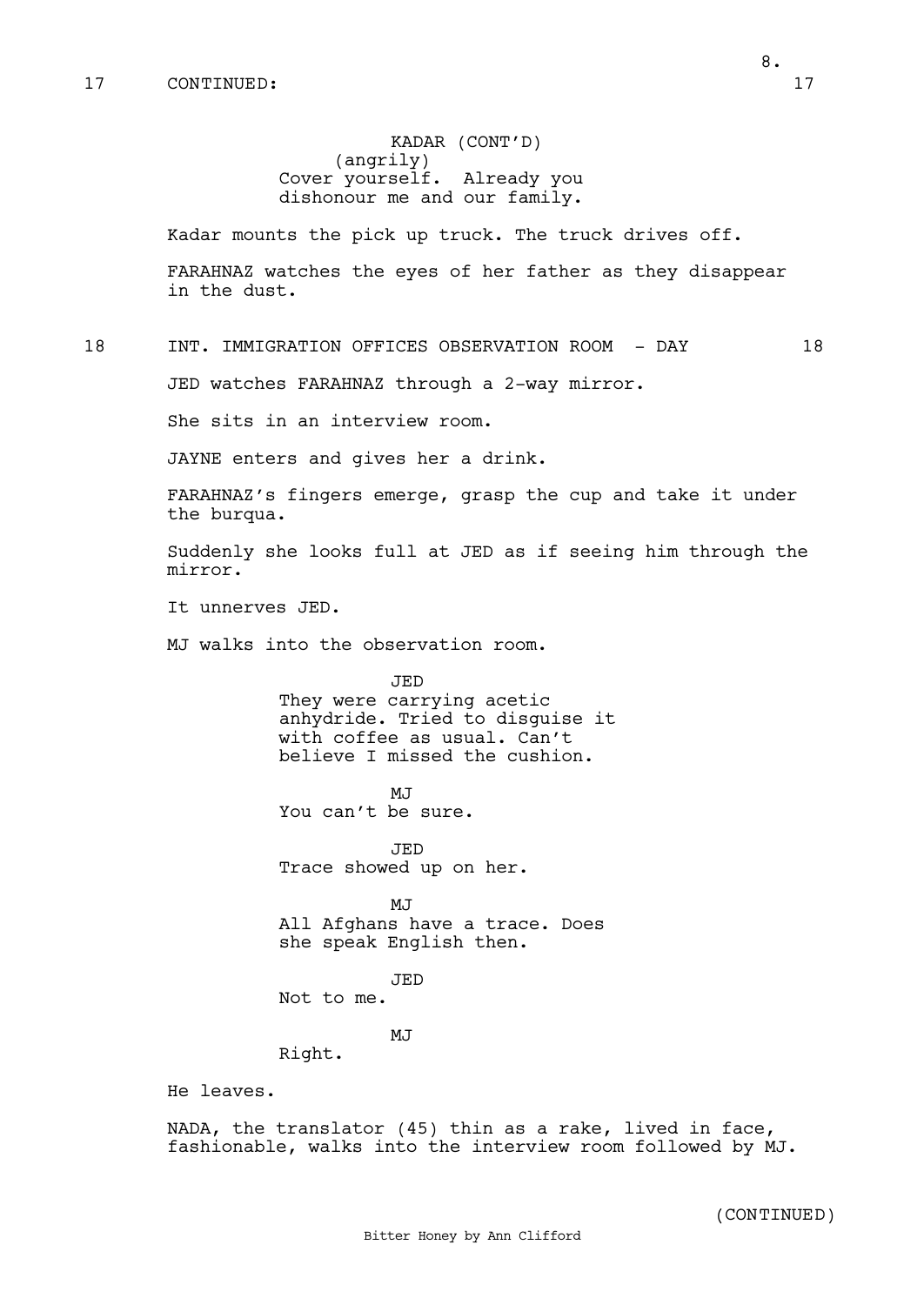NADA simultaneously translates into Pashtu.

MJ (CONT'D) I see your name is FARAHNAZ. Do you have a surname?

FARAHNAZ

We have no surnames in

NADA

We have no surnames in Afghanistan.

MJ (CONT'D) What is your reason for coming to the United Kingdom?

FARAHNAZ I wish to have asylum.

(in Pashtu)

Afghanistan.

NADA I wish to have asylum.

MJ (CONT'D) You have so little luggage for someone who intends to stay in this country.

FARAHNAZ

Should I advertise that I am leaving? My sister's husband has been killed. Her mother was shut in her house and they tried to burn her alive. My brother Kadar is Taliban and has arrested my father General Gadi. I should stay while they decide what to do with me?

NADA Should I advertise that I am leaving? My sister's husband has been killed. Her mother was shut in her house and they tried to burn her alive. My brother Kadar is Taliban and has arrested my father General Gadi. I should stay while they decide what to do with me?

MJ (CONT'D) You say you are the daughter of General Gadi?

# FARAHNAZ

Yes.

#### FARAHNAZ

My father has been captured by the Taliban. They will execute him. It is only a matter of time.

NADA My father has been captured by the Taliban. They will execute him. It is only a matter of time.

MJ

Now, tell me about your father. Take your time. There's no hurry. I think perhaps it might be time to remove your full burqua. Do you have a hijab?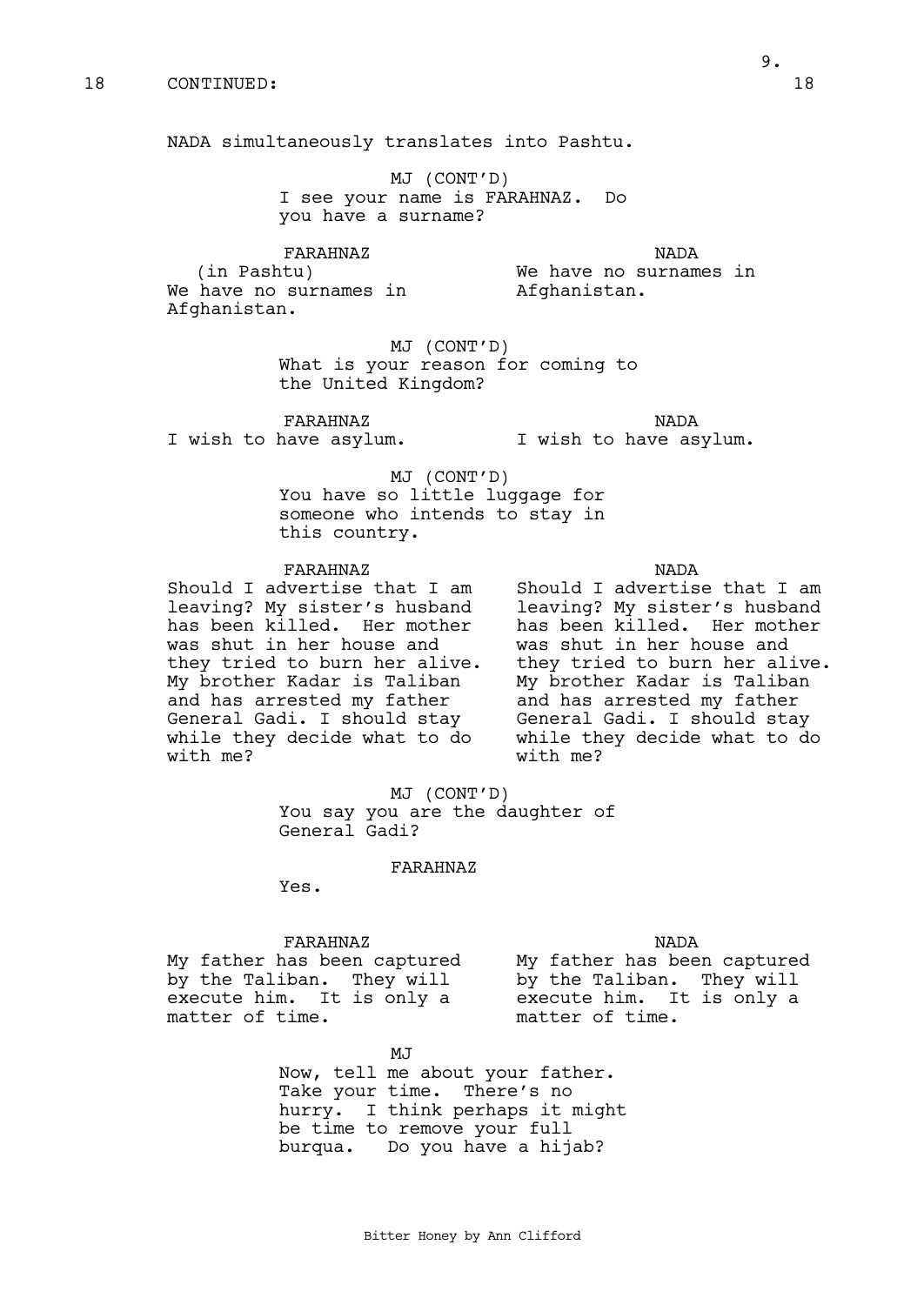19 INT. UK BORDER AGENCY OFFICE - DAY 19

JED struggles with a blind, which refuses to lower itself properly.

Jayne's desk basks in full sunlight and she laughs at JED.

Suddenly the blind opens itself fully and crashes onto the floor, it's length far greater than the window.

JED turns and bows as MJ comes through the door.

JAYNE Thank you.

MJ What have you done?

JED What your secretary wanted.

MJ goes over and sorts out the blind so that it falls correctly. Jayne watches obviously liking MJ.

> M.T How come women never ask me for help?

JED Incompetence.

Suddenly a whirlwind interrupts. KATE (36), long curly red hair, a sensitive and vulnerable face looking good in a fab tight, knee length skirt arrives. She carries a package.

She throws her arms around JED's neck and gives him a kiss.

**KATE** 

Hi.

JED, uncomfortable but pleased to see her.

JED

Careful.

 $M.T$ Watch the merchandise he means Kate. Good to see you.

KATE Chocolates for all you hard working people including myself.

She opens the chocolates, has one herself and hands them round. JED takes one.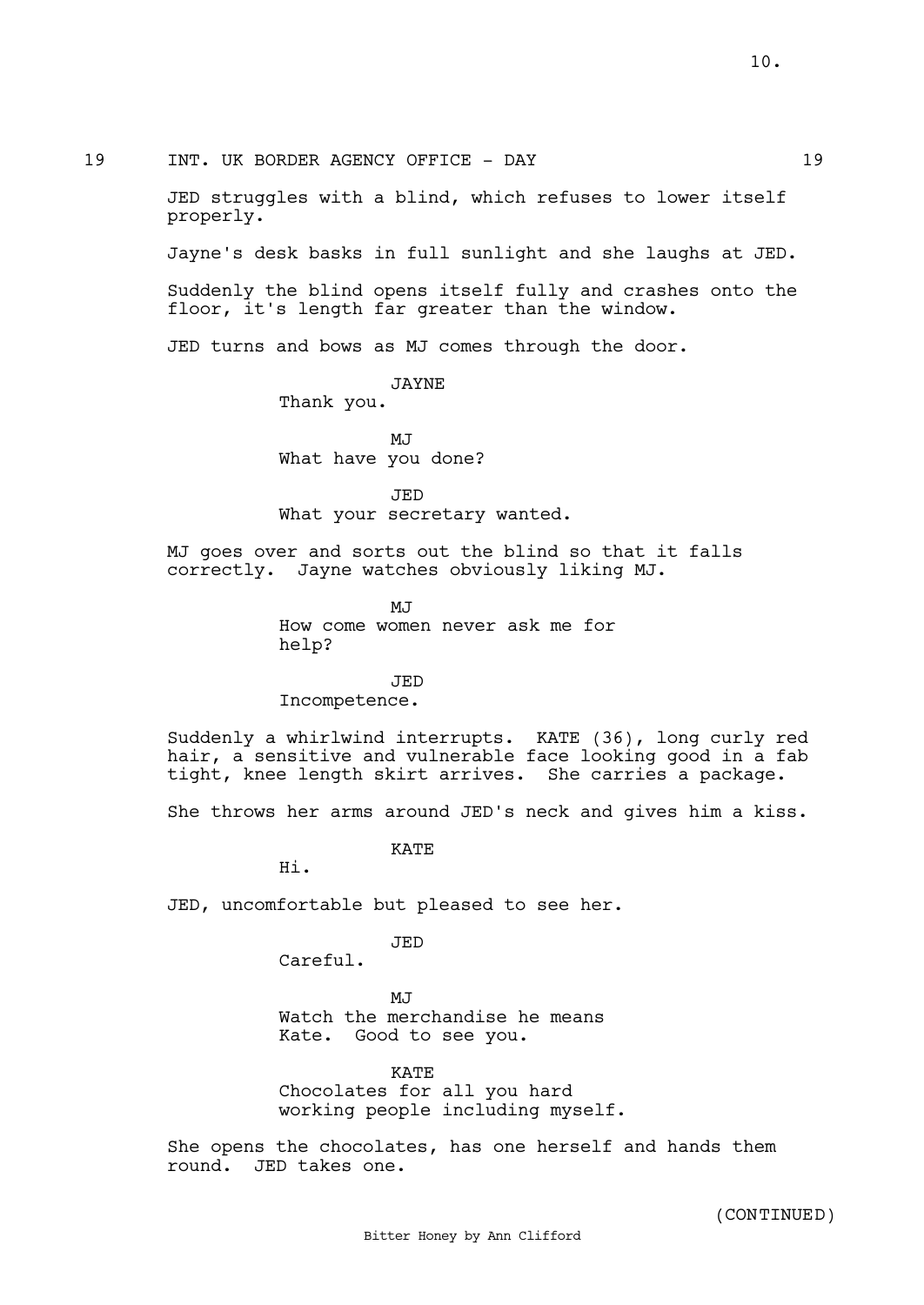KATE (CONT'D) You won't forget my birthday party will you? Did you get me a present? JED No. Why's the party so important? KATE Surprise. MJ Do you know who did that appendix operation on that seaman? JED Go on. MJ The woman. She's a doctor. Trained in Russia. Speaks a little English. JED Follow me she's all yours. JED enters the interview room.

FARAHNAZ stands with her back to the door. Her blue burqua is removed and she wears a loose hijab.

JED sees the long hair loosely plaited.

FARAHNAZ turns, meets his gaze unwaveringly and JED is blown away by the woman in front of him.

> KATE Hi, I'm Kate, Asylum coordinator. Good to meet you. I hope they've been treating you well.

MONTAGE

20 EXT. IMMIGRATION OFFICES - NIGHT 20

KATE walks FARAHNAZ to a waiting van. JED watches unseen, through a window.

FARAHNAZ driven away.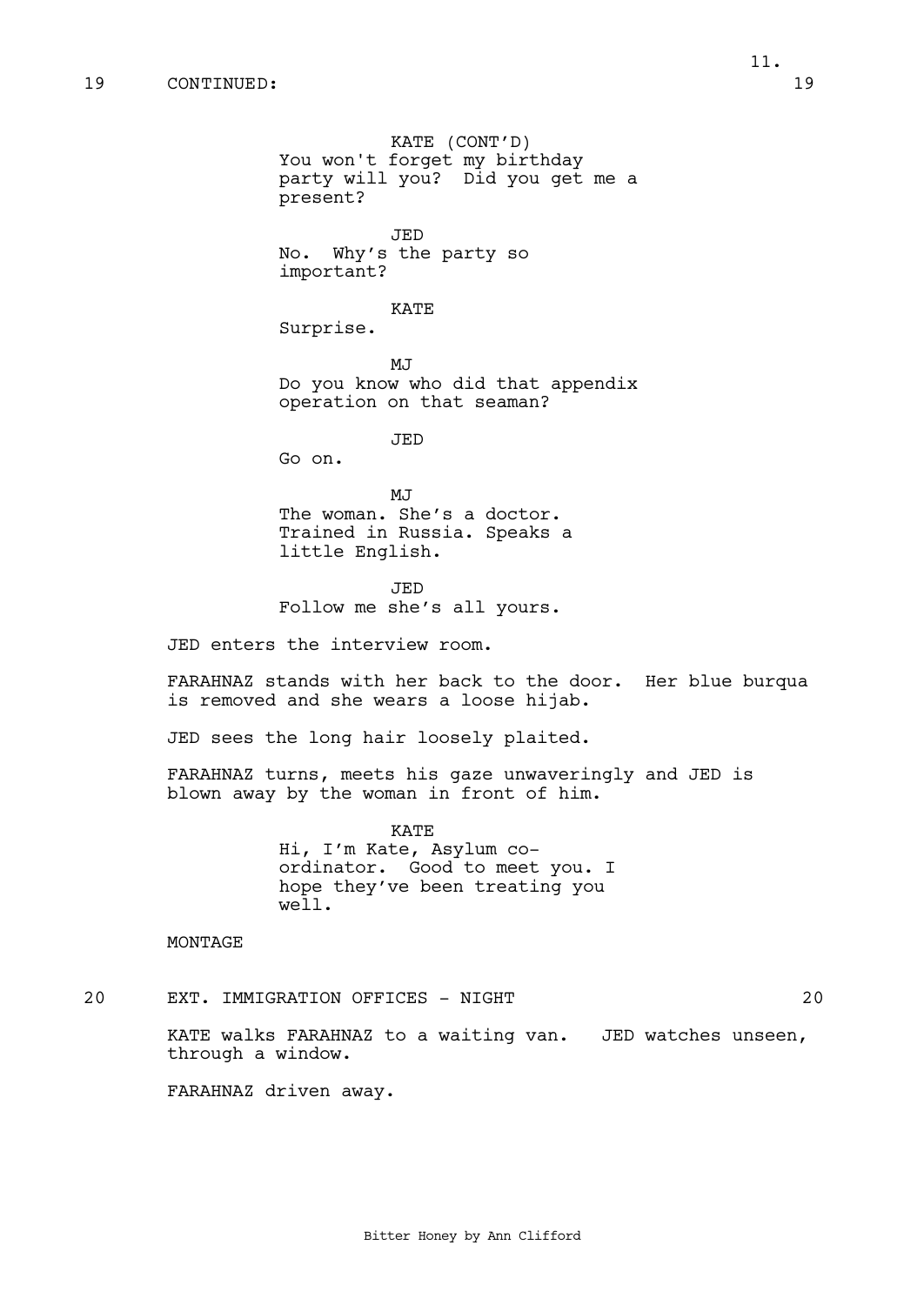FARAHNAZ in front of a magistrate. 22 EXT. HOLLOWAY PRISON - DAY 22 FARAHNAZ driven through the gates at Holloway Prison. 23 INT. HOLLOWAY PRISON - DAY 23 FARAHNAZ walks into her cell. The door is locked. She goes to the tiny window, looks out at the sky and sees a black bird flying. END MONTAGE 24 EXT WANDSWORTH ESTATE WALKWAY 3RD FLOOR - NIGHT 24 JED walks shaking the rain off, stops at a flat and knocks on the door, it opens. Noise and music hit him. 25 INT KATE'S FLAT NIGHT 25 He's walked into the United Nations and the tower of Babel. TWO CHINESE YOUNG MEN argue in Cantonese on the stairs. He passes the bedroom sees the rumpled bedclothes. JED is viewed with suspicion by his obvious authority. A stately BLACK WOMAN places a dish of steaming food on the table. KATE, looking very sexy, is deep in conversation with a ROMA (gypsy) asylum seeker. JED catches her eye and she jumps up with delight. KATE Have you got my present? JED hands her a package with a smile. He watches as she is delighted to find an iPad. JED Don't put it down anywhere.

21 INT. MAGISTRATE'S COURT - DAY 21

# 12.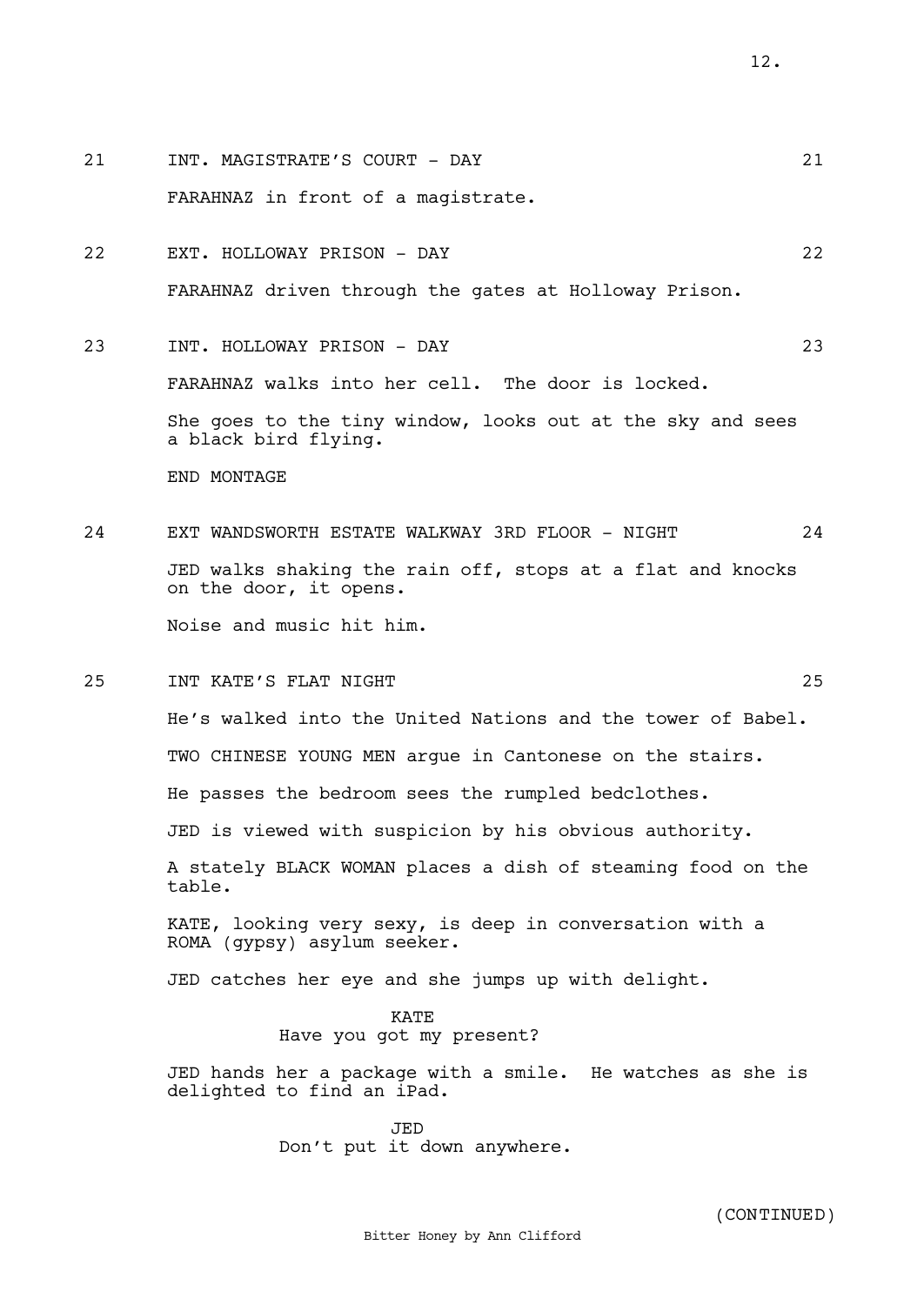She laughs and kisses him.

**KATE** Thank you. Just what I wanted. Now my surprise. At last you can meet him.

KATE takes him over to a man pouring himself a stiff whisky.

> KATE (CONT'D) This is my brother Jed. Jed this is Quinn my mystery man.

JED meets QUINN (45) enigmatic, crumpled, ruggedly handsome.

QUINN takes a swig of his whisky.

QUINN Care for a drink?

JED Sure. (Takes a swig). Good whisky, must be yours. Where'd you two meet?

KATE Coffee bar, near work. I threw coffee over him.

JED Novel. What do you do?

KATE Okay big brother. Enough.

JED

Sorry.

QUINN takes a swig.

JED notices a SAS tattoo on his inner forearm. QUINN knows he's seen it.

A fight breaks out between the two Chinese.

JED moves to intervene. KATE stops him.

QUINN steps in and separates them easily.

QUINN

Gentlemen, time to go.

One of them looks to want to start again.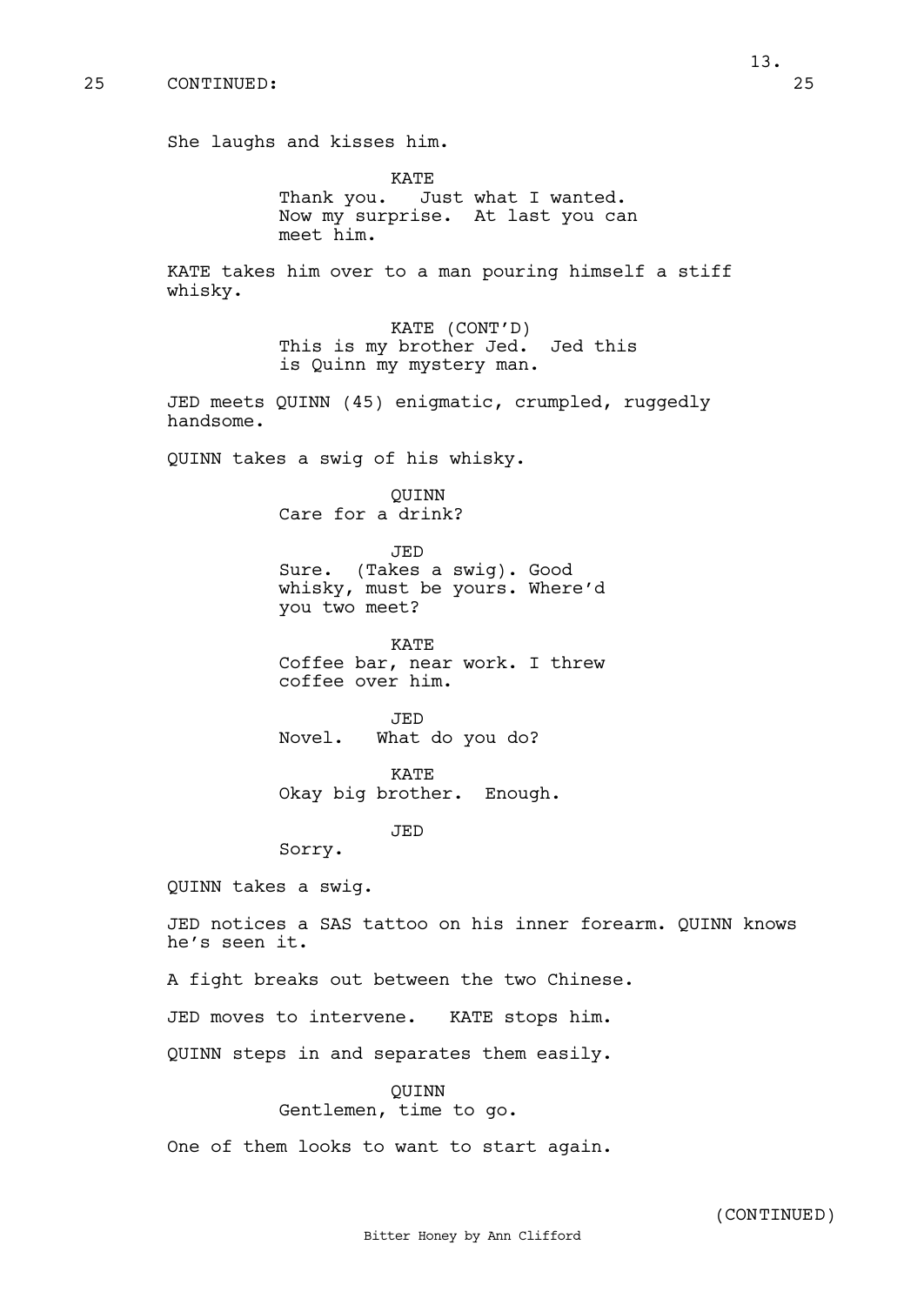```
QUINN (CONT'D)
                  I wouldn't.
       They leave.
                            KATE
                      (to JED)
                  My hero.
                            JED
                  Is he staying here?
       KATE nods.
                            JED (CONT'D)
                  How long?
       She shrugs. 
       QUINN comes over, winces as he puts his arm around her.
       KATE kisses QUINN and pulls him back into the party.
       JED watches.
26 INT UK BORDER CONTROL OFFICE - DAY 26
       MJ replaces the phone, throws down his pen in disgust and 
       leans back in his chair. JAYNE looks at him.
                            JAYNE
                  Problem?
       JED walks in carrying some paper.
                            JED
                  Nothing on those drugs. 
                            MJ
                  Had report that General Gadi, the 
                  woman's father, was executed 
                  yesterday. 
       The phone rings and Jayne answers.
                            JAYNE
                  UK Border Agency. Can you hold 
                  please?
                            MJ
                  Supposed drugs.
                            JED
                  I tell you, she was sitting on a 
                  stash.
                         Bitter Honey by Ann Clifford 
                                                          (CONTINUED)
```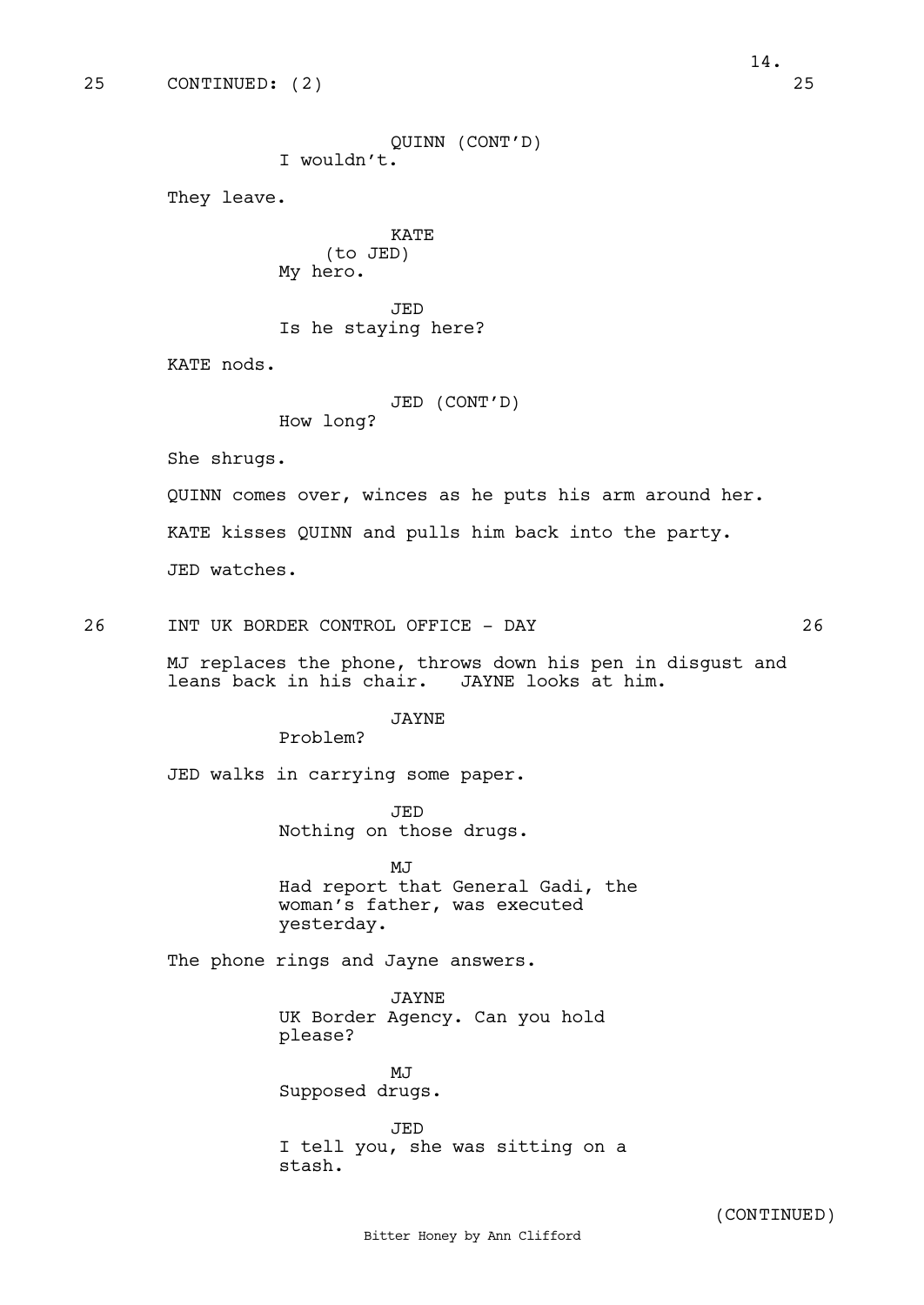JAYNE Jed, your sister. She sounds terrible. JED (he picks up the phone) No you can't. You're not competent. Who are you picking up? I'll drive you myself. (replaces phone) Kate's car's broken down. **MJ** Kate is 32 years old, manages the placement of asylum seekers.. JED And wants to borrow my car...that only I am insured to drive. She's picking up that Afghan woman. JED starts to walk out of the door. MJ That quick! Out for good behaviour then? JED I'll find out. **MJ** You'd better tell her about her father. 27 INT JED'S CAR DAY 27 KATE waits beside her car. She has a heavy cold. JED drives alongside and she gets in. She notices his hand on the wheel is bloodied. She gently places her hand over his and quickly removes it. KATE What exactly do you mean I am not competent? JED When was your last accident?

> KATE Two weeks ago and it was only small and the insurance company will pay for it.

Bitter Honey by Ann Clifford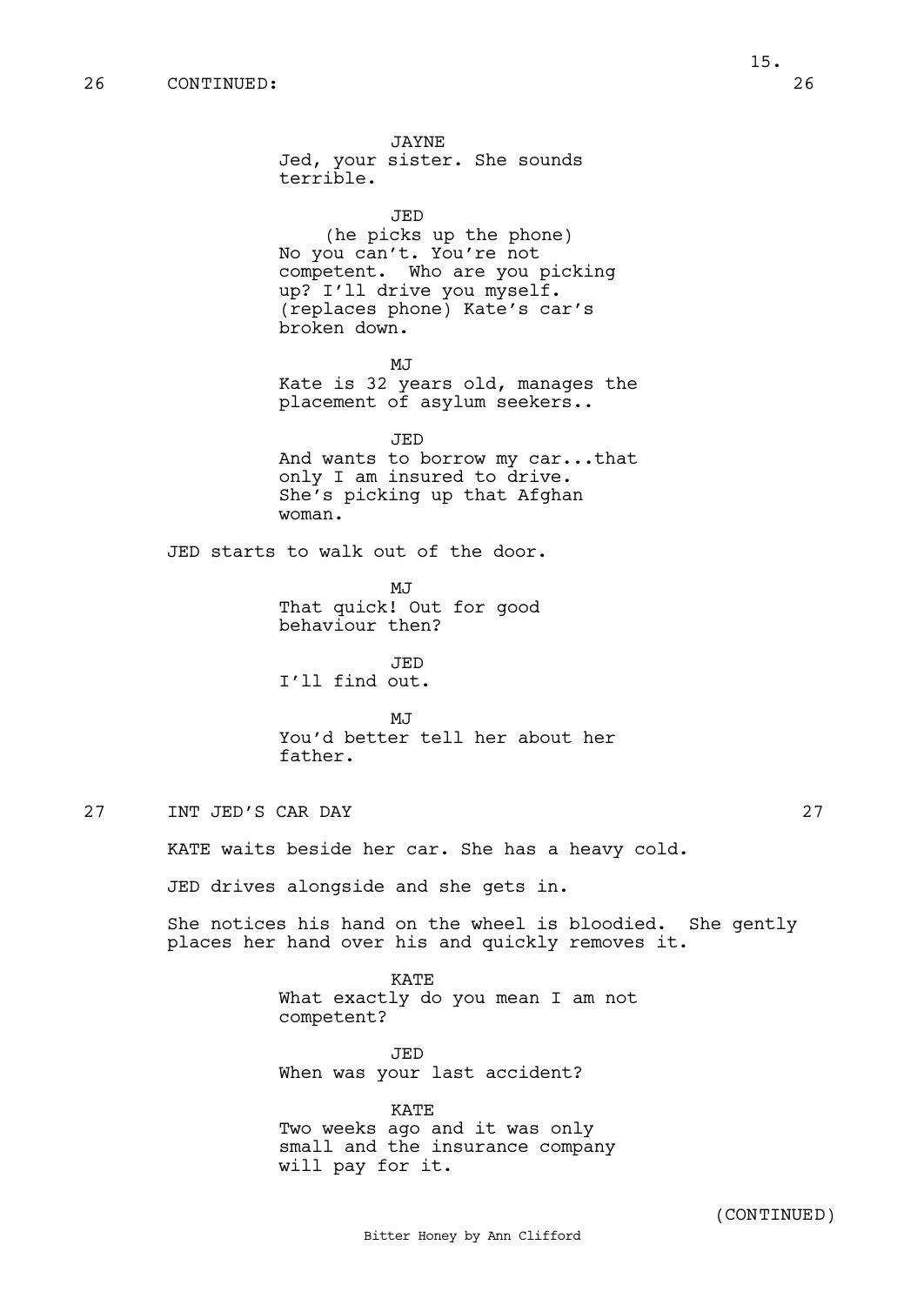JED Didn't know about that one. Where are we going?

KATE

Holloway. We have to pick Farahnaz up and take her to the asylum seeker hotel.

JED

Very quick.

KATE (hesitates) Sometimes happens like that.

JED

3 weeks!

KATE Love the ipad. Has all my photos.

### 28 EXT. HOLLOWAY PRISON - DAY 28

KATE inside the car, JED outside leans against her open window. They watch the door open and FARAHNAZ steps outside dressed in black shalwar kameez, black hijab on her head.

JED watches and steps towards her.

# **KATE**

### Farahnaz!

FARAHNAZ looks up, steps and stumbles. JED helps her up. She is surprised to see him

#### FARAHNAZ

Thank you.

She moves away from him and goes to KATE now out of the car.

# KATE

Was it bad?

# FARAHNAZ Yes. I am not a criminal.

FARAHNAZ gets into the back of the car.

29 INT CAR DAY 29

KATE, sees FARAHNAZ'S eyes in the mirror and smiles.

(CONTINUED)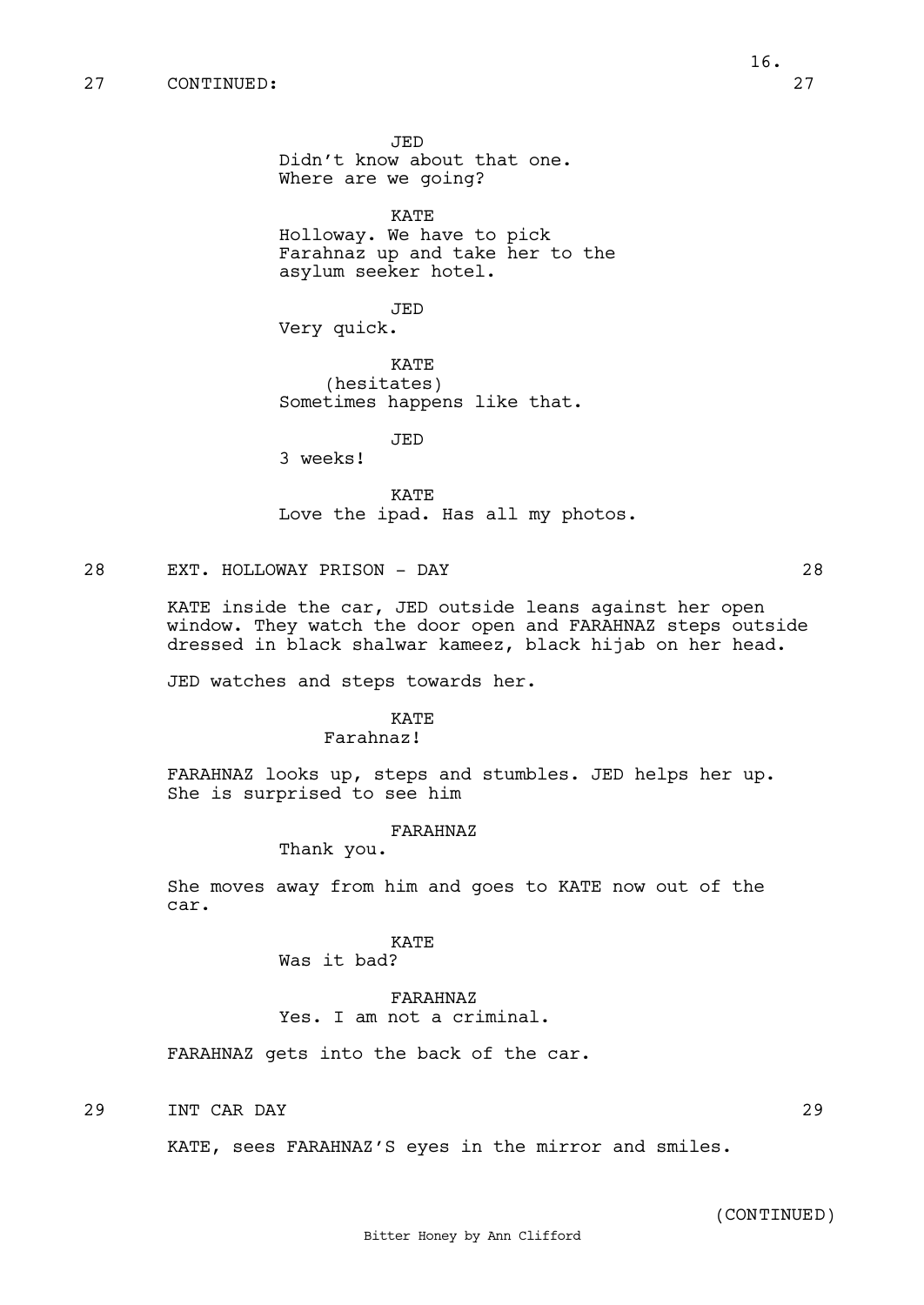17.

KATE Unfortunately, this is my big brother.

JED drives off.

KATE sneezes very unwell.

Jed hands her a pristine handkerchief.

JED You got anything for that? Keep the handkerchief. Please.

30 EXT ASYLUM SEEKER HOTEL DAY 30

JED and FARAHNAZ get out of the car in front of the highrise hotel, a mere shadow of its former glory.

FARAHNAZ lets herself out of the car with her case.

JED

Let me.

FARAHNAZ holds onto her case firmly.

KATE (to Farahnaz) I'll be in touch.

FARAHNAZ walks into the lobby followed by an uncomfortable Jed.

31 INT LOBBY HOTEL DAY 31

There is an atmosphere of tedium and tension in this once good hotel. A multi cultural feel; many people and languages; chaos and dirty coffee cups.

> FARAHNAZ Why are you here?

JED I have to tell....

FARAHNAZ This bloody asylum seeker does not require your help.

Jed is shocked at his words returning and her English.

She goes to Reception where a large, forceful Kenyan lady, EUGENIE (36), proud and pedantic, greets her.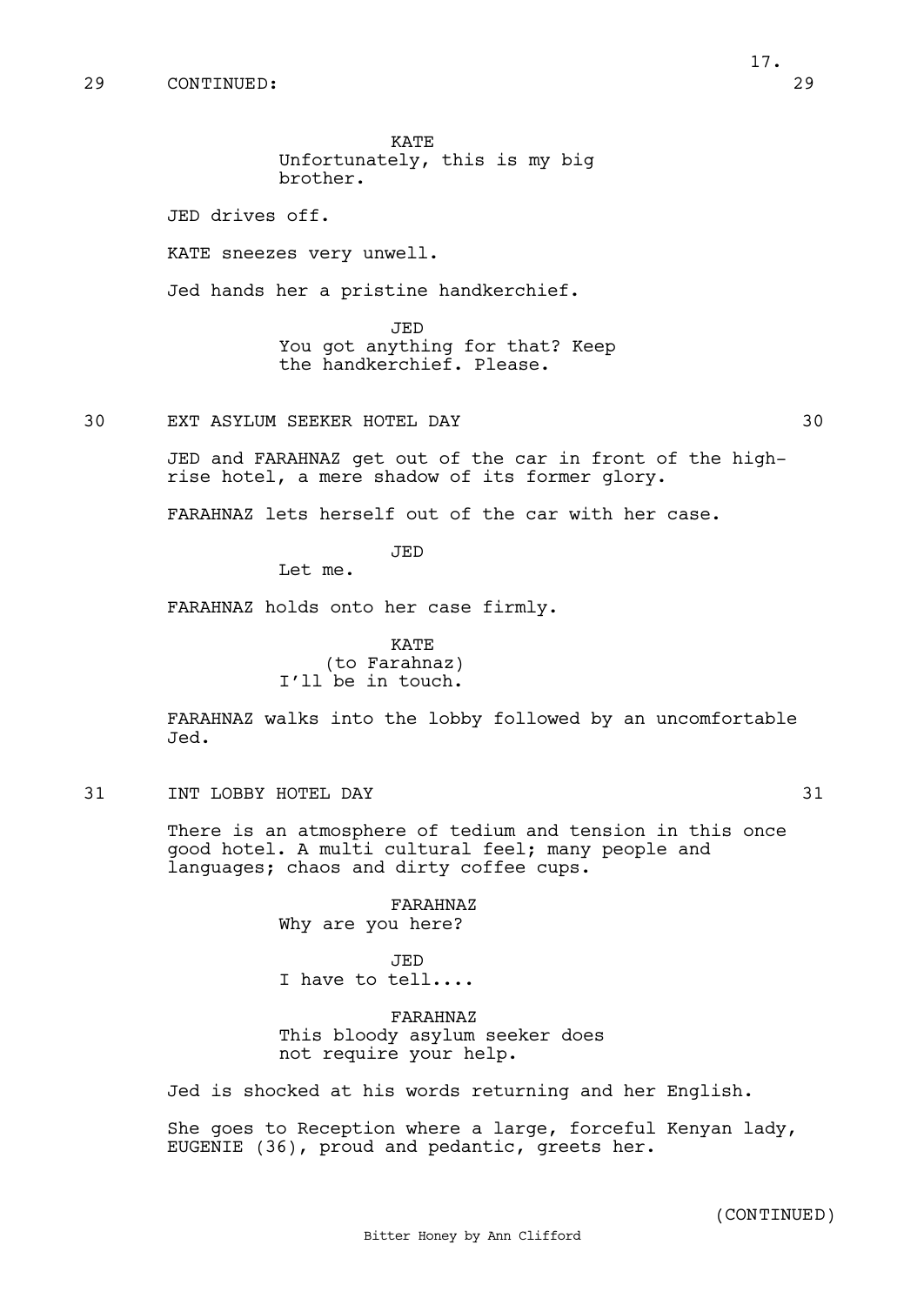EUGENIE Jambo darling. Where's your papers? FARAHNAZ hands them over. Eugenie ticks a box and hands over the keys. EUGENIE (CONT'D) 4th floor. She walks to the lift. EUGENIE (CONT'D) (shouts) It is not working today. FARAHNAZ takes off up the stairs followed by JED. 32 INT STAIRWELL HOTEL DAY 32 FARAHNAZ walks steadily up the stairs. JED follows. She pauses to catch her breath. JED reaches for the bag. She holds onto it and continues walking. JED Why didn't you speak to me? FARAHNAZ I prefer to listen and watch. JED What could you see through that blue thing? FARAHNAZ Burqua. You amongst other things. JED And? FARAHNAZ It doesn't matter. JED And?

> FARAHNAZ I see a man who hurts inside and out.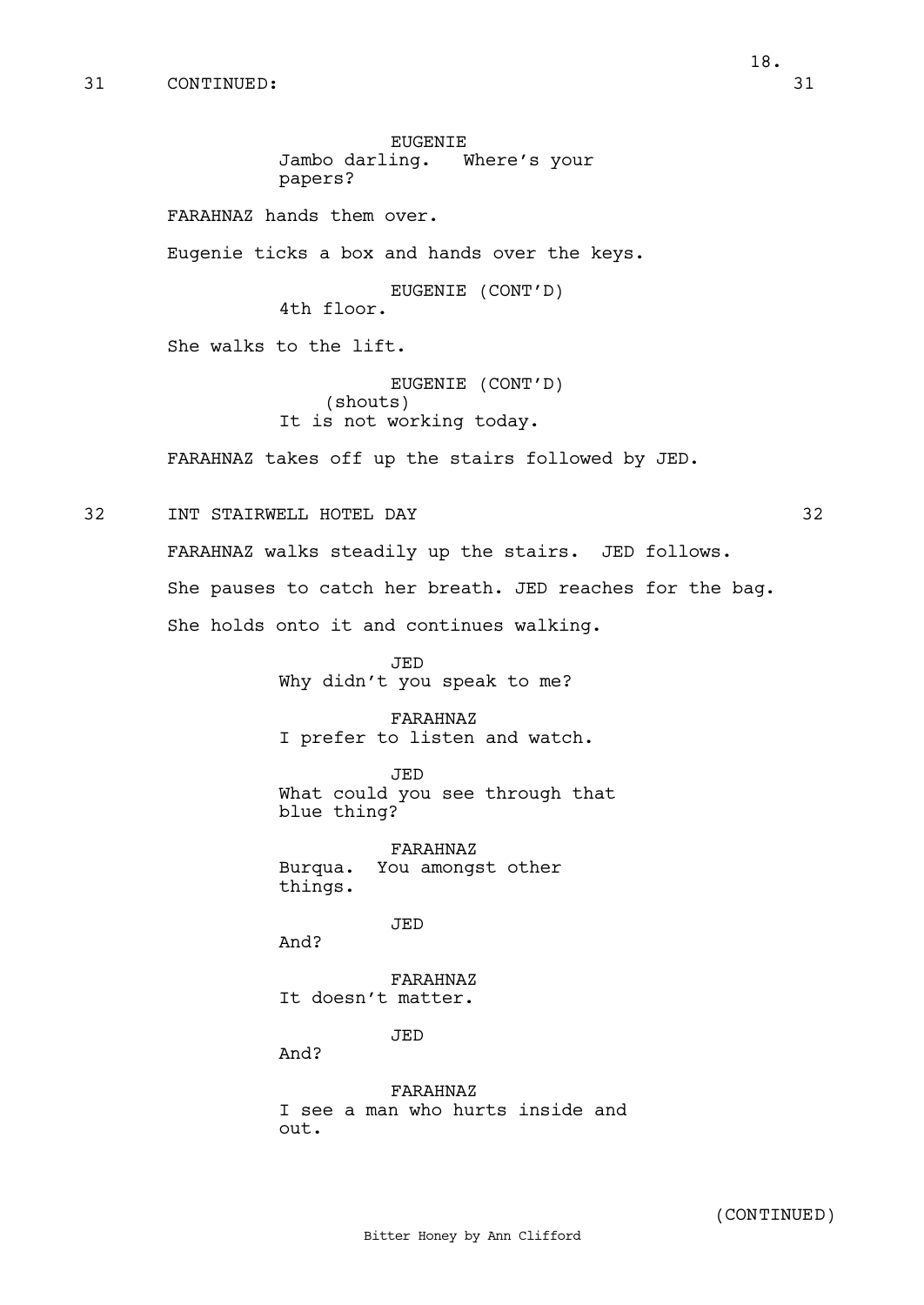JED

who wants everything.

What do you know of real fear? Fear that starts as a scream and never closes its mouth.

Spoken by a woman with nothing

FARAHNAZ

They have reached the fourth floor.

33 INT HALLWAY DAY 33

They walk through the connecting door into the hallway. She looks for her room number.

She reaches her room and unlocks the door and walks in.

There are two single beds, one of which is obviously occupied.

JED hesitates at the door.

FARAHNAZ (puzzled) Your sister is a kind woman.

JED Do you have a sister?

#### FARAHNAZ

Many sisters. At the moment, in my country, there are only two places for Afghan women: "in her husband's house, unseen, and in the graveyard."

JED I must tell you.. your father.. has been killed.

FARAHNAZ

When?

JED Yesterday. I'm sorry for ...

The door closes in JED's face.

FLASHBACK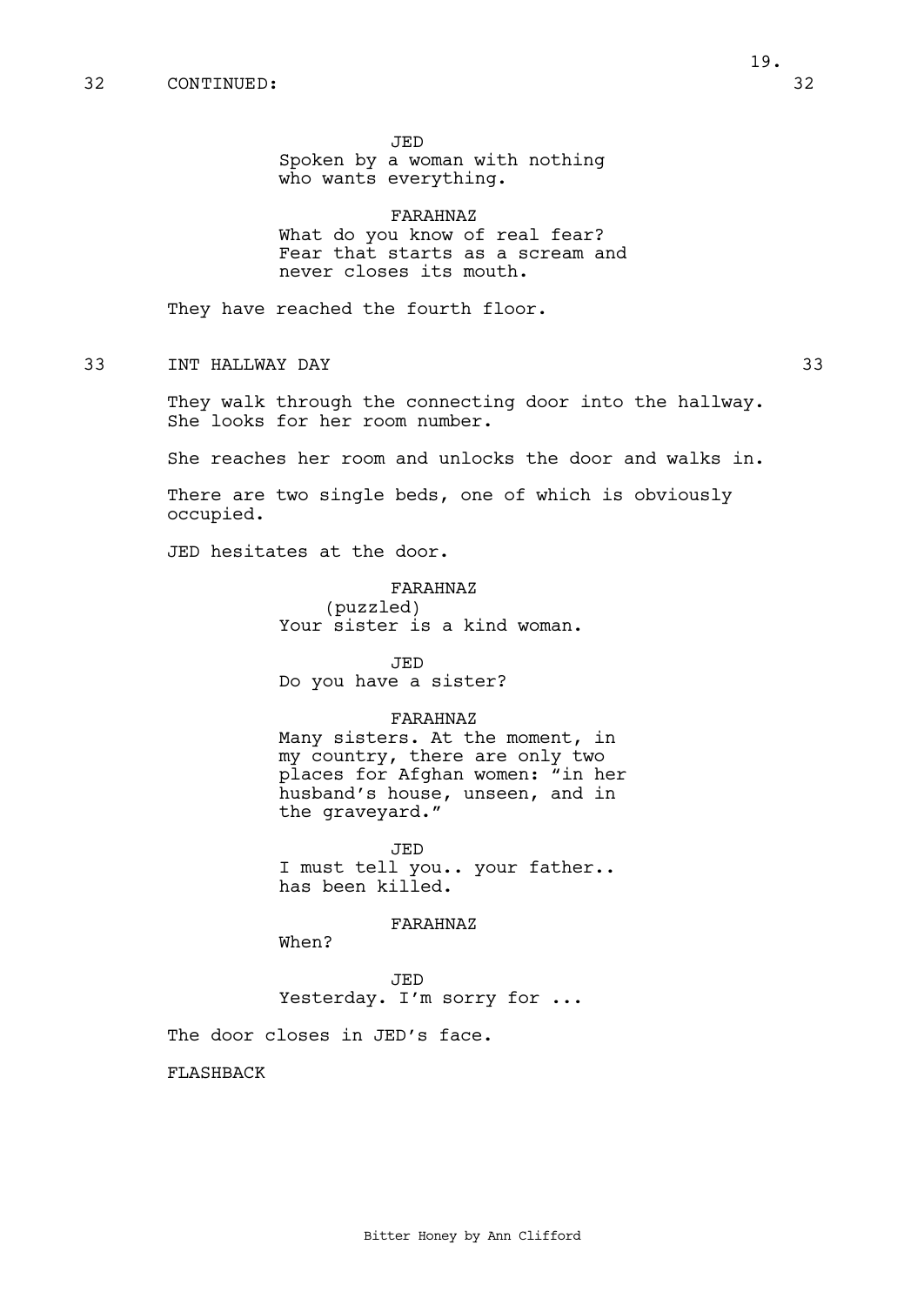34 INT BEDROOM JED AND BESS - DAY 34

JED watches BESS (34) lean, strong, and dark, on her knees on the floor. She is packing.

> JED I'll change, I'll do whatever.

Bess finishes.

JED (CONT'D) It's my child. You're carrying my child.

Bess puts on her coat. She walks out of the room.

INT HALL - DAY

In the hall she pauses and looks in the mirror to adjust her coat and hair.

JED (CONT'D)

Why?

BESS This child was never yours. It was ours. But you can't share anything.

JED I'm sorry, for everything....

Bess calmly shuts the door in his face. JED smashes his fist into the door.

END OF FLASHBACK

35 INT. HALLWAY - DAY 35

The smashed door to FARAHNAZ's room smacks open.

FARAHNAZ You are no better than the Taliban. No-one is allowed to live their lives as they choose. Always there is violence.

She looks at his bloodied hand.

JED

### Sorry...I..

Gently she takes his hand and walks him to the room sink.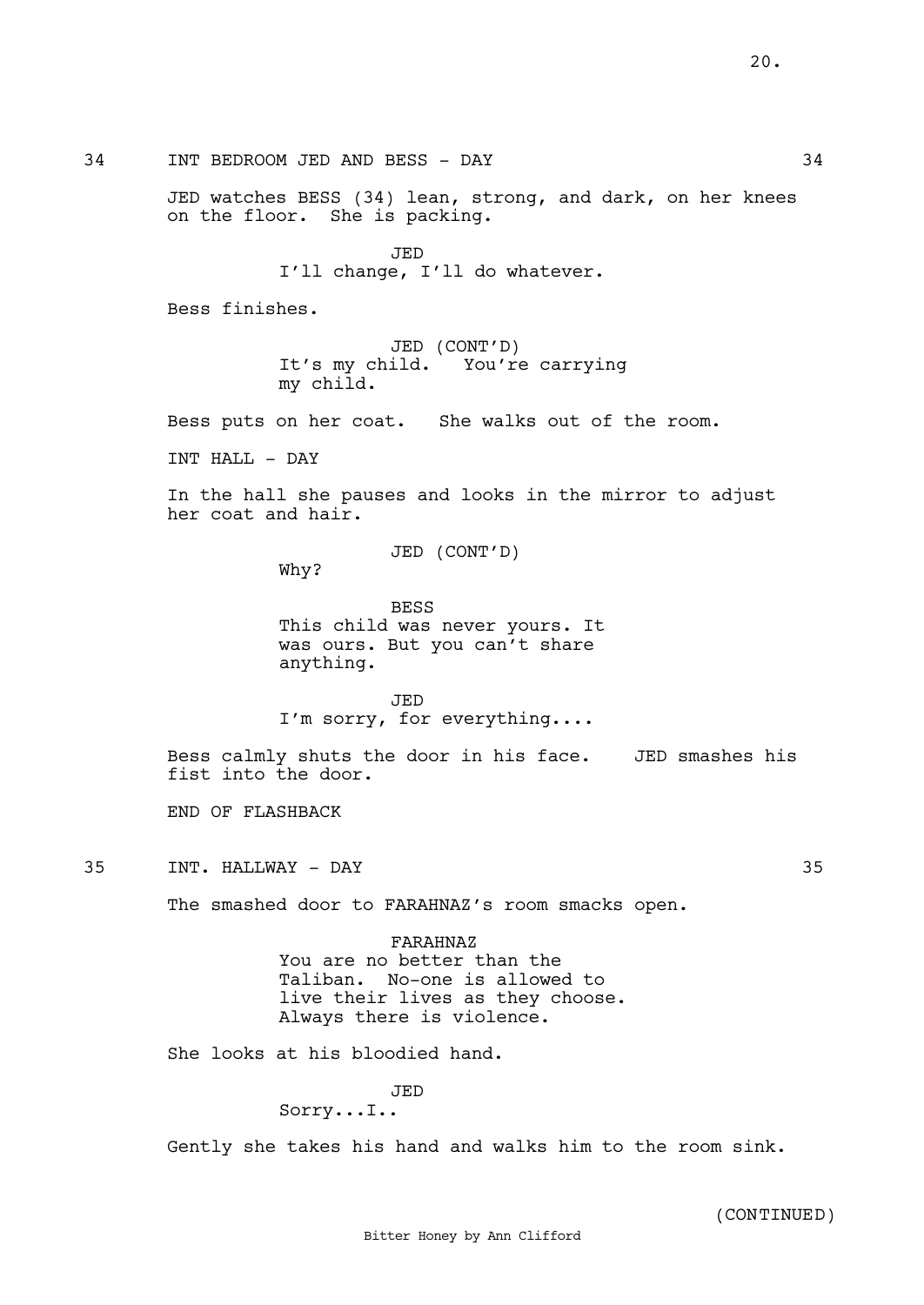21.

She runs the water and puts his hand under. JED winces as it touches.

> She turns the water off, dries his hand and expertly examines it.

> > FARAHNAZ Why do this?

JED grabs his hand.

JED Memories. Nice ring.

She wears a beautiful silver ring with a jet stone.

FARAHNAZ It was my grandmother's. It is to ward off the evil eye.

JED The what?

FARAHNAZ If you admire something too much the evil eye will touch it and it will be damaged for ever. Memories I understand.

JED leaves.

36 EXT ASYLUM SEEKER HOTEL DAY 36

JED walks out of the hotel and looks back up at the fourth floor.

He fingers his bloodied hand and crosses to a coffee shop.

OUTSIDE POV

37 INT. COFFEE SHOP - DAY 37

A WAITRESS brings him a coffee.

Suddenly across the road he sees QUINN and FARAHNAZ emerge from the hotel.

QUINN hails a taxi and they drive off together.

JED leaves money and swiftly leaves the coffee shop.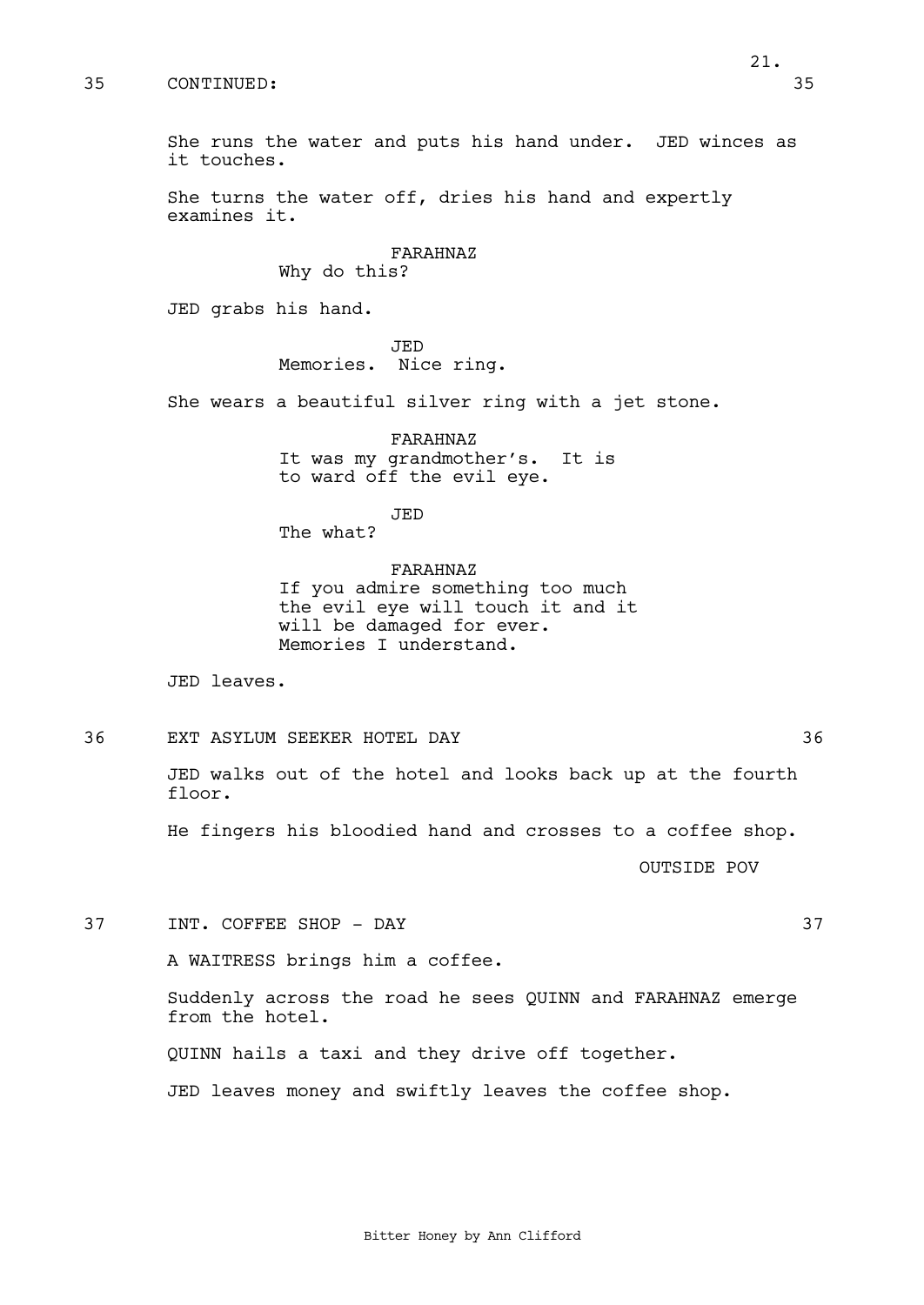38 INT BORDER CONTROL OFFICE DAY 38

MJ and JED sit at their desks.

JED, a list up on computer is leafing through information and pictures.

MJ throws JED a photocopy of a symbol.

MJ You were right Special Forces. Apparently Quinn served in the Falklands, Northern Ireland and the Gulf War. It looks like the man could be a mercenary. He's turned up in Peshawar, Pakistan..

JED Peshawar is full of Afghan refugees. Easy for Quinn to get into Afghanistan.

JED picks up a photograph of QUINN and ADAM.

JED (CONT'D) That's him.

MJ

Who?

JED The stevedore when the boat arrived.

MJ

You sure?

**JED** Adam Priddy.

JED checks his computer.

JED (CONT'D) No stevedore by that name. Yes I'm sure. Farahnaz is obviously involved in drug running along with my sister's new boyfriend!

MJ Shit. Where're you going?

JED To see Kate. Her job, everything is in jeopardy.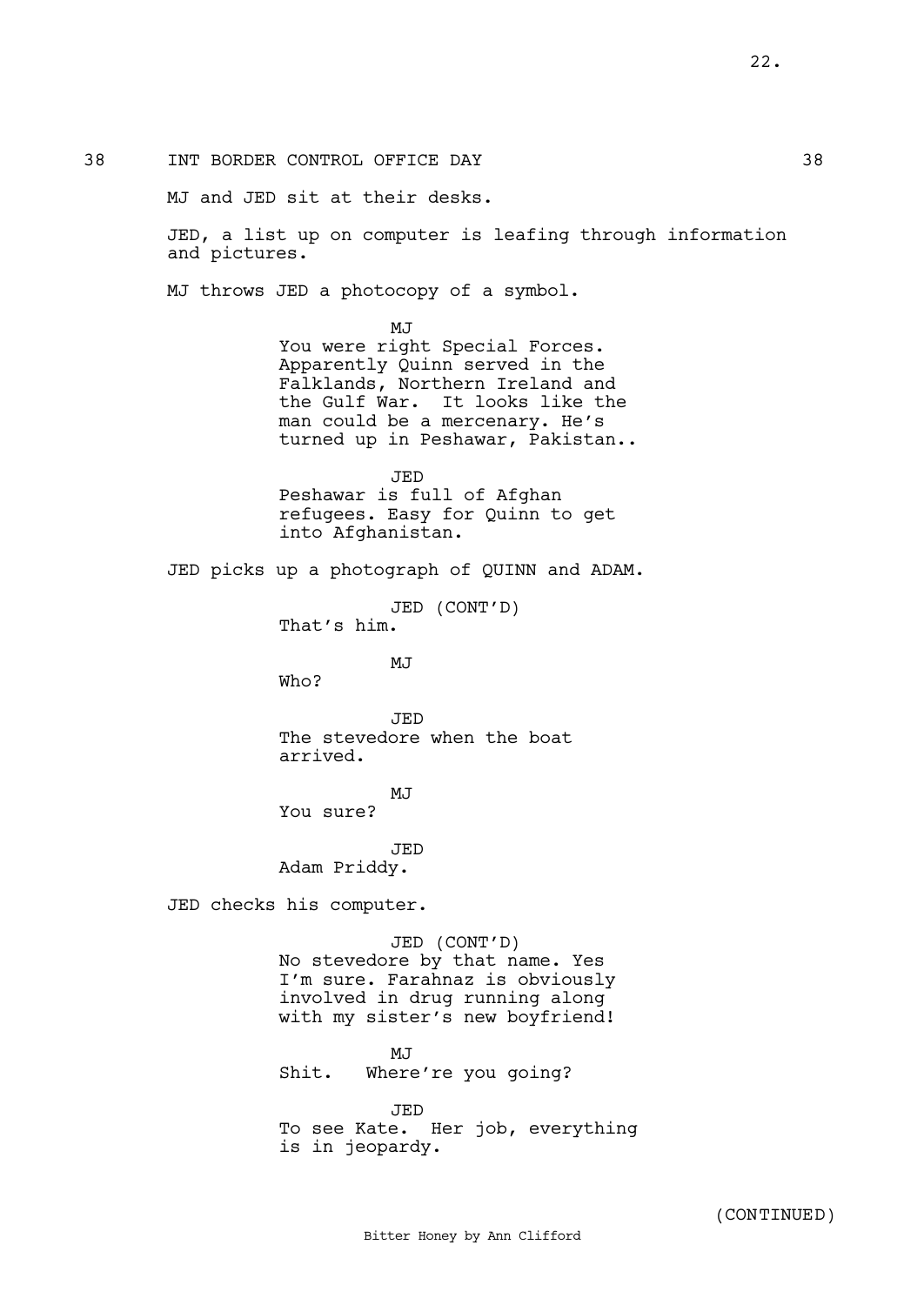MJ Wait. You need proof. JED I've got it. MJ No you haven't. Jed, you're a professional. Be one. First, let's get a tail on Quinn and the woman. JED What about Kate? MJ Right now, the best thing for her is proof. Do your job man. JED Been out of uniform for too long. MJ Bloody right. That's why ID sent you back. Bit of discipline. 39 INT JED'S FLAT NIGHT 39 JED asleep in bed. Urgent knocking on his door. JED wakes instantly alert. Opens door to KATE. KATE Why do you turn your phones off? I can't find her. She rang me. She said she'd meet me in the lobby. Someone's after her. JED Who are you talking about? KATE Farahnaz idiot. JED gets dressed immediately. They leave flat. JED Who's after her? KATE I don't know.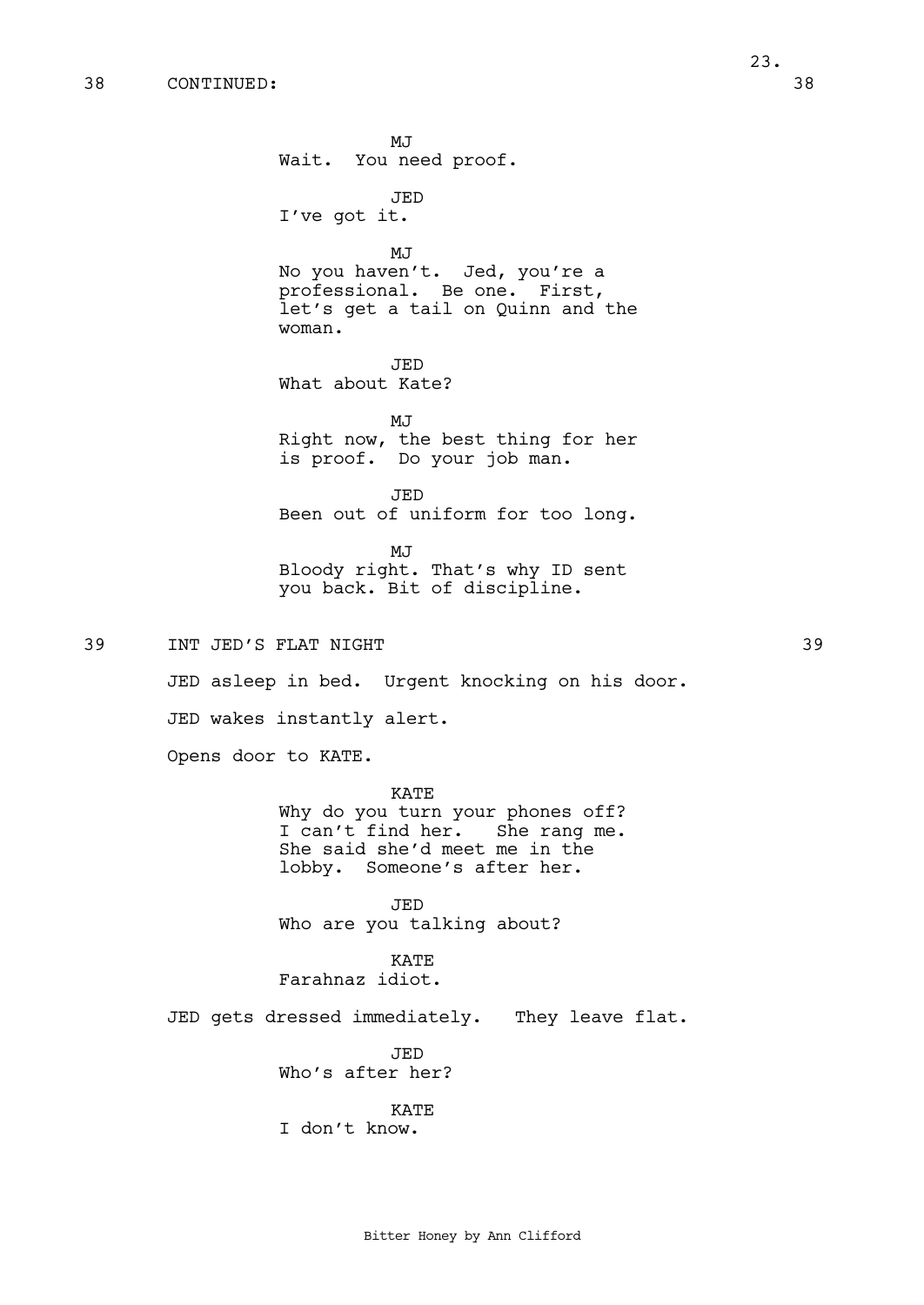40 EXT ASYLUM SEEKER HOTEL - NIGHT 40 They arrive in KATE's battered car. JED Stay in the car, keep it running and wait. Watch the front. Tell the police there are intruders. JED runs into the lobby of the hotel. 41 INT ASYLUM SEEKER HOTEL LOBBY - NIGHT 41 JED scans. One PERSON on mobile phone, ANOTHER dozing. The desk is empty. SOUND OVER: ALARM RINGING JED runs through the lobby into dining room. SOUND OVER: ALARM LOUDER 42 INT HOTEL DINING ROOM - NIGHT 42 The dining room is eerily empty. 2 chairs overturned. Door open at far end. JED runs through. 43 INT HOTEL CORRIDOR - NIGHT 43 Cleaning cupboard with the door ajar. He whacks it open. Empty. He grabs a broom. End of corridor, emergency exit, open. JED throws open door. 44 INT HOTEL EMERGENCY EXIT - NIGHT 44 SOUND OVER: EMERGENCY ALARM PAINFULLY LOUD 45 EXT HOTEL DELIVERY YARD NIGHT 45 A movement behind huge waste bins in the delivery yard. JED steps out. A movement sensitive light floods the space.

Suddenly he sees FARAHNAZ behind the bins.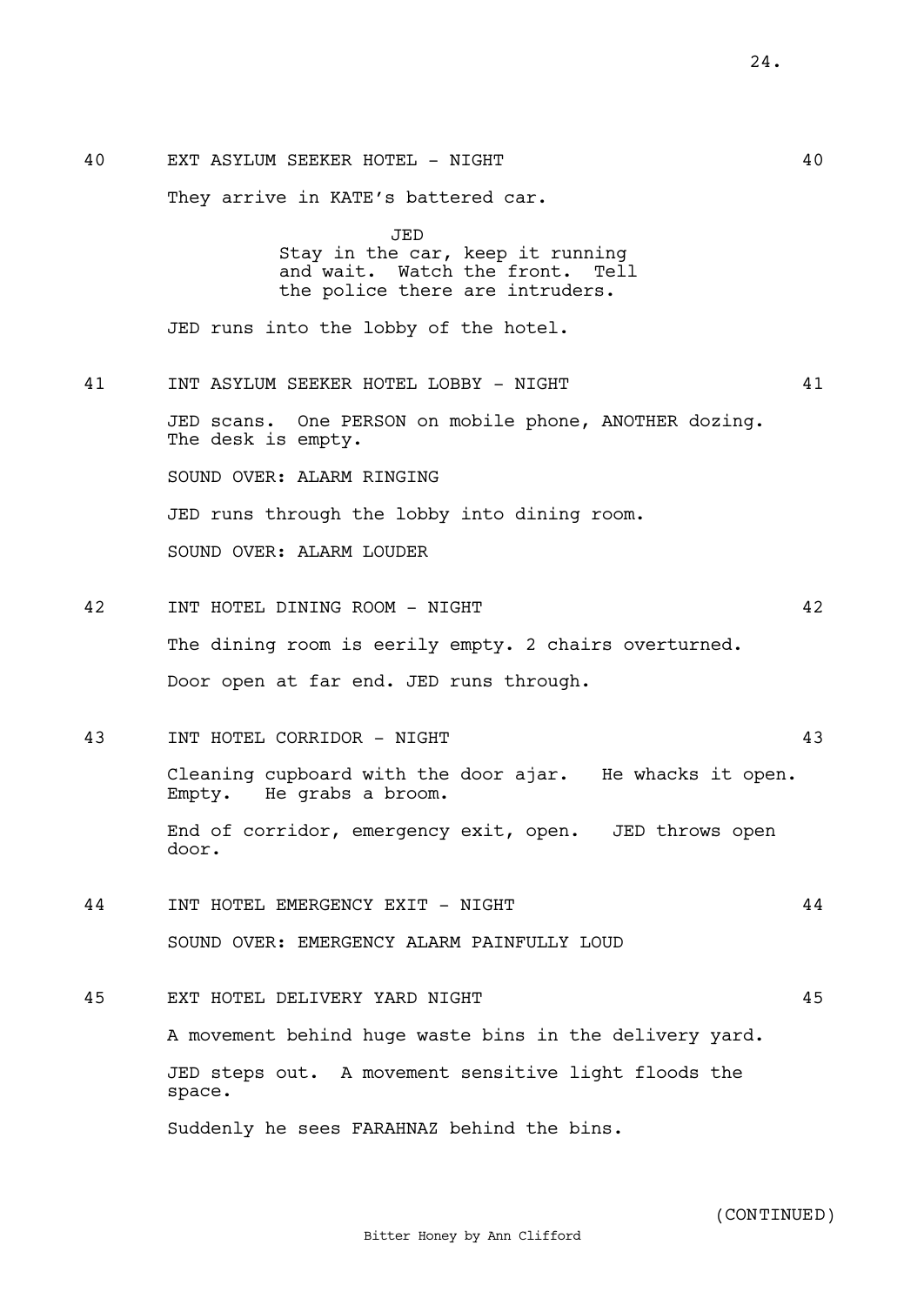Dark, dangerous, wiry YOUSSEF steps towards the now fully illuminated JED.

Two other men AFGHANI 1, AFGHANI 2, step forward slightly behind him.

YOUSSEF and JED's eyes meet. JED watches as the man's hand slides into his jacket.

Suddenly the door alarm stops abruptly.

EUGENIE Who is there? Who has opened this door?

JED Call the police.

EUGENIE This is an emergency exit. What do you think you are doing?

JED

I work for Border Control. There are men trespassing. Call the police now!

Eugenie disappears.

YOUSSEF holds a knife.

JED brandishes the broom.

YOUSSEF (in Pushtu) Get her.

Two men move towards the huge refuse collectors.

Slowly JED walks down between himself and FARAHNAZ.

YOUSSEF thrusts the knife. JED swings at him, connects. Goes for him again.

Sound of a police siren.

The police car arrives cutting off escape route for the men.

TWO POLICEMEN get out of the car.

JED (shouts) There are three and they have knives.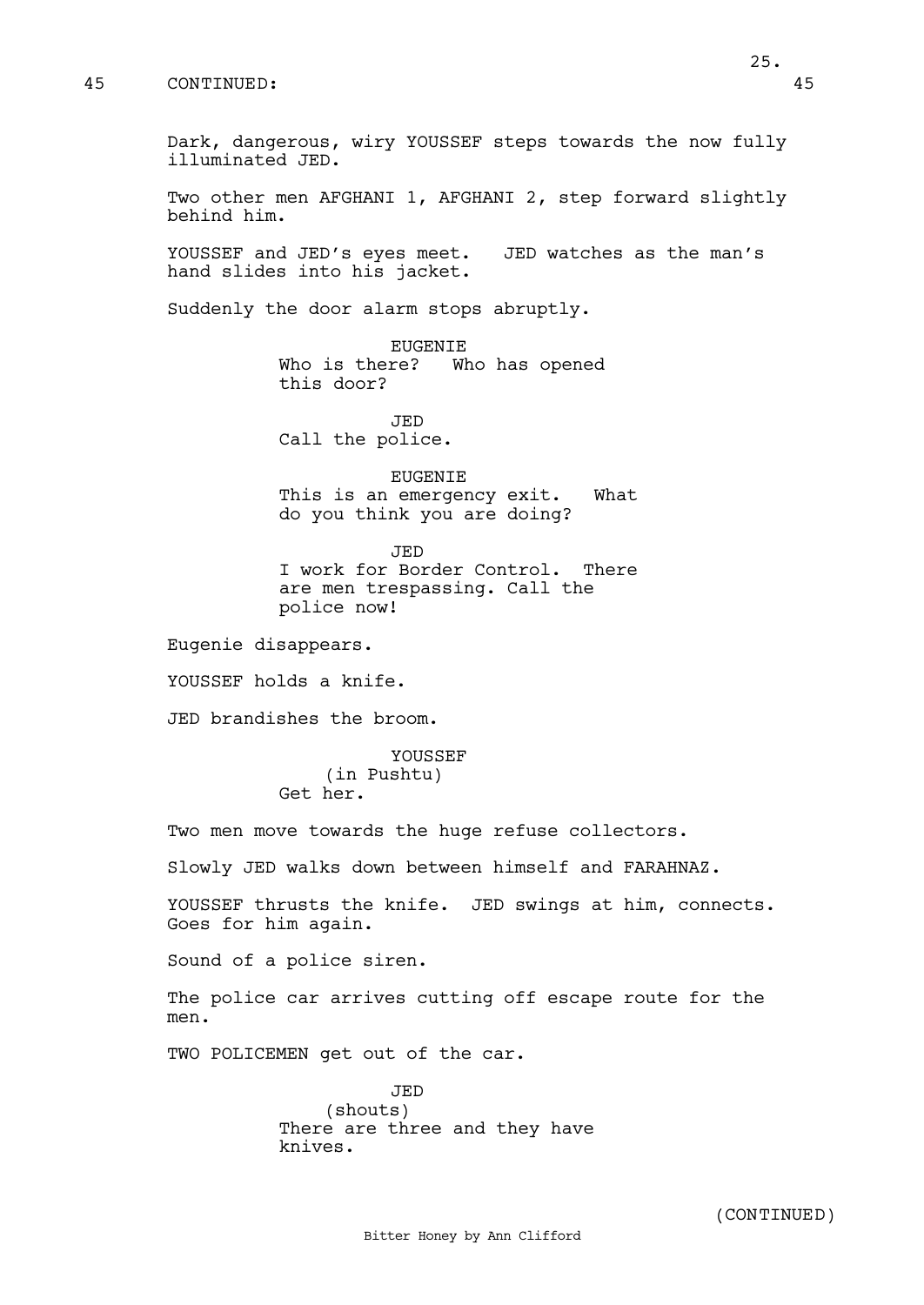Suddenly a huge waste bin is hurled at speed and the men tip the bin over the policemen.

They scatter either side and out of the yard.

The policemen give chase. Farahnaz emerges shaking.

JED (CONT'D) Did they touch you?

FARAHNAZ No. I was in the bathroom. When I came out I saw them in my room.

JED takes her hands and stills them.

She leans her forehead on his hands.

FARAHNAZ (CONT'D) Khudai de mal Sha.

JED (embarrassed) What?

FARAHNAZ May God be with you.

JED Kate is waiting. Come on.

46 INT KATE'S CAR - NIGHT 46

JED

Slow down.

KATE Who were they?

JED and FARAHNAZ' eyes meet in the mirror.

FARAHNAZ My brother Kadar sent them.

# KATE

Why?

FARAHNAZ I have dishonoured and disgraced him. It is a killing of honour.

KATE Jed you'll have to put her up.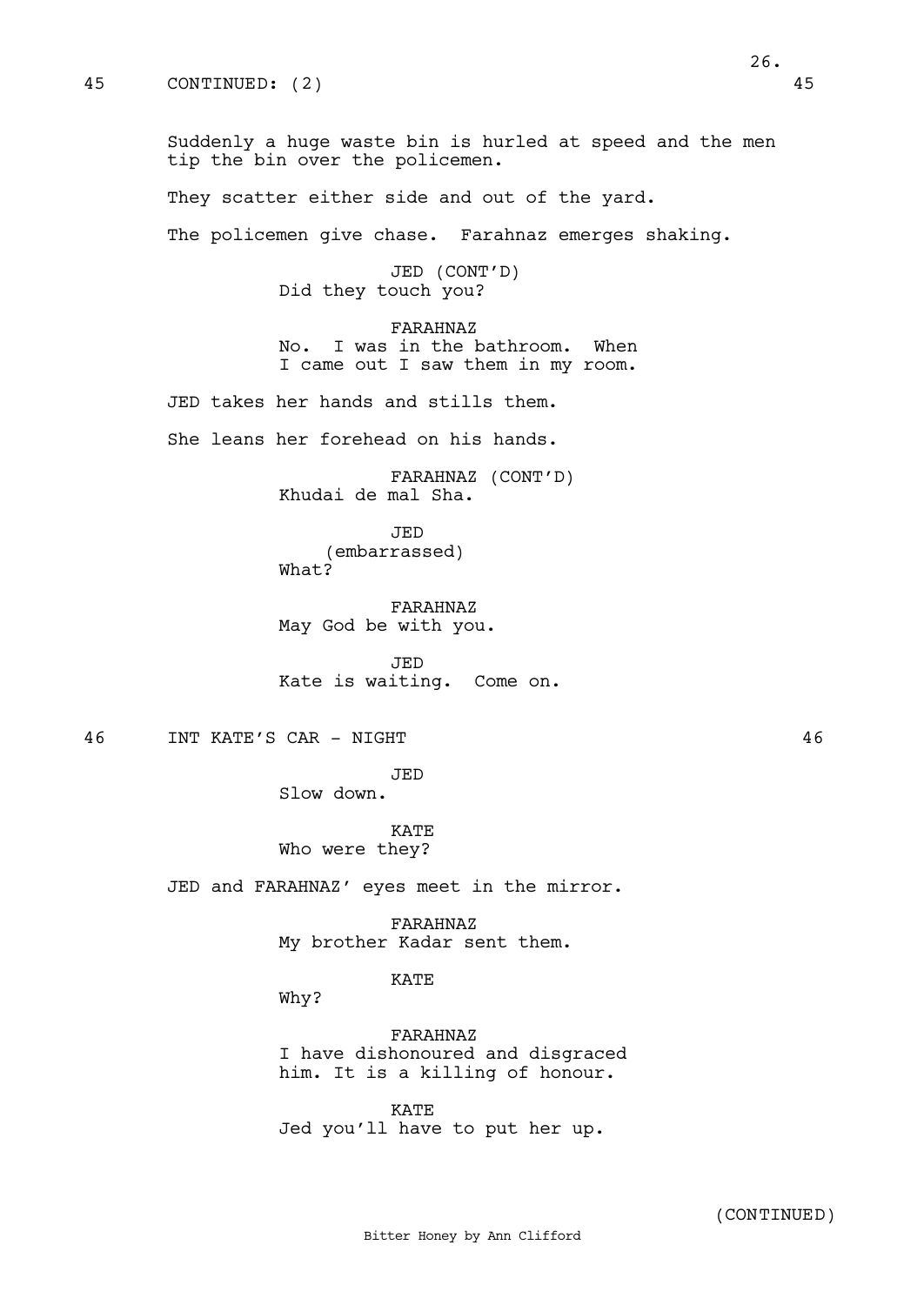**KATE** Quinn is staying.

FARAHNAZ reacts. Jed notices.

JED Where is Quinn tonight?

KATE

No idea.

JED She stays with you. End of.

47 INT KATE'S FLAT NIGHT 47

KATE walks in purposefully followed by FARAHNAZ and JED.

JED Why did you come to England?

FARAHNAZ

For asylum.

KATE Farahnaz you can have this room. I need tea.

JED steps into the room after Farahnaz and shuts the door.

JED How do you know Quinn? I know you understand everything.

FARAHNAZ I speak four languages including Russian.

JED I know you're smuggling drugs. Are you lovers?

There's a bang on the door. Jed opens it.

Kate stands with two mugs of tea.

KATE What the hell are you doing?

JED

My job.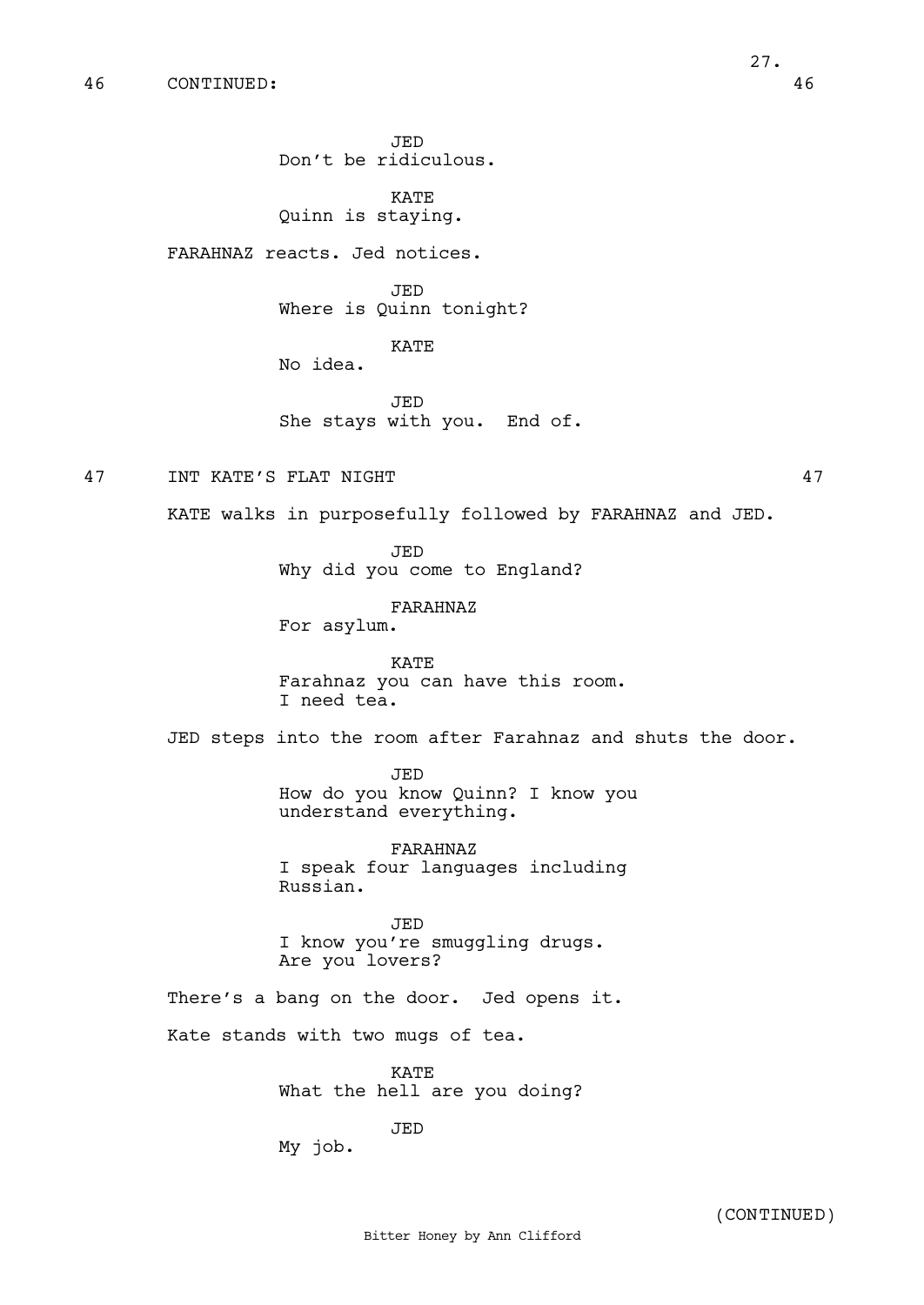KATE Not in my flat. Not now. Go.

JED leaves.

KATE (CONT'D) You alright?

FARAHNAZ Thank you. For everything.

KATE You and Quinn....?

FARAHNAZ I'm tired. We talk later.

KATE

Okay.

FARAHNAZ shuts the door.

CUT TO:

48 INT KATE'S BEDROOM - NIGHT 48 KATE suddenly wakes in bed. She hears a noise. She grabs a baseball bat beside her bed. The door opens softly... QUINN comes in.

> KATE Where the hell have you been?

He walks into the bedroom with a glass of whisky.

QUINN (about bat) I'm sure that's illegal.

He climbs on the bed, leans back and drinks.

KATE My hero. Just when I needed you.

QUINN Don't need me Kate.

KATE What are you up to Quinn?

He finishes his whisky and puts the glass down.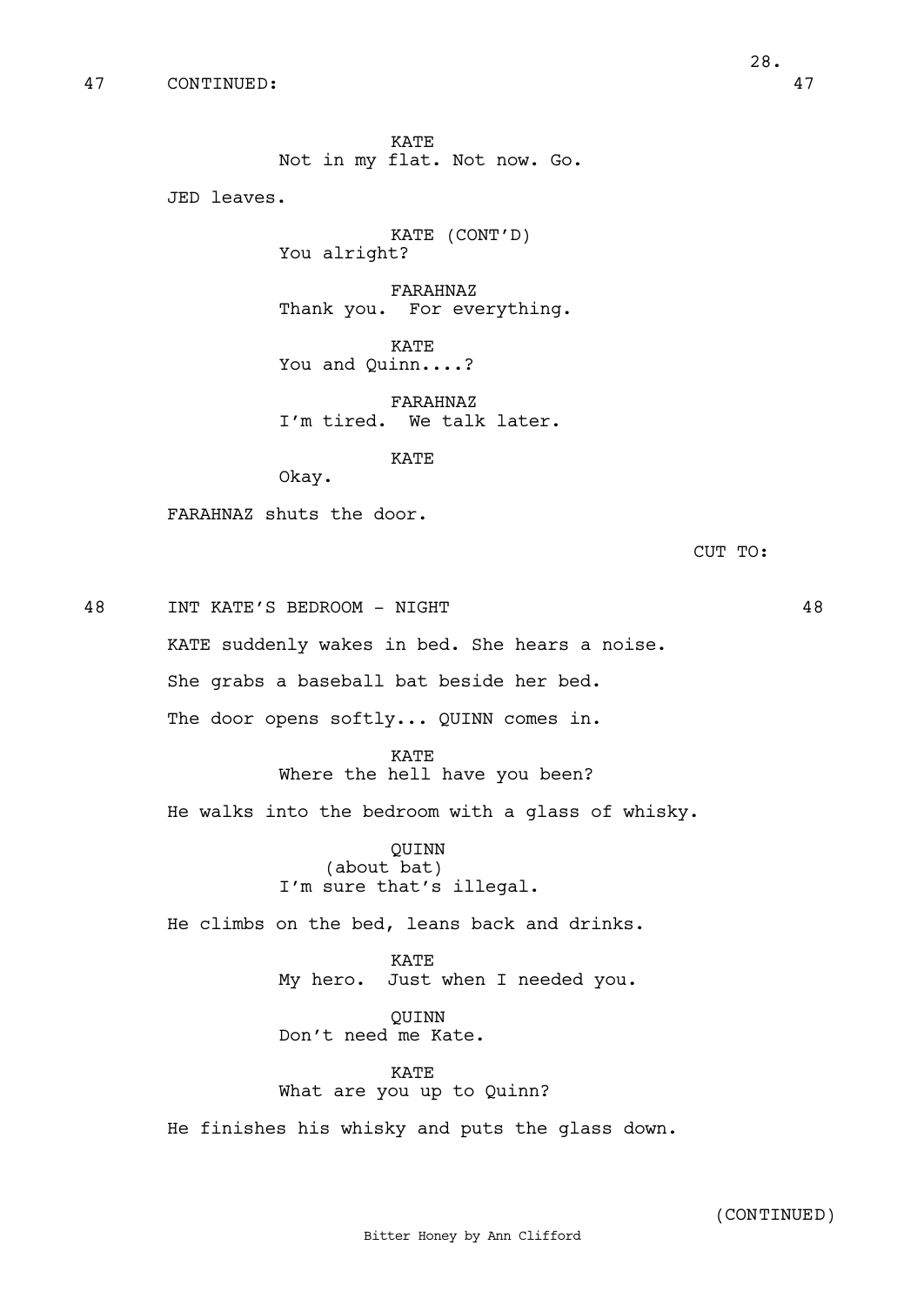29.

### QUINN Saving the world!

KATE jumps on him and starts pummelling him.

KATE

Talk to me.

QUINN holds onto her wrists, turns her over and starts to take off her top.

> QUINN Don't do talking.

QUINN starts to kiss her and remove other pieces of clothing. KATE enjoys him.

> QUINN (CONT'D) Is this what you needed me for?

> KATE Farahnaz's brother tried to get her.

QUINN Her brother?

KATE That's what she said.

QUINN Where is she?

KATE is suddenly jealous.

KATE In the next room.

QUINN

What?

KATE Jed saved her.

QUINN

For now.

KATE What's going on.

QUINN takes hold of her and they make love.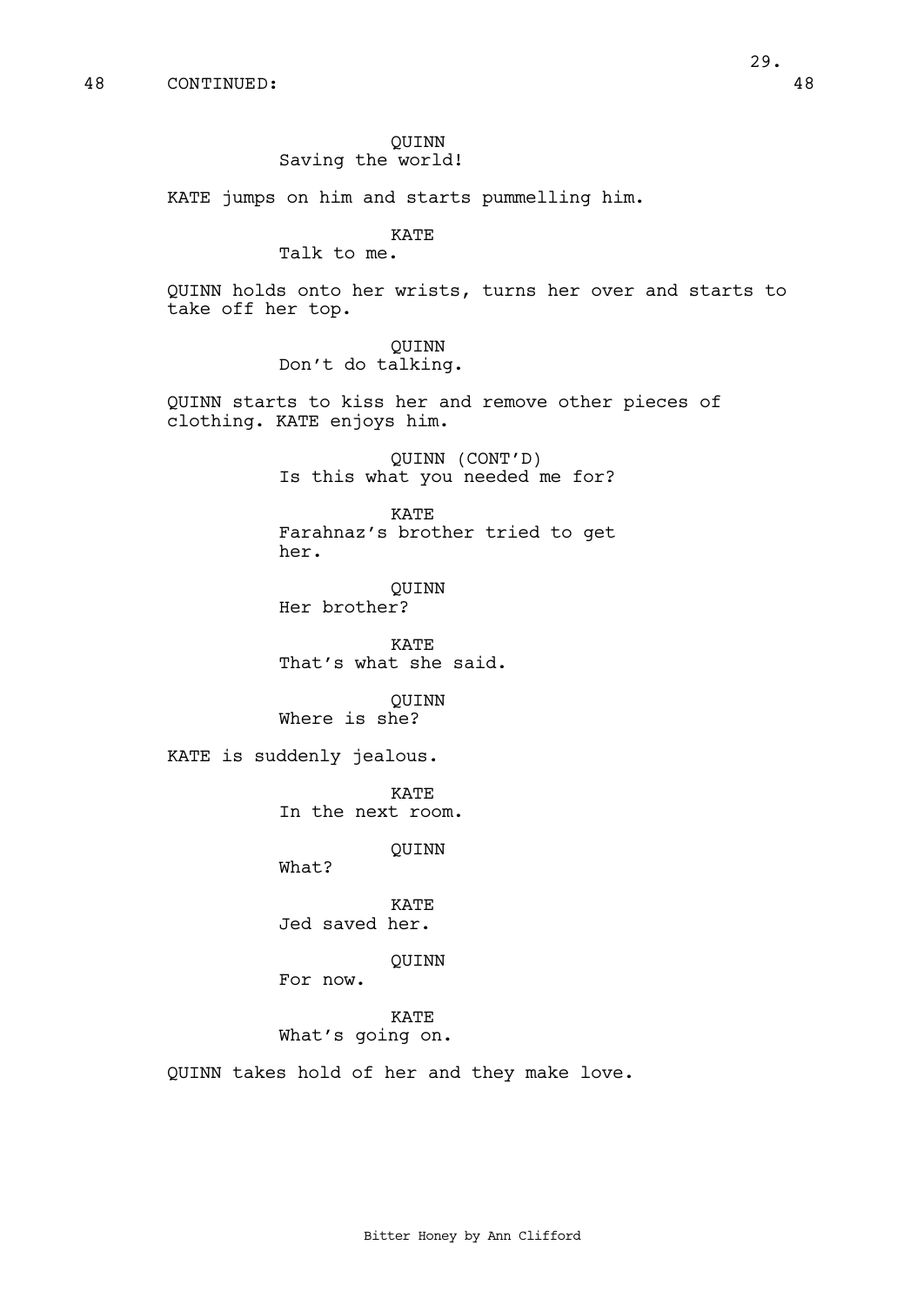49 INT. BEDROOM 2 KATE'S FLAT - NIGHT 49

FARAHNAZ lies awake listening to the sound of KATE and QUINN.

# 50 INT OFFICE CORRIDOR DAY 50

KATE faces JED angrily.

KATE For God's sake this is my work. What are you doing here?

JED What do you know about Quinn?

KATE I'm not talking to you about him.

JED Forget I'm your brother. He's under investigation. What's the connection between him and Farahnaz?

KATE shakes her head.

JED (CONT'D) (quietly) Where's he been Kate?

KATE

I know he's been in Afghanistan. And it's not the first time.

JED What's the connection with Farahnaz?

KATE He owes her father.

JED General Gadi? Did he fight for him?

KATE shrugs.

JED (CONT'D) You helped her get out to the asylum hotel.

KATE

Stop.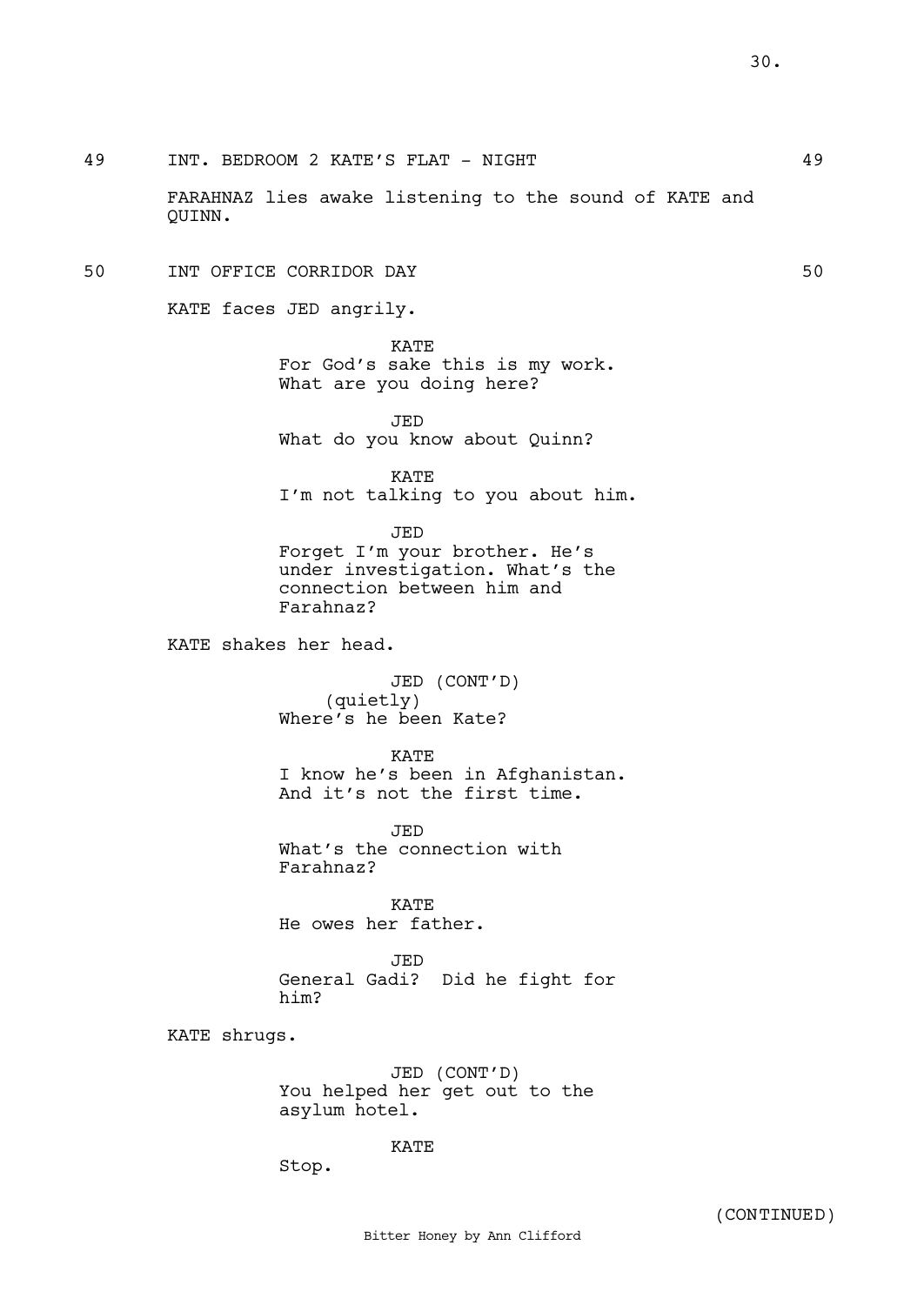KATE starts to walk away. JED stops her.

JED What did you do? Kate tell me!

KATE I paid for her and gave surety.

JED

How? Of course. Quinn. Don't you understand. This could cost you your job you idiot. Quinn and Farahnaz are smuggling drugs.

KATE Don't be ridiculous.

JED He's using you. Get rid of him sis. Please.

KATE

Prove it.

KATE walks back into her meeting.

51 INT KATE'S FLAT HALL - DAY 61

The bell rings. FARAHNAZ wearing a loose hijab, nervously opens the door.

> JED Don't ever open the door.

> > FARAHNAZ

But you...

He shows her a key.

They walk down the hall.

FARAHNAZ (CONT'D) Do you like spices?

JED I'm English. Of course.

52 INT. KATE'S FLAT KITCHEN - DAY 52

FARAHNAZ

Sit.

She puts food on a plate and puts it in front of him.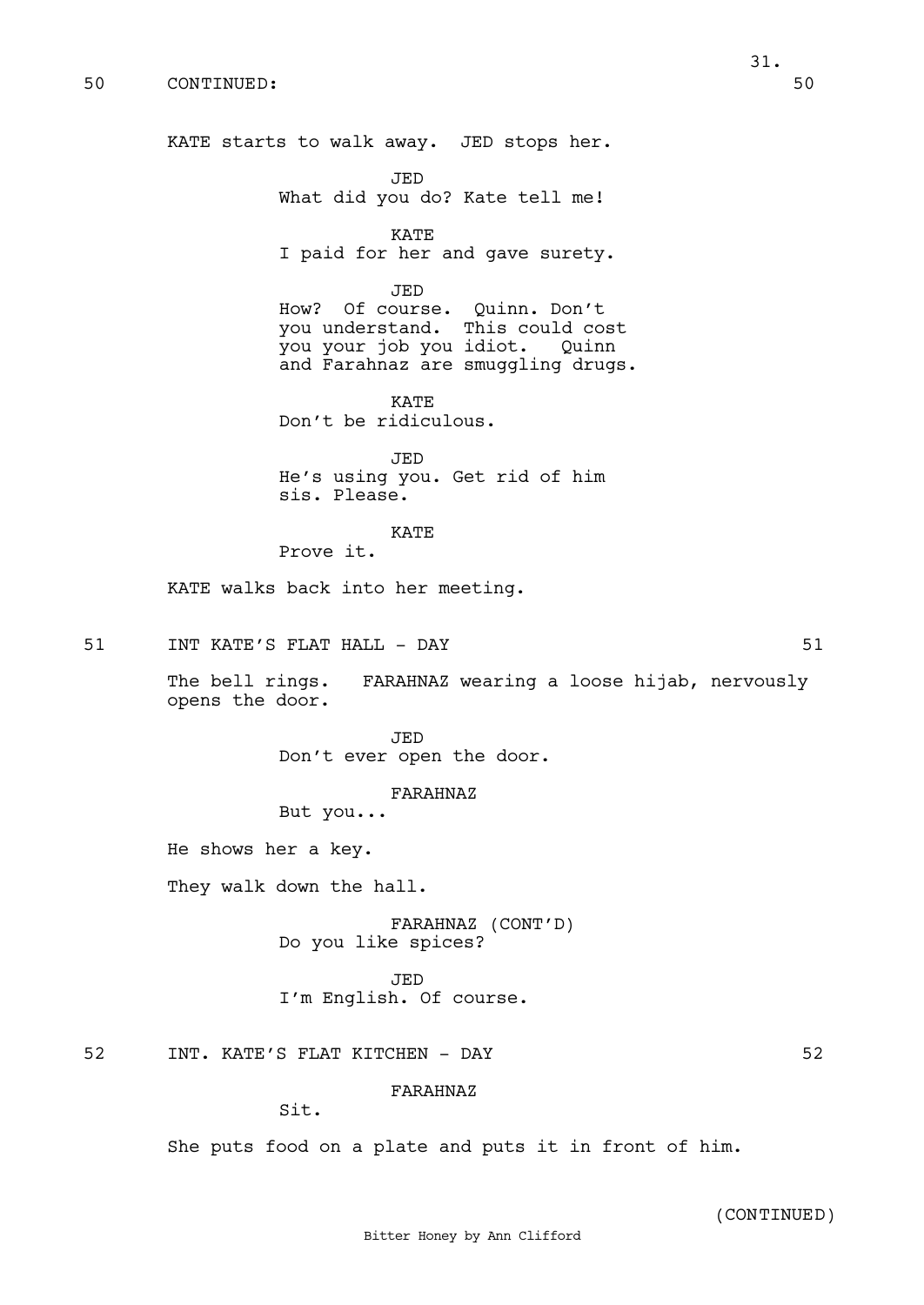JED Don't you eat?

FARAHNAZ

(sighs) Usually the men eat first and we women have the left overs.

JED Is that hard? Eat with me.

FARAHNAZ Just normal. Normal is so good.

JED

Please.

She serves herself and sits opposite him nervously.

JED (CONT'D) This is delicious.

FARAHNAZ

You're welcome. I love to cook it reminds me of my mother.

JED Where is she?

# FARAHNAZ

Dead like my father. We have a saying in Afghanistan: The jug is not always broken. It means, it only breaks once, but when it does, you can't fix it again."

JED

Is it true all Afghans have a trace of drugs?

# FARAHNAZ

Abdul was 15 days old when he survived his first opium overdose. While nurses held his convulsing limbs I injected an antidote into his tiny body. And his mother? She watched with a drugged stare. She'd given him the opium that morning, to hush his crying. It's what all women in her village always do.

JED I thought it was forbidden, like alcohol.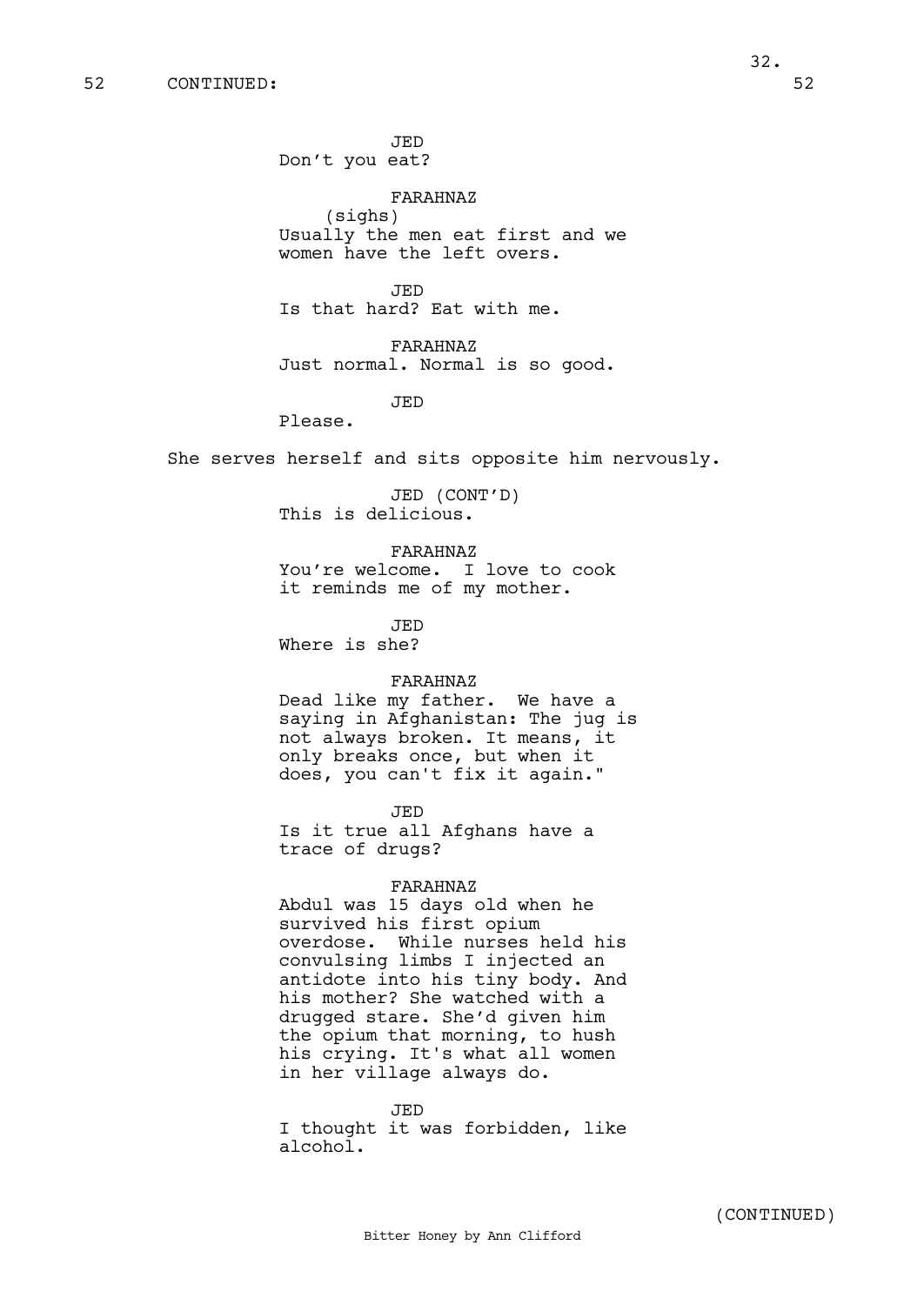FARAHNAZ Forbidden yes, but expedient with such wretched poverty and constant warfare.

They have finished eating.

Jed clears and washes up. Farahnaz dries the plates.

JED

Why do you wear that? Here you are free.

FARAHNAZ

Freedom is here (touches her heart) and here (her head). I choose to wear the hijab not because of men, but because it is a symbol of my surrender to Allah. In Him I put my trust.

JED

I don't believe in anything.

FARAHNAZ Maybe that is why you are someone who is afraid of himself.

JED Are you married?

FARAHNAZ No. And now I am too old and have too much education. I am safe.

JED But you're beautiful.

Embarrassed she turns away and puts the plates in the cupboard.

She leans her head on the cupboard.

Slowly Jed reaches out, grasps her hijab and gently pulls it from her head. He touches her hair. She slowly turns around.

There is the noise of a letter dropping through the letter box.

FARAHNAZ alert hears, breaks the moment and moves.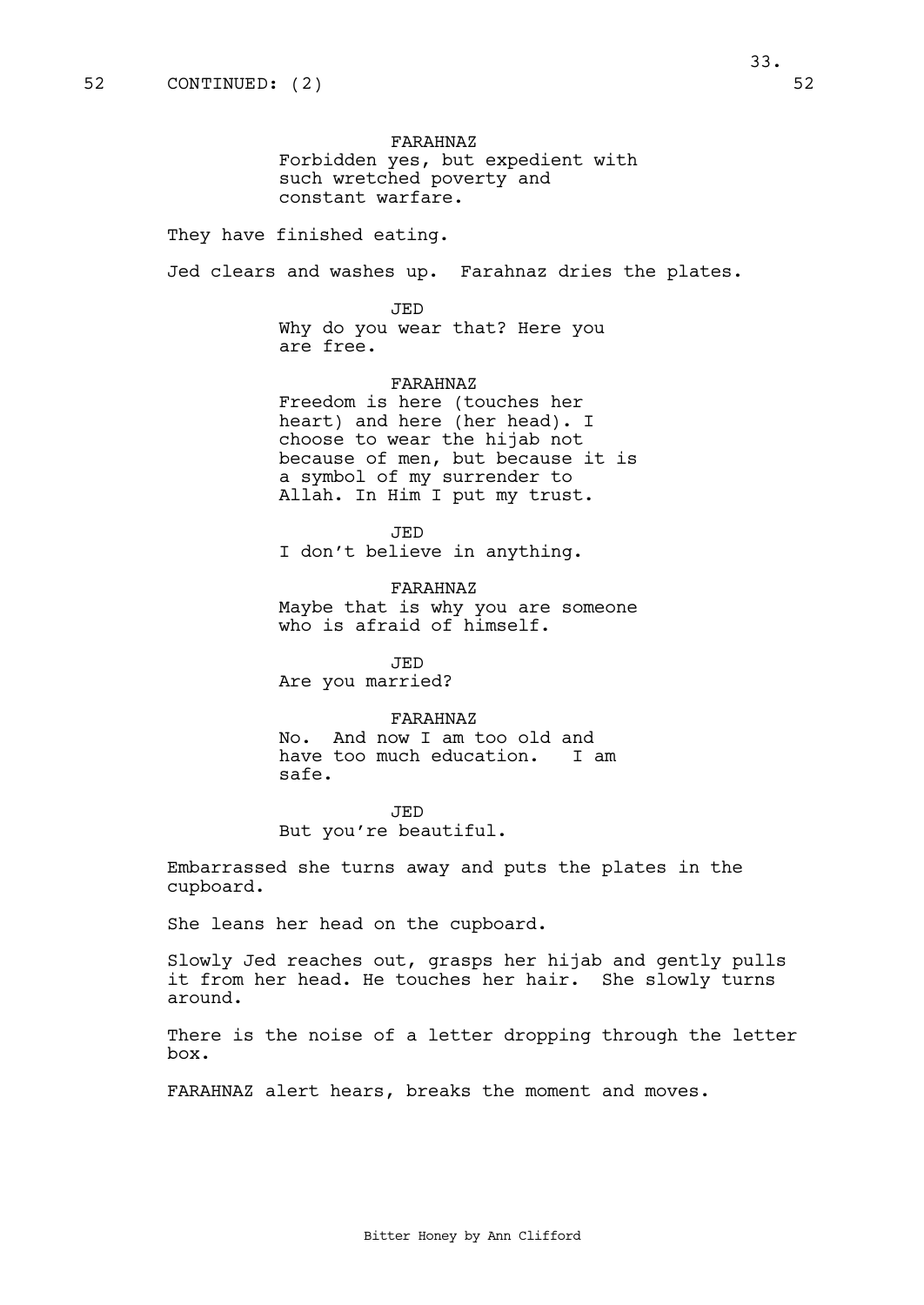She goes to the door. It is from the Home Office.

She opens it tentatively. JED watches.

FARAHNAZ (reads) 'Indefinite right to remain.' My father's dream finally real.

JED

And what about your dream?

FARAHNAZ Dreaming is not expedient.

JED And what about lying? I saw you and Quinn together. At the hotel.

FARAHNAZ You were spying on me?

JED Yes. There were drugs in that blue cushion.

FARAHNAZ It is time. I must go to the mosque.

She takes her hijab from Jed and replaces it. She picks up her keys and leaves. Jed follows.

54 EXT. MOSQUE – DAY 54

FARAHNAZ walks into the mosque JED beside her.

FARAHNAZ My father loved him.

JED A mercenary?

FARAHNAZ He saved his life. He saved mine.

JED Adam took the drugs didn't he? 34.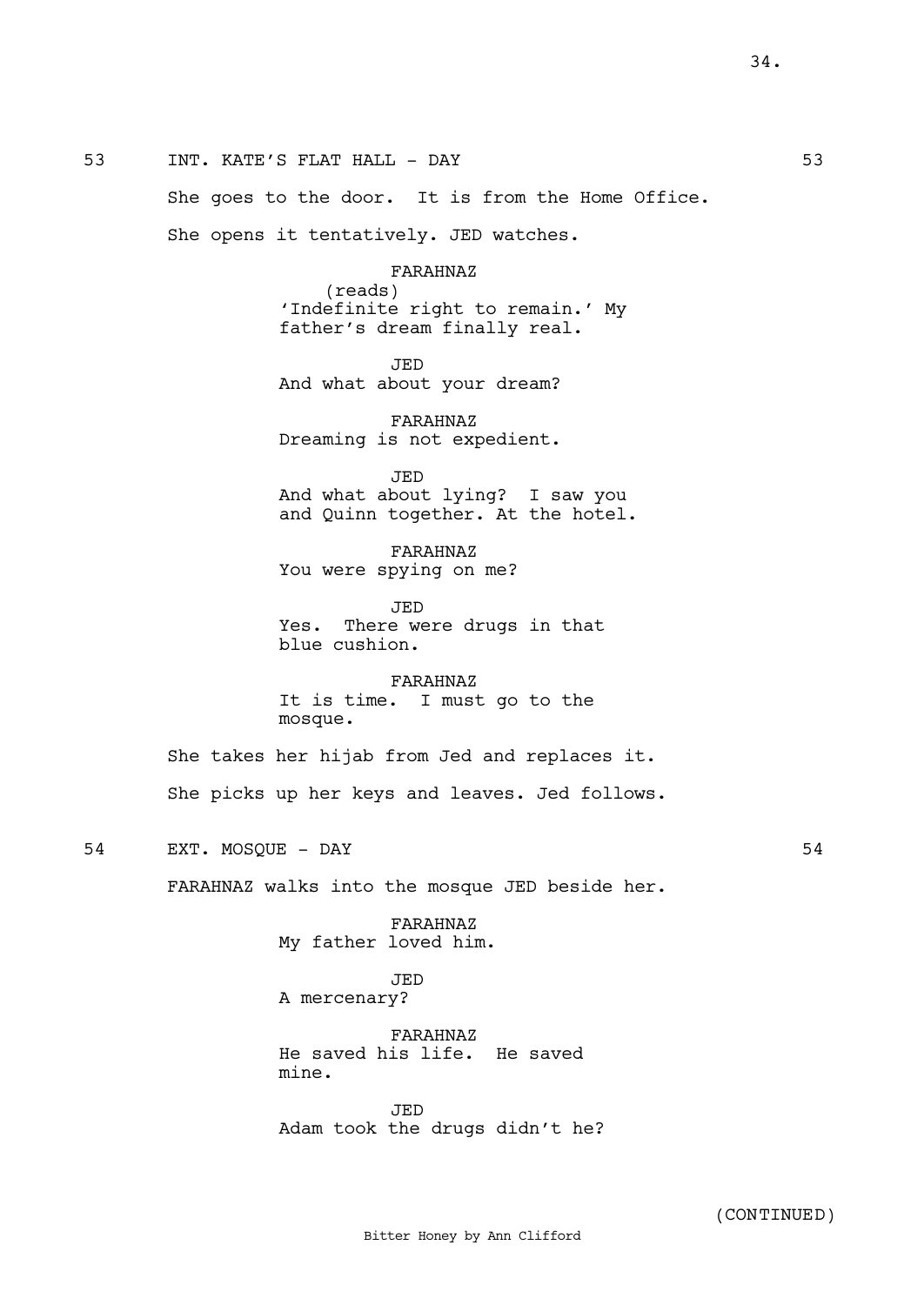FARAHNAZ

Why did you put your fist through my door?

JED

Exercise.

FARAHNAZ So we both choose to hide.

At the steps MUSLIMS entering look at him strangely.

He watches her walk inside. An unknown, alien world.

55 INT. MOSQUE - DAY 55

FARAHNAZ sits in front of IMAM ANSARI.

IMAM ANSARI Assalamu alaikum wa rahmatullah, I pray this finds you in the best of health and faith.

FARAHNAZ Thank you for seeing me. Will Allah forgive major sins?

IMAM ANSARI May Allah Most High facilitate this matter for you and reward you for your concern. Are you sincerely repentant?

FARAHNAZ It is wrong, but there is a bigger right.

IMAM ANSARI I can see that you are deeply troubled.

FARAHNAZ I believe that good deeds can overcome sin.

IMAM ANSARI Sincere repentance is a beloved and noble form of obedience.

She stands.

FARAHNAZ I should not have come.

Suddenly the door opens and Afghani 1 and 2 walk in.

(CONTINUED)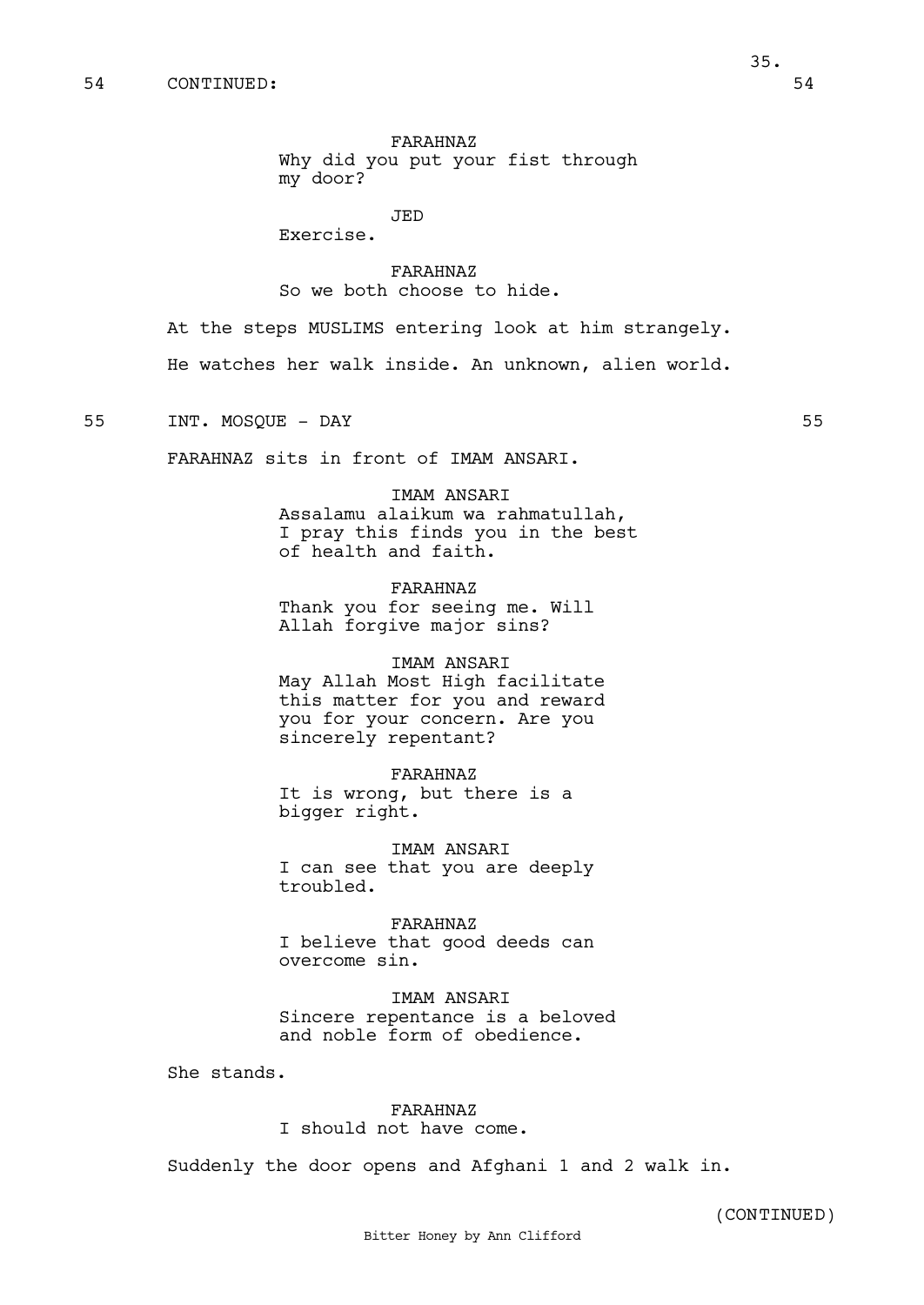FARAHNAZ realises there is no way she can escape.

IMAM ANSARI Allah is pure grace, generosity, and favour. Be at peace sister.

FARAHNAZ There is no peace for any Muslim woman with men like you.

56 INT KATE'S FLAT - NIGHT 56

KATE walks into the flat. She looks in the bedroom. QUINN's bag is packed.

KATE

Shit.

Furious she walks into the bathroom. QUINN is shaving.

KATE (CONT'D) Did you target me for her sake?

QUINN Yes. Forget me Kate.

QUINN goes into the bedroom. He finishes dressing.

KATE So this is all a lie.

He picks up the bag and returns to the room.

Quinn walks up to Kate and kisses her deeply. He holds on to her. He breaks away.

> QUINN I have done too much, hurt too much.

He looks at his hands with disgust.

QUINN (CONT'D) I should never have touched you.

KATE wants the truth.

KATE (betrayed and hurt) What is she to you?

QUINN I've known her for two years.

He holds up his finger.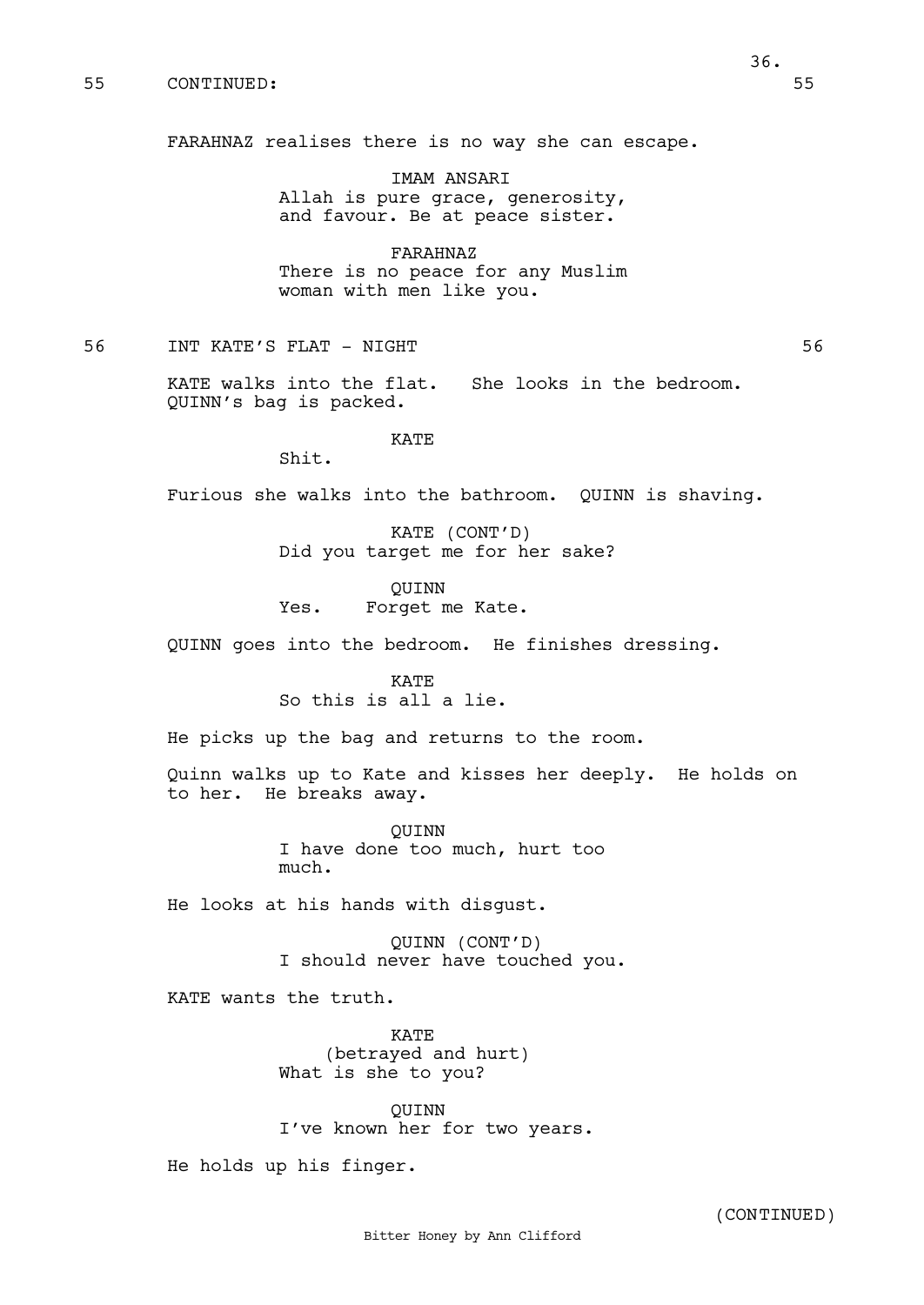QUINN (CONT'D) She was working underground as a doctor. She operated on the gangrene. They've taken her. They will kill her.

KATE looks at QUINN.

KATE Who's taken her?

QUINN Her brother's men.

KATE Do you love her?

QUINN With her there is a chance for me.

She looks at QUINN as he puts on his coat.

KATE Never walk back into my life again.

QUINN picks up his bag and leaves. KATE stares at the shut door.

57 INT JED'S CAR OUTSIDE BUILDING SITE - NIGHT 57

JED waits immobile in the car.

JED He's outside the old Shackleton building East London.

MJ (in car) Do nothing until we get there. Let's not have a repeat Jed. Do nothing!

JED Understood.

EXT BUILDING SITE - NIGHT

A sleek black BMW 5 series drives up to the building site gates. AFGHANI 1 gets out, breaks the lock and opens the gate wide. The car drives in and disappears.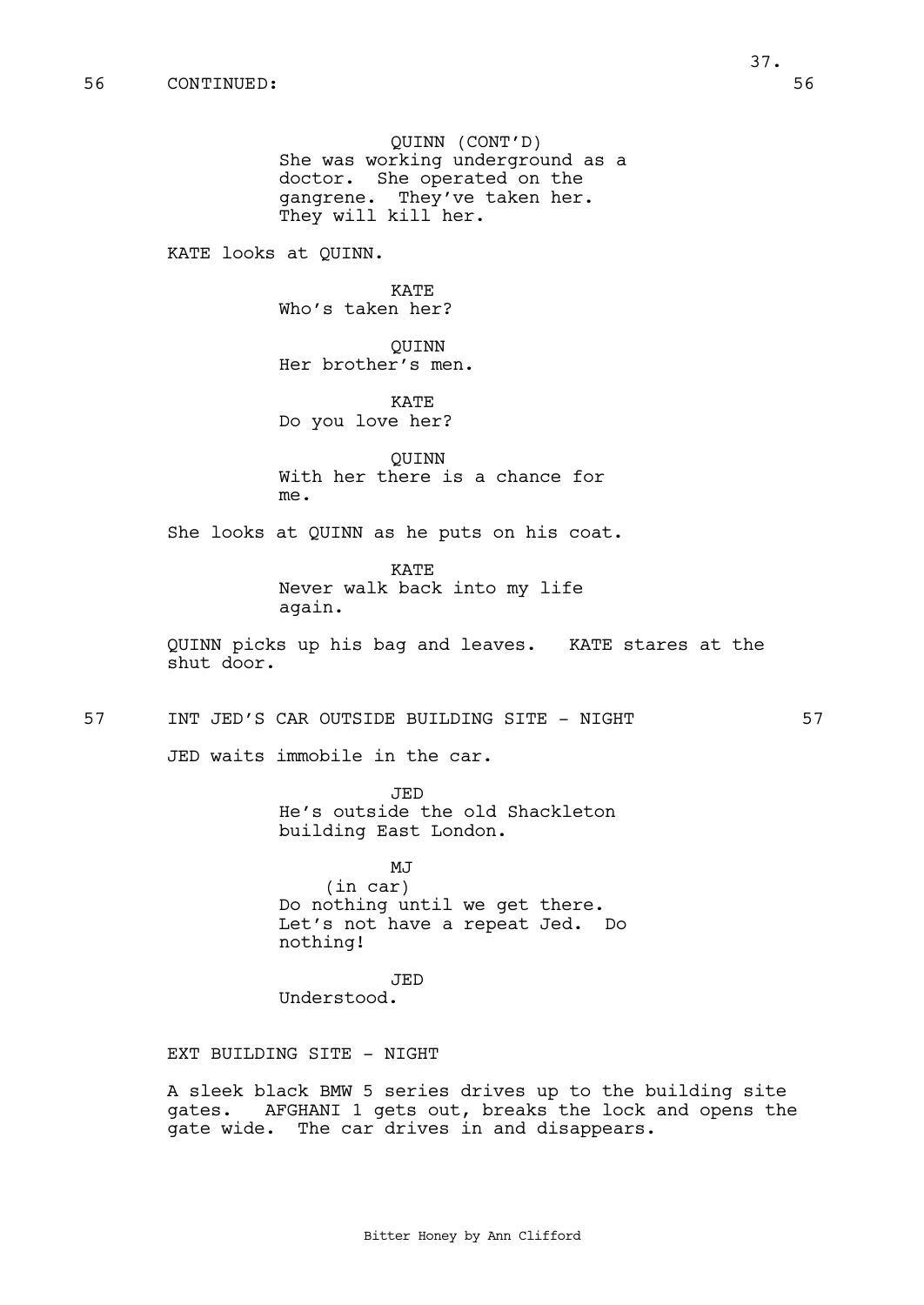38.

58 EXT JED'S CAR OUTSIDE BUILDING SITE - NIGHT 58

59 INT BUILDING ON BUILDING SITE - NIGHT 59 AFGHANI 1 and AFGHANI 2 get out of the car. YOUSSEF the driver waits. FARAHNAZ, tense and frightened, beside him. QUINN steps forward into the headlights. He walks forward and places a holdall on the bonnet of the car. ADAM, sniper gun, telescopic lens, wearing infra red goggles, watches the proceedings from a height. His gun picks out SAMSON opposite him, much closer. YOUSSEF steps out. Walks to the holdall, unzips it, takes out a large package of heroin. He nods to QUINN and picks up the holdall.

JED gets out of the car and follows the BMW.

Swiftly QUINN stops him.

Two guns are cocked and pointed at QUINN.

QUINN

I want her.

YOUSSEF walks to the car and takes out a case.

YOUSSEF (to Farahnaz) Stay here.

He returns, opens the case on the car. It is full of money.

YOUSSEF (CONT'D) This is what you want, not her.

## QUINN Her or nothing.

A red light appears on YOUSSEF's jacket over his heart. FARAHNAZ is pulled out. A knife is held at her throat. YOUSSEF takes the holdall and the money. Neither ADAM nor SAMSON have a clear shot.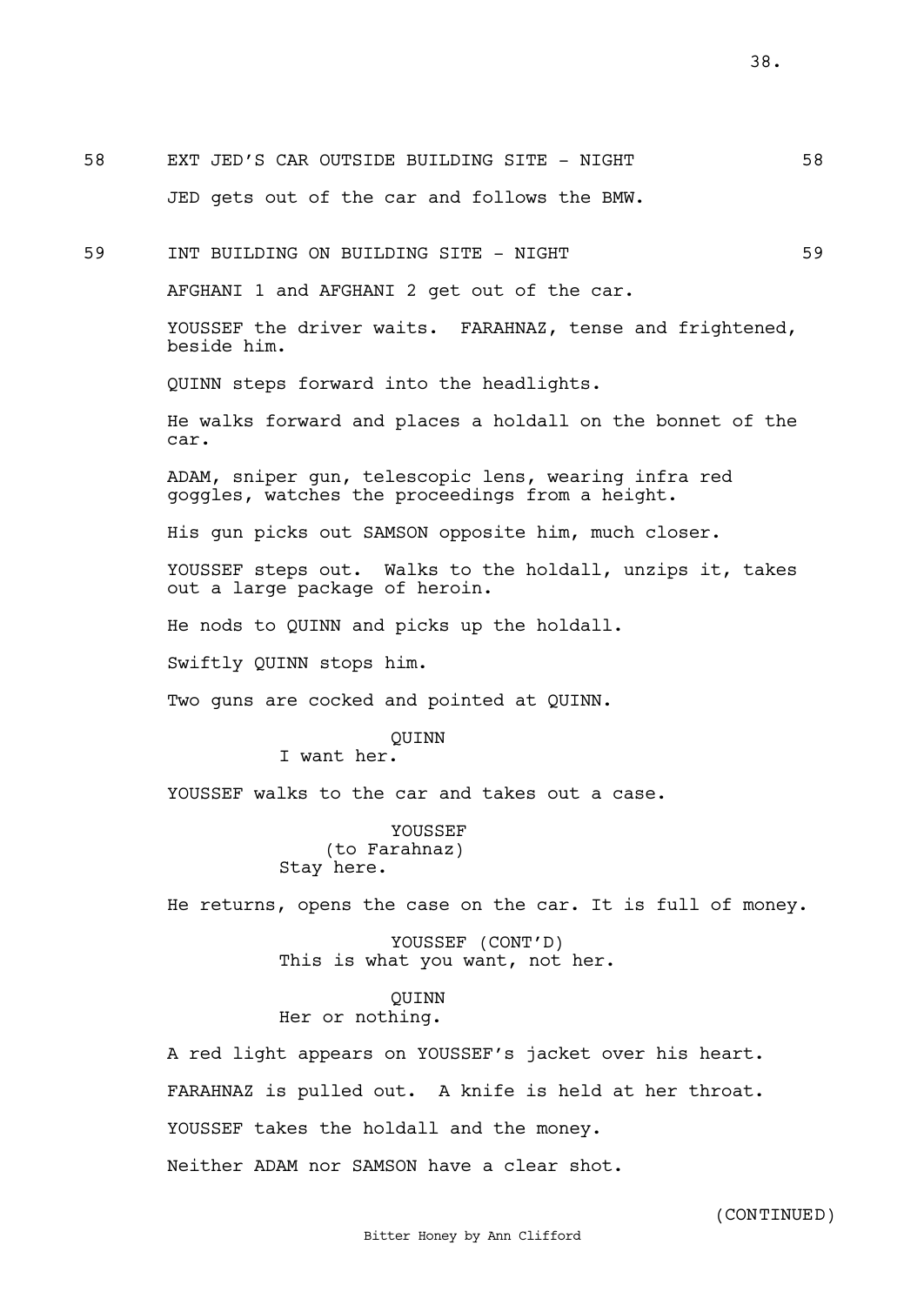YOUSSEF gets into the driving seat.

YOUSSEF (in Pushtu) Get her in the car.

JED breaks cover.

He grabs hold of the AFGHAN holding FARAHNAZ.

QUINN takes off towards FARAHNAZ.

The man turns on JED and knifes him in the throat simultaneously as ADAM takes his shot. The Afghan falls dead shot through the head onto JED.

SAMSON takes out the other two.

QUINN pushes FARAHNAZ to the ground.

The BMW jumps to life. Tyres squeal. Shots through the back windscreen. The car disappears.

FARAHNAZ frantically pulls the dead AFGHAN off JED who is bleeding to death. JED watches her.

> QUINN Samson. Take her out now!

FARAHNAZ No. He's dying.

QUINN We have to go!

#### FARAHNAZ

Wait!

FARAHNAZ places JED's own hand on his neck.

FARAHNAZ (CONT'D)

Hold it.

She tears fabric. She packs the wound.

She then moves her hands swiftly over him checking for other injuries.

JED lifts his hand to her head. She gently puts it down.

FARAHNAZ (CONT'D) (softly) Allah will protect you. Be normal. Enjoy it.

She strokes his cheek with her hand.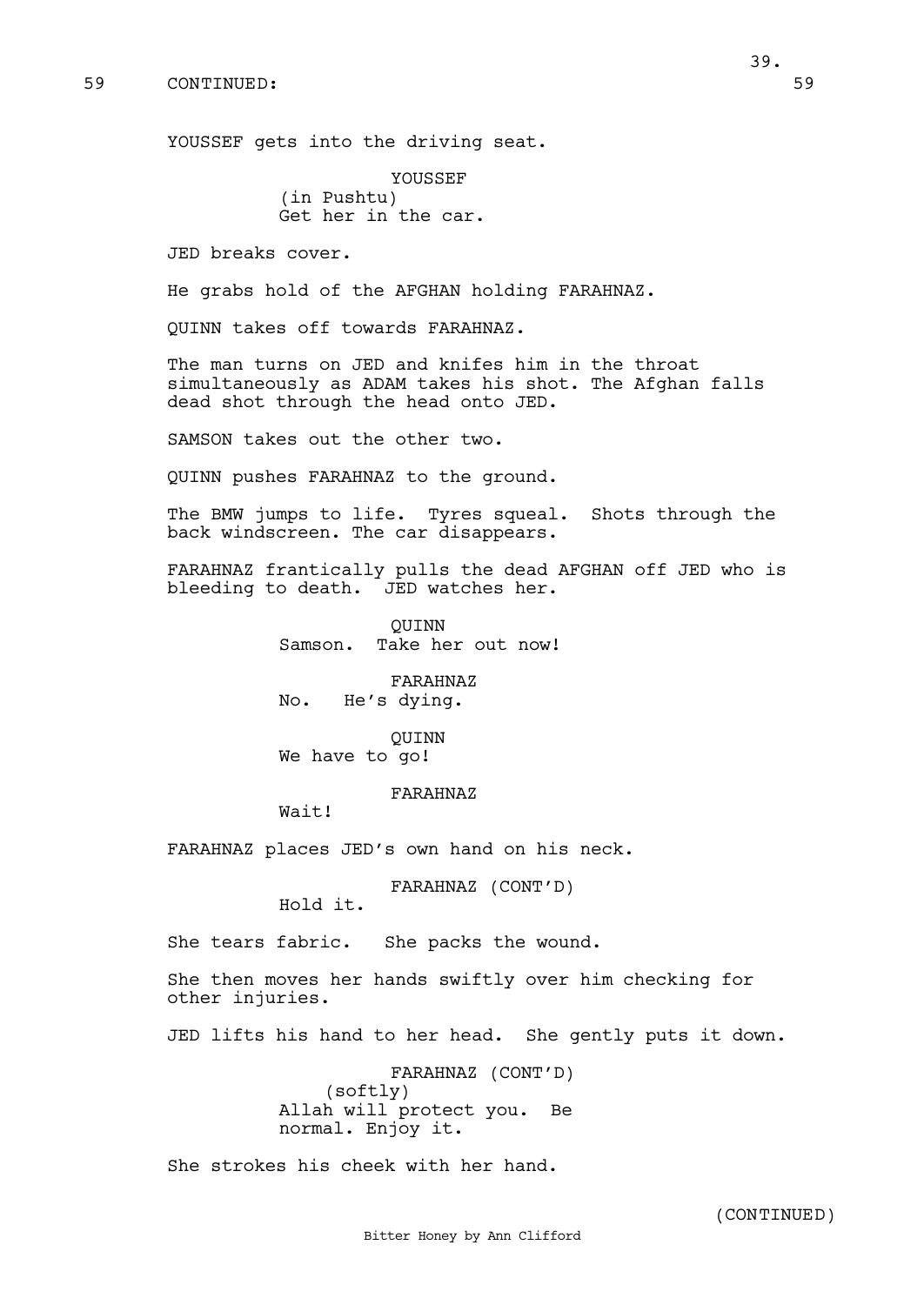ADAM

Police.

QUINN (to FARAHNAZ) Leave him.

QUINN (CONT'D) (to Samson) Get her out now.

Samson half carries her on the run out of the building site.

QUINN and ADAM simply melt away into the darkness.

JED lies on the ground in the now empty site. He becomes smaller, his surroundings become larger and larger.

BLACKOUT

60 INT. JED'S FLAT - DAY 60

JED, his neck bandaged, is expertly packing a suitcase.

MJ How did you persuade him to let you go?

JED

A favour, my old boss at Investigation Division. We're not getting the intelligence. We need lines of communication.

MJ Why now? You've barely recovered. Or have you got something else on your mind?

JED They're smuggling drugs. Although I don't understand why the woman was more important than the money.

MJ<sub>J</sub> We have no idea where she is.

MJ notices the battered bedroom door.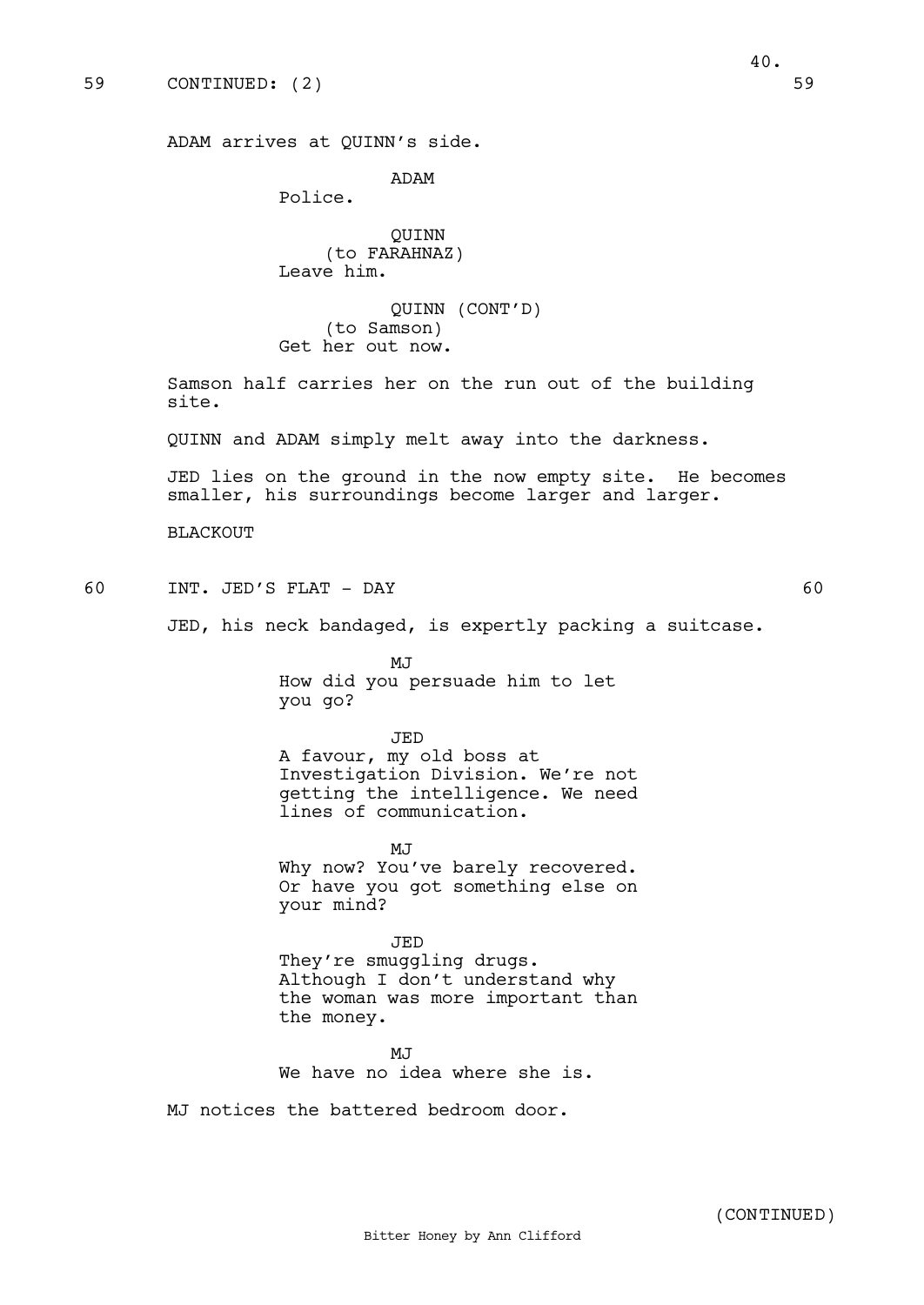MJ (CONT'D) QUINN and co flew to Peshawar two days ago. What can you possibly achieve? JED I'm following the drugs. It's what I do. It's what I do well. Because of me a shed-load of drugs... MJ You nearly died. JED But I didn't. Lost a bit of blood that's all. These drugs fund the bloody Taliban. Pollute our streets. I have to go. He's finished packing. They walk out of the flat. JED (CONT'D) Watch my back MJ. 61 INT AIRPLANE - NIGHT 61 JED takes his seat on the plane to Peshawar. As the plane takes off suddenly.. FLASHBACK FARAHNAZ leans her forehead on his hands. FARAHNAZ Khudai de mal Sha. END OF FLASHBACK 62 INT. PESHAWAR AIRPORT - DAY 62 JED comes through arrivals. FARID (34) a policeman waits with a sign 'MOORE'. JED goes up to him and shows his passport. They walk out together. 63 INT. POLICE CAR - DAY 63 JED arrives at a bomb site.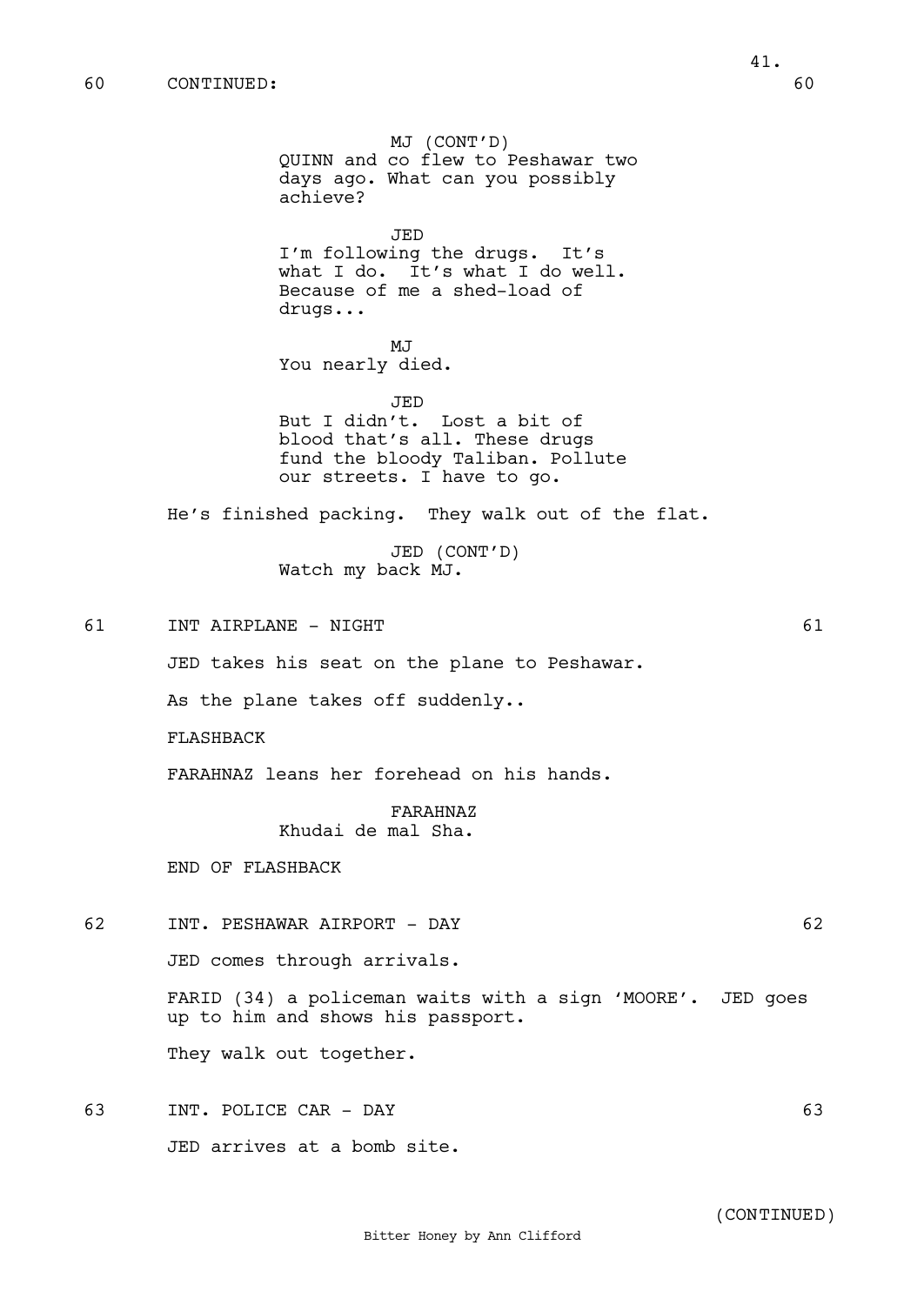63 CONTINUED: 63

FARID gets out of the car stiffly. JED follows.

64 EXT. ARMY BASE - DAY 64

JED follows FARID past the bomb site into a small building next to it which is attached to an army base with makeshift offices.

65 INT. POLICE STATION - DAY 65

JED is shown into a make-shift office. FARID waits patiently.

> KHAN Welcome to our somewhat temporary accommodation Mr Moore. As you no doubt saw our Criminal Investigation building was the target of a suicide bomber. Fell on Farid's head but chose only to break his collar bone. I was the deputy Police Chief now the Chief of Police after the unfortunate murder of my superior. And you have come to help us have you? How kind.

JED hands KHAN some paperwork.

#### JED

Sir, I am on a drugs trail headed up by a Quinn.

KHAN Mr Quinn, ah yes.

JED You know him?

#### KHAN

A sometime mercenary. I have copied some paperwork for you. Not an easy task at the moment. (hands it to him) He is however, a friend of General Ghadi. Saved the man's life. Nothing can now I fear.

JED We heard he was dead.

KHAN Almost. The Taliban have him. Now Mr Moore. (MORE)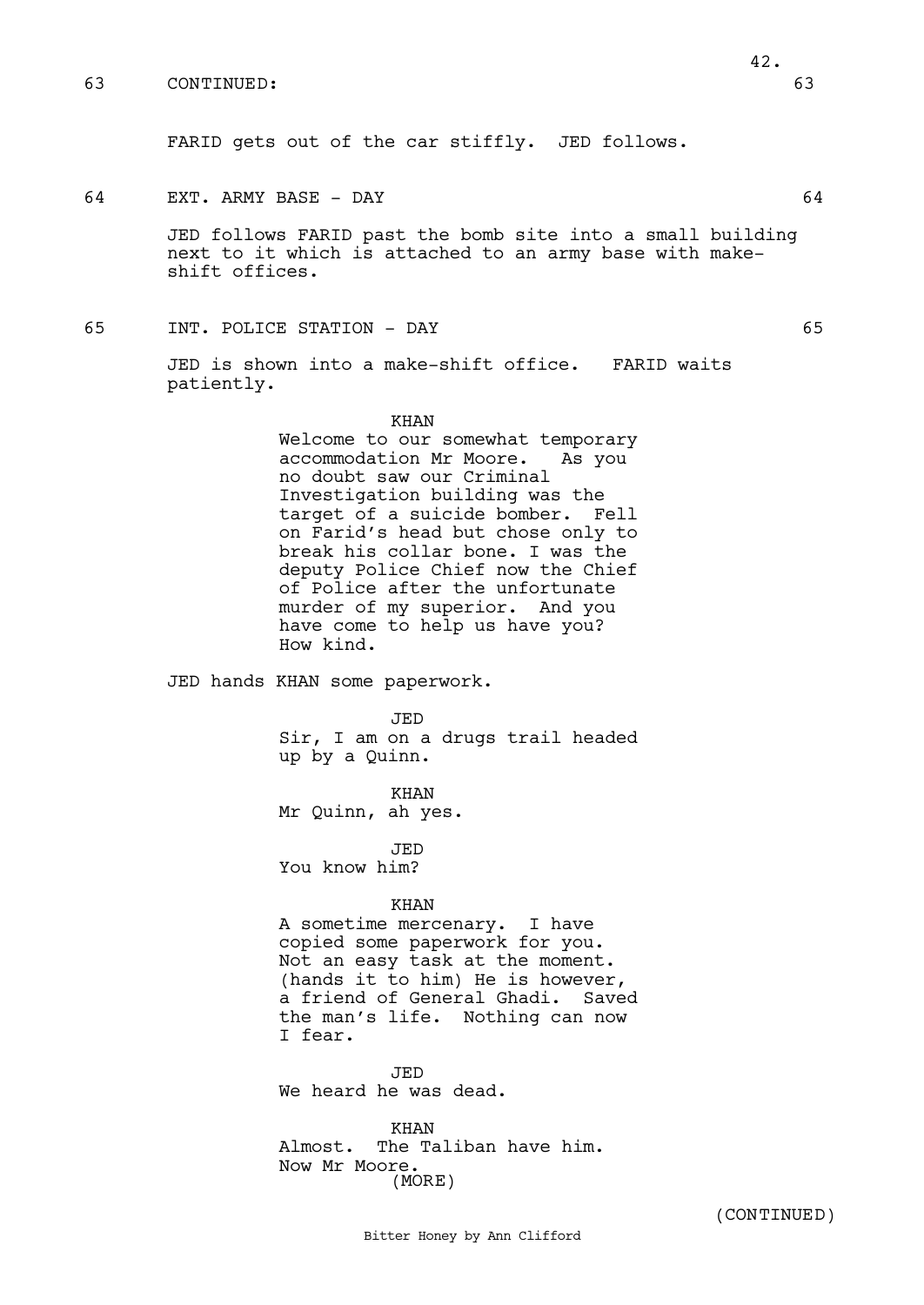#### 65 CONTINUED: 65

## KHAN (CONT'D)

My instructions are to help you to Kabul. You are going to break a drug ring? How kind.

JED

I'm after intelligence. We need to know what we're looking for. Last time the drugs came by boat.

KHAN

Precisely. We wish you well in your fight against drugs. I have arranged for your passage to Kabul by army helicopter. Fast, efficient and will give you a chance to appreciate our fine country. (in Urdu to Farid) Get the bloody idiot out of my sight. (To JED) If you need further help please, do not hesitate.

FARID leaves. JED follows.

66 EXT. HELICOPTER - DAY 66

The helicopter blades begin to turn.

JED lowers his head and climbs into the army helicopter with his case.

FARID stands and watches as the helicopter rises into the sky.

As JED watches FARID raises his arm in a farewell salute.

67 INT. HELICOPTER - DAY 67

JED looks out over the vast and inhospitable terrain.

68 INT KADAR'S HOME, WOMEN'S QUARTERS NEAR KABUL - DAY 68

(The dialogue is now in Pushtu)

AKILAH FARAHNAZ's mother in law dressed in black, her face traumatised, plays with a young GIRL (2).

SHIRIN (18) the child's mother, Kadar's wife, watches.

The peace is shattered by the scream of jets.

They all rush to the window.

After a few moments there is the sound and smoke of bombs exploding in Kabul.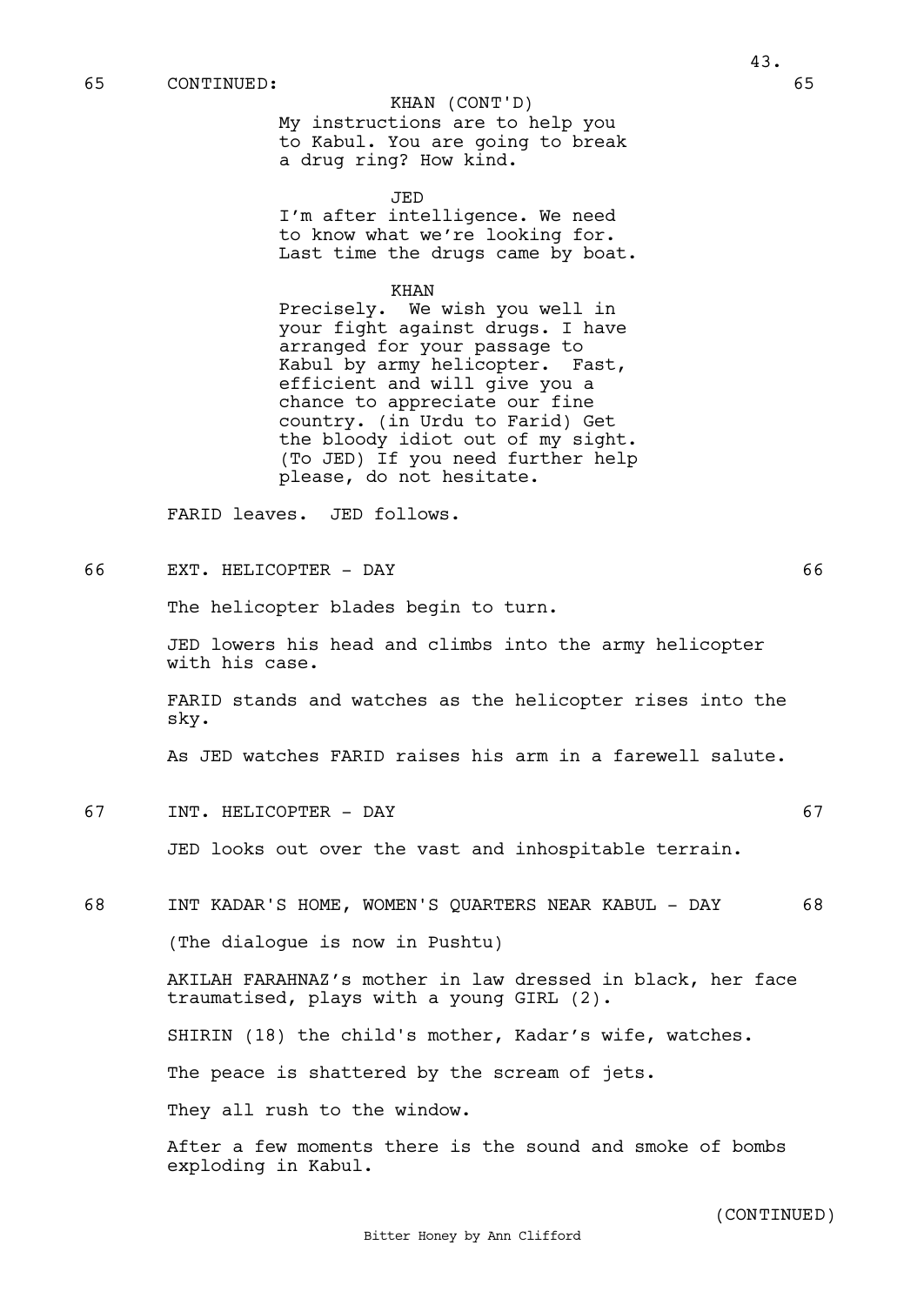AKILAH picks her up and takes her into the room to continue the game.

AKILAH hides a thimble. Delightedly the CHILD discovers the thimble and AKILAH's sad face lights.

> KADAR (O.S.) Women cover yourselves.

AKILAH pulls her veil round her and becomes motionless with tension.

SHIRIN slips out of the room.

KADAR dark and dangerous, sweeps into the room a broad smile on his face. He carries a small package.

The CHILD runs to him with her arms outstretched.

KADAR sweeps her up with delight, his dusty face grinning broadly.

SHIRIN brings him some tea and he sits.

He motions to SHIRIN to join him. She is coy with delight.

KADAR hands her the package.

Enchanted she gently opens the package. Inside is some sweet cake.

The CHILD clambers off her father greedily.

Both laugh as SHIRIN feeds the girl.

KADAR motions to his wife to eat. She does delighted at the treat.

Another scream of jets. They all sit motionless. There is again the sound of bombing.

> KADAR (CONT'D) Wife you will pack. Today we move to the caves with General Ibrahim.

SHIRIN nods obediently.

KADAR (CONT'D) How are you today Akilah?

AKILAH Well, thank you.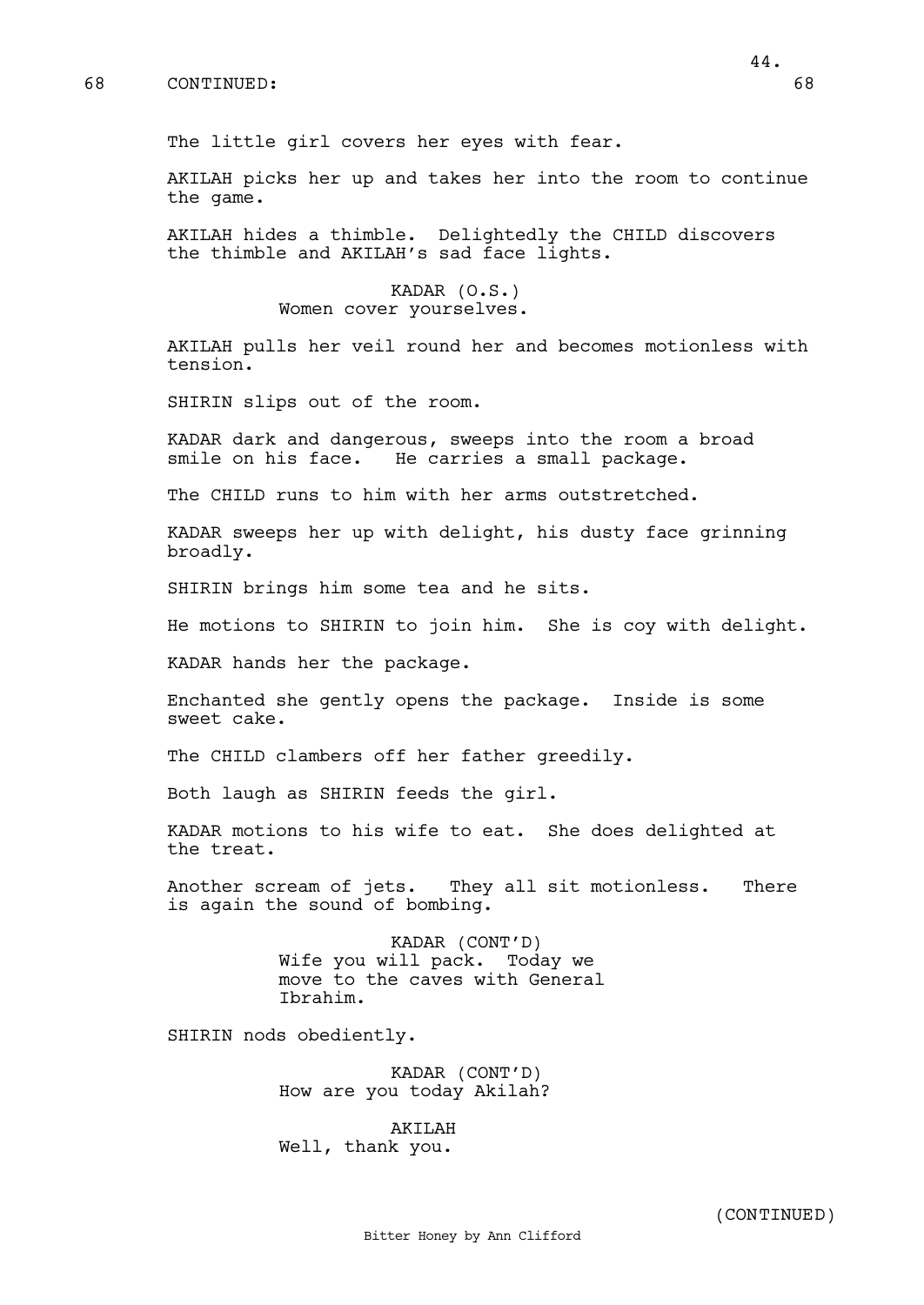KADAR And your legs?

AKILAH The burns are recovering well on this old body. Allah is merciful.

SHIRIN She has been playing with our daughter husband.

KADAR nods approvingly, his attention turning once again to the CHILD.

> SHIRIN (CONT'D) It reminded me of Farahn...

KADAR raises his finger. SHIRIN is silenced immediately.

KADAR Never mention that name. Because of her our dishonour is great. Tomorrow will bring some honour back to this family

He rises and leaves the room followed by SHIRIN and their little girl bouncing along behind.

AKILAH sits.

69 EXT TALIBAN CANYON - DAY 69

A small canyon with 20 metre high rock face near the north of Afghanistan adjacent to the Pakistan border. Into the rock face are cut many caves. This is a Taliban base with electricity, mosque, library, bakery, hospital and living quarters.

Like ants from the ground, PEOPLE are emerging from the caves to gather in the centre of the canyon. Mostly MEN there are also WOMEN in full blue burquas. There is the hum of people.

Into the centre of the group walk some leading TALIBAN. It is difficult to see who is the leader until one man is spotted, with men around him.

Shots pepper the air, IBRAHIM (40) gaunt, bearded and intense army leader, raises his arms, the crowd break out into chants.

A prisoner appears, the charismatic and distinguished figure of GENERAL GADI (59) (FARAHNAZ's father) in full uniform.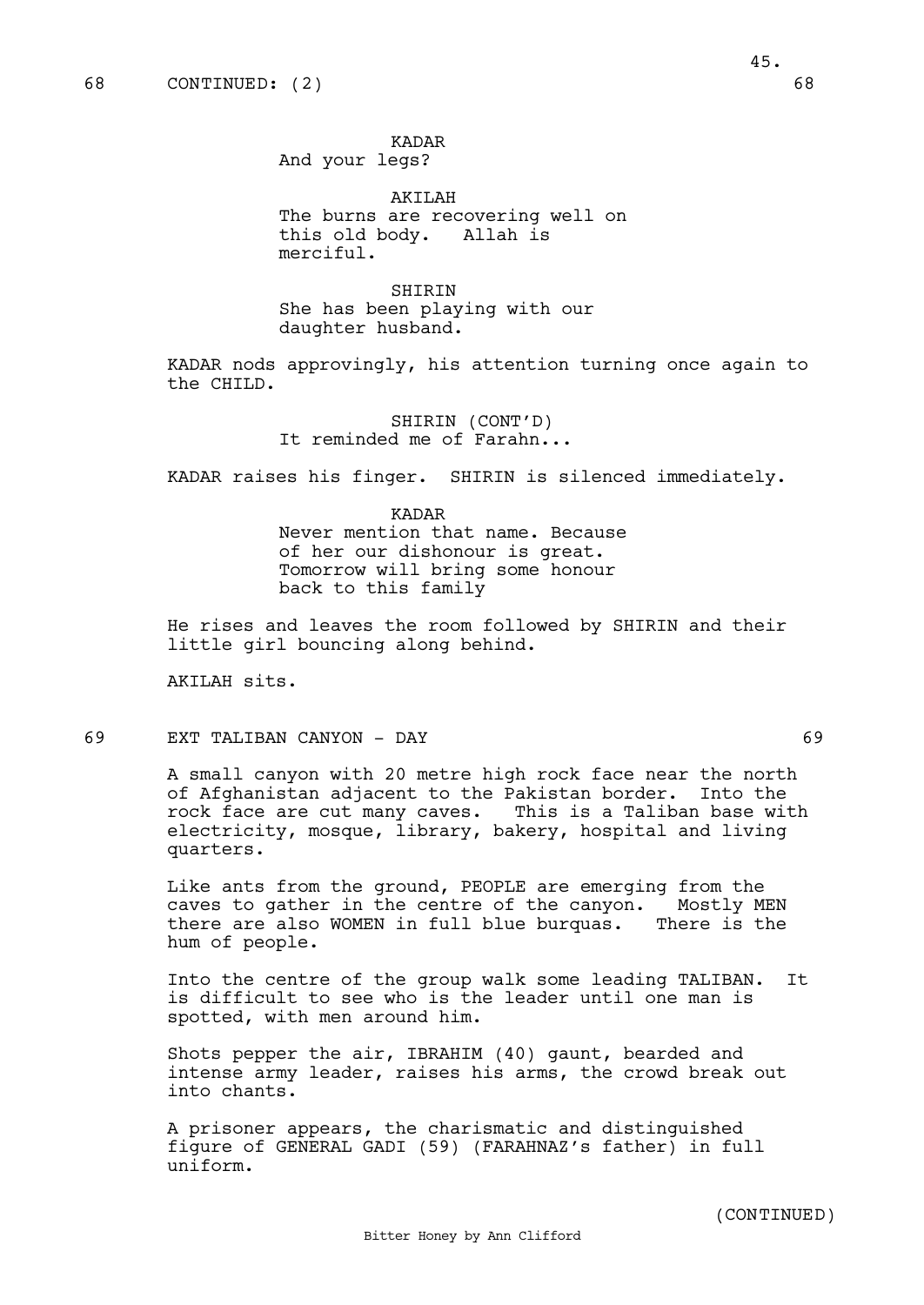Silence. The crowd expectant.

The GENERAL'S hands are bound but he walks with presence and power.

The GENERAL stops in front of his accuser his eyes full of pain. His son KADAR looks into his father's eyes with equal pain.

> GENERAL GADI (Pushtu) Be comforted my son.

IBRAHIM nods to KADAR.

KADAR holds the gun to his father, but it is shaking.

KADAR looks to IBRAHIM, who holds his gaze.

KADAR looks to his father once more and shoots him through the head.

The man falls to the ground dead.

IBRAHIM Soon your shame will be at an end.

KADAR Not until my sister pays with her blood.

The crowd erupts, ullulating, chanting as IBRAHIM raises his arms. Shots ring out.

70 EXT. FOOTHILLS OF THE MOUNTAINS ON TAJIKISTAN/AFGHAN BORDER 70 - EVENING

> ADAM and QUINN finish unloading supplies from an old Russian Helicopter.

There is a string of pack mules already loaded.

There are boxes of syringes, medical equipment, cardiac arrest machines, portable scanners, computers, x-ray equipment.

ADAM loads another mule.

QUINN looks impatiently into the distance.

ADAM That's the last of the supplies.

A pick-up approaches.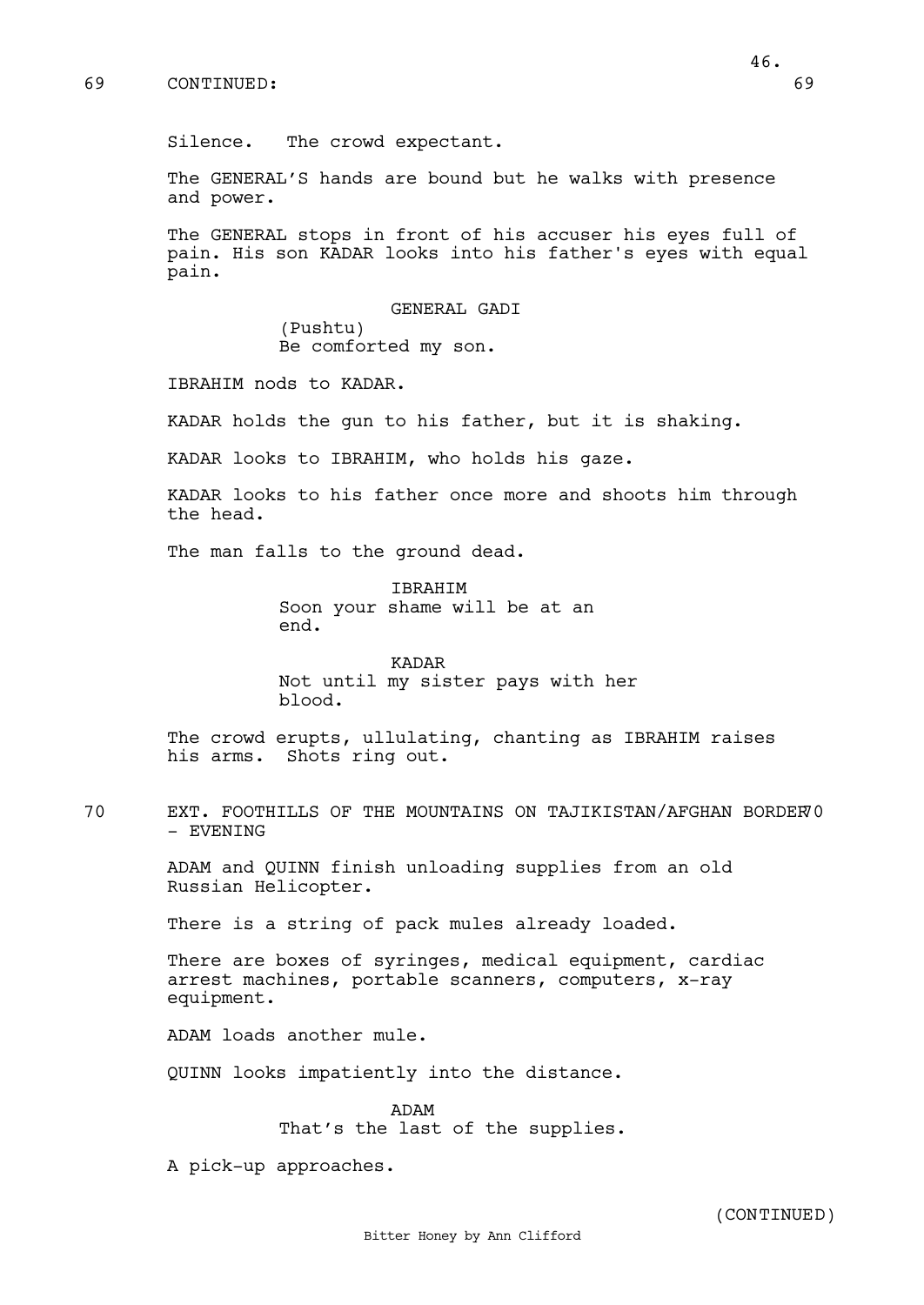WAQEEL (grinning widely from ear to ear) Gentleman I am here.

QUINN About bloody time.

WAQEEL of uncertain age, wiry, exuberant with a straggly beard, jumps wildly from the cab, takes hold of QUINN's hand and pumps it furiously. QUINN laughs.

> WAQEEL (to each in turn) Assalamu alaikum.

QUINN Wa alaikum assalaam. What have you found out?

WAQEEL They should be at the hospital.

QUINN inspects the loaded mules.

QUINN (shouts) Waqeel we need our clothes.

WAQEEL grabs the clothes and they quickly get dressed in full Afghan dress.

> QUINN (CONT'D) Let's go. Waqeel take the first aid.

QUINN and ADAM fully arm themselves.

WAQEEL puts the back pack on and goes at the head of the caravan with ADAM at the back.

The mules begin to move.

71 INT. HELICOPTER - DAY 71

Without warning there is an incredible BANG and the helicopter shudders fatally.

> PILOT Shit. We're hit.

JED terrified and bewildered looks to the PILOT who is fighting to keep the helicopter steady.

He sees blood splattered on the helicopter glass.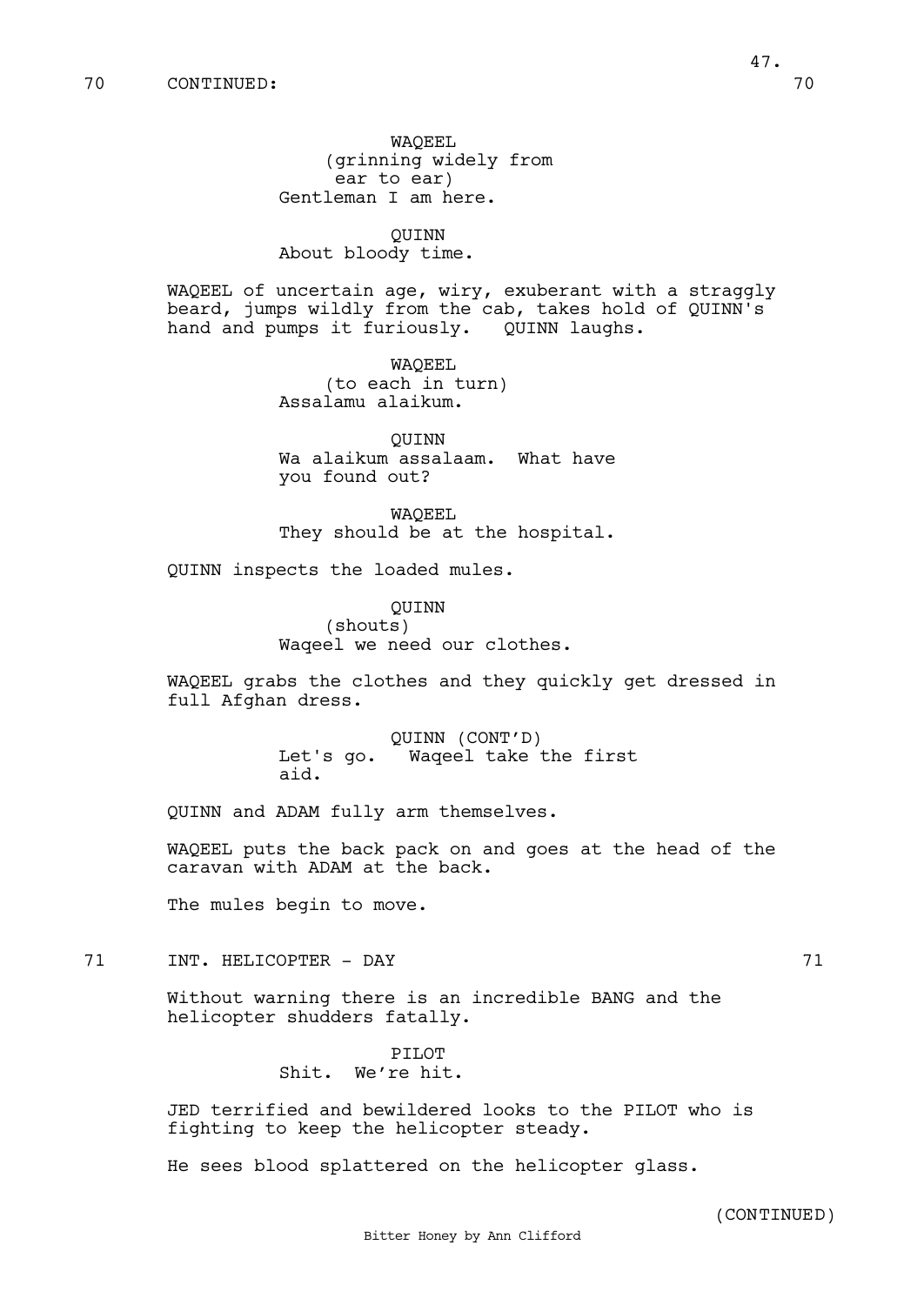The machine starts to turn round and round and round gradually falling out of the sky. JED is terrified and falling, falling. The ground closer, closer. CRASH BLACKOUT JED slowly opens his eyes. He tentatively moves his head. He is on a field stretcher. He is shaded from the heat. He tries to move. ADAM (O.S.) He's awake. QUINN comes into view. QUINN You were damn lucky. JED What....? QUINN Shot down by Taliban. Pilot's dead. Gunshot. Bloody good man though. He got it down. Here. Gives him a drink. JED drinks gratefully. QUINN (CONT'D) You seem okay. Give him some food. A plate is put beside him. Slowly JED struggles to sit up. WAQEEL helps him. He eats the food gratefully. He looks around. Sees the laden mules. The camp. A spiralling wisp of smoke. WAQEEL

Your helicopter.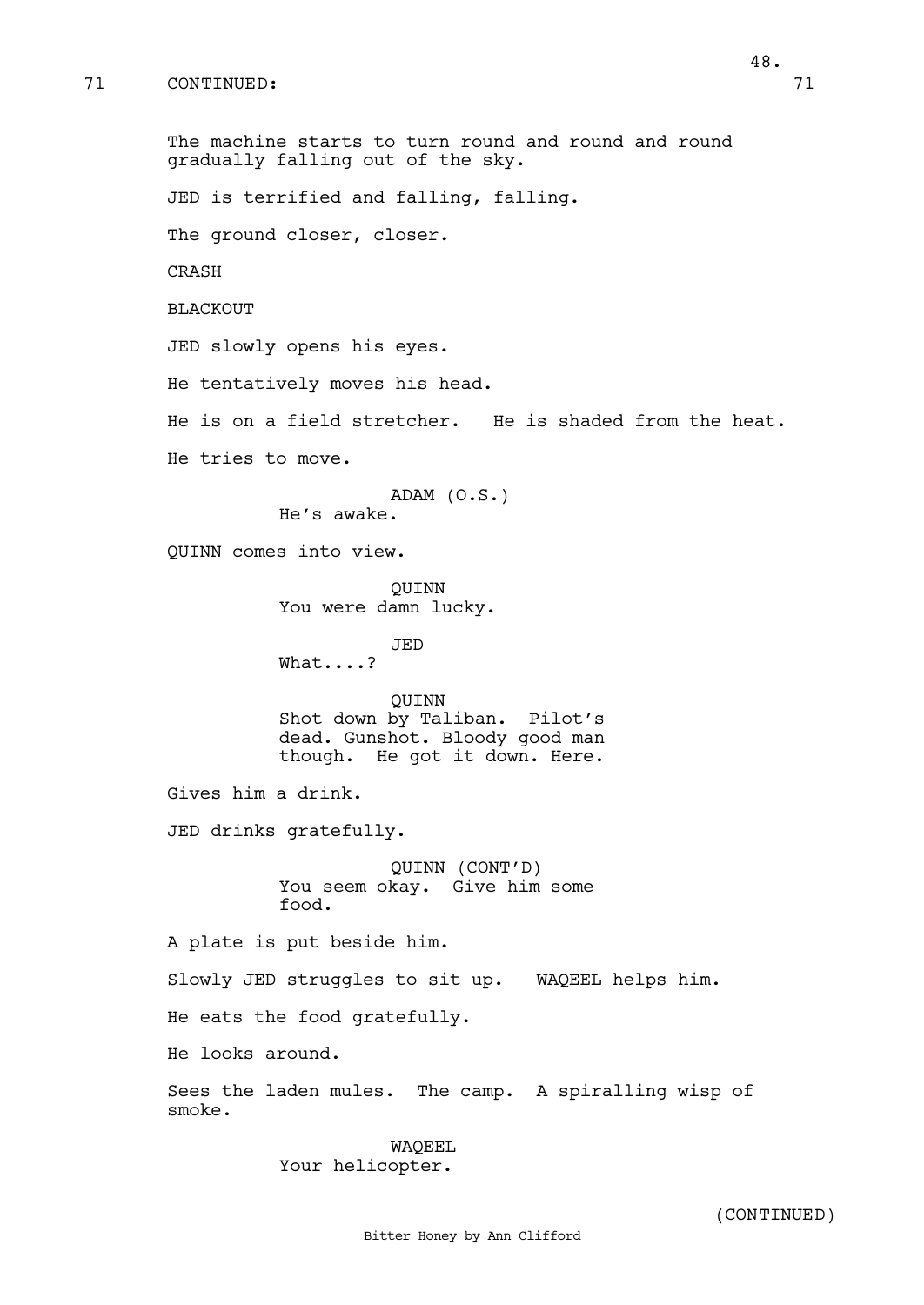ADAM cleans a gun and watches him. QUINN looks at a map. QUINN Can you walk? JED Dunno. He gets himself to his feet. He's unsteady. QUINN You've got another 20 mins. Then we move. JED Okay. QUINN Waqeel get him some clothes. JED Aren't you surprised to see me? QUINN Should I be? JED I guess not. No. QUINN (hesitates) That building site. You did well. JED Where is she? QUINN Safe.

Cut TO:

## 72 EXT. ROCKY TERRAIN - DAY 72

JED now in Afghan clothes walks holding onto a mule. The motley caravan snakes following an ancient pathway. QUINN and ADAM walk at a distance either side of the caravan.

WAQEEL walks in front with the lead mule.

(CONTINUED)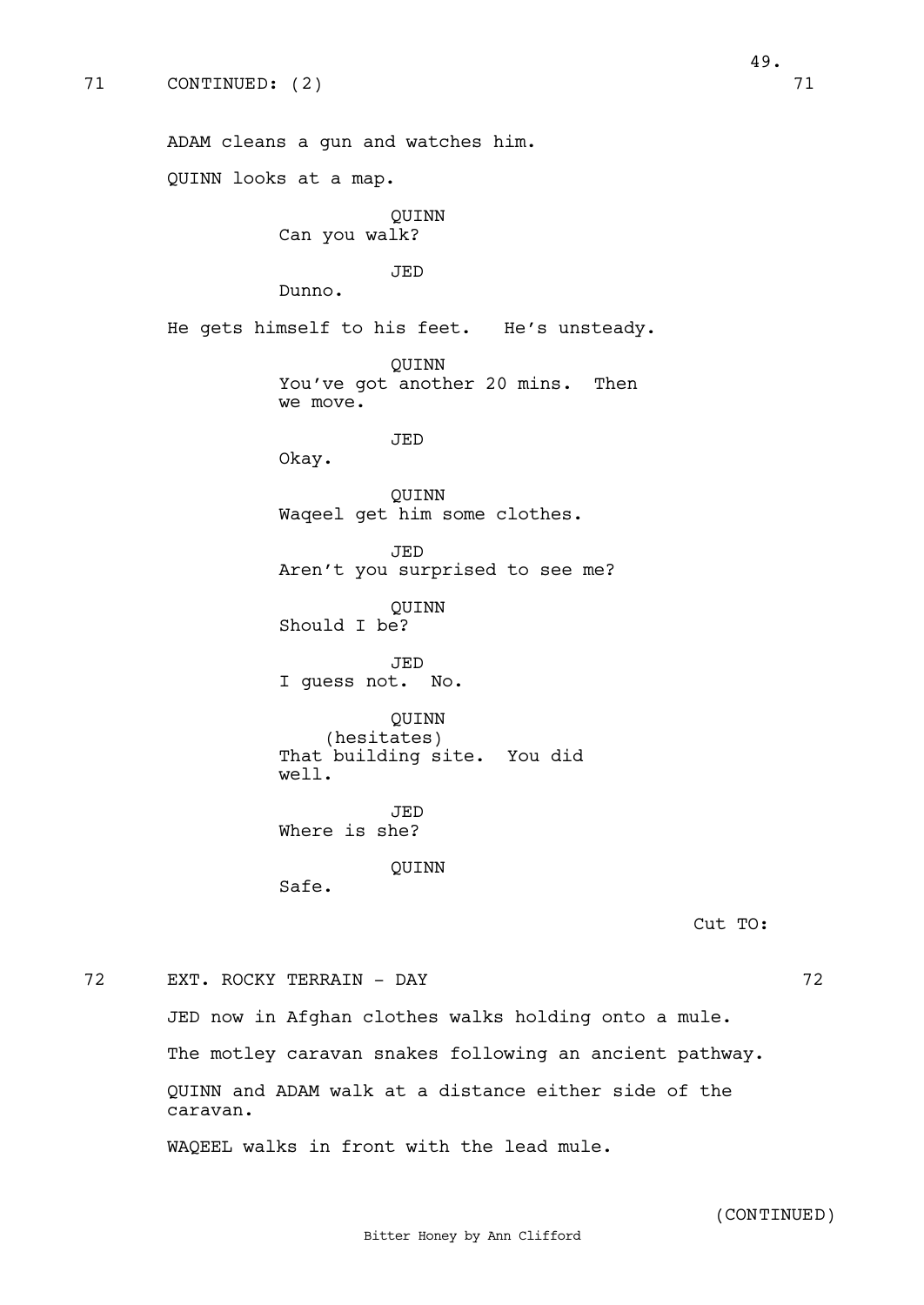JED Who're we worried about?

WAQEEL Bandits, Taliban, Mujihadeen, terrorist bombs, British Troops, German troops, Americans, land mines - whatever flies kite.

JED Floats your boat.

WAQEEL As Afghan man I do not have a boat. Only kite.

JED Does the job.

# 73 EXT AFGHAN MOUNTAINS - DAY 73

The terrain is much more difficult now as they move into the high mountain pass that they are taking.

JED'S breathing becomes laboured.

The heat and the height are demanding. JED stands and gets his breathe.

There is the sound of a river roaring.

QUINN River's up. (signals to JED to follow him) JED.

ADAM He ought to have a gun.

QUINN ignores him.

QUINN starts off at a jog up to the top of the large hill to the side of them.

JED cannot match his stride and falls behind.

Suddenly QUINN, near the top of a hill drops to the ground.

He turns and signals to JED.

JED drops immediately.

QUINN signals to JED to stay where he is.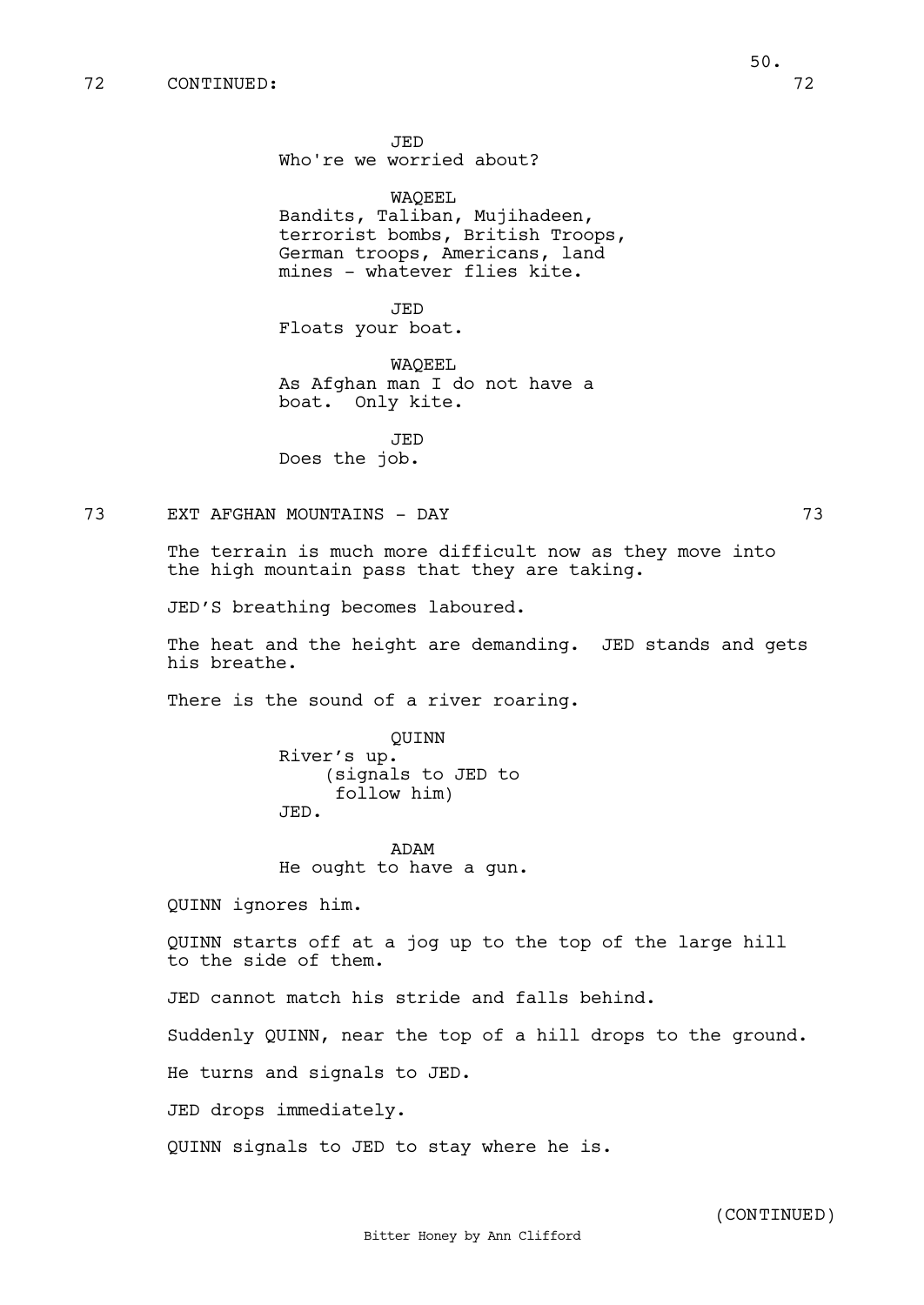On his stomach using his elbows QUINN inches forward.

JED joins him.

QUINN annoyed puts his fingers to his lips. He gestures to listen.

> TALIBAN SOLDIERS (in Pushtu) In the Name of Allah, the Merciful, the Compassionate! Praise be to Allah, who the three worlds made. The Merciful, the Compassionate, The King of the day of Fate. Thee alone do we worship, and of thee alone do we ask aid.

QUINN lifts himself just so he can see over the top of the peak.

There are THREE SOLDIERS at prayer.

QUINN gestures to JED, 'three'.

He signals to ADAM 'three'.

QUINN signals to go back.

Very carefully they climb down and Quinn jogs over to the waiting group.

> QUINN They'll hear the mules. So let's try and sort this at the river. Adam you go ahead and take up position on this side of the river. Jed and Waqeel you get those mules moving and into that river.

WAQEEL goes to the front, and as a man possessed gets the lead mule moving as fast as possible.

JED tries to get the rest of the mules to follow speedily. QUINN disappears into the land.

74 EXT RIVER - DAY 74

WAQEEL reaches the river. It is wide and very strong but shallow. He takes the lead mule across. The other mules follow.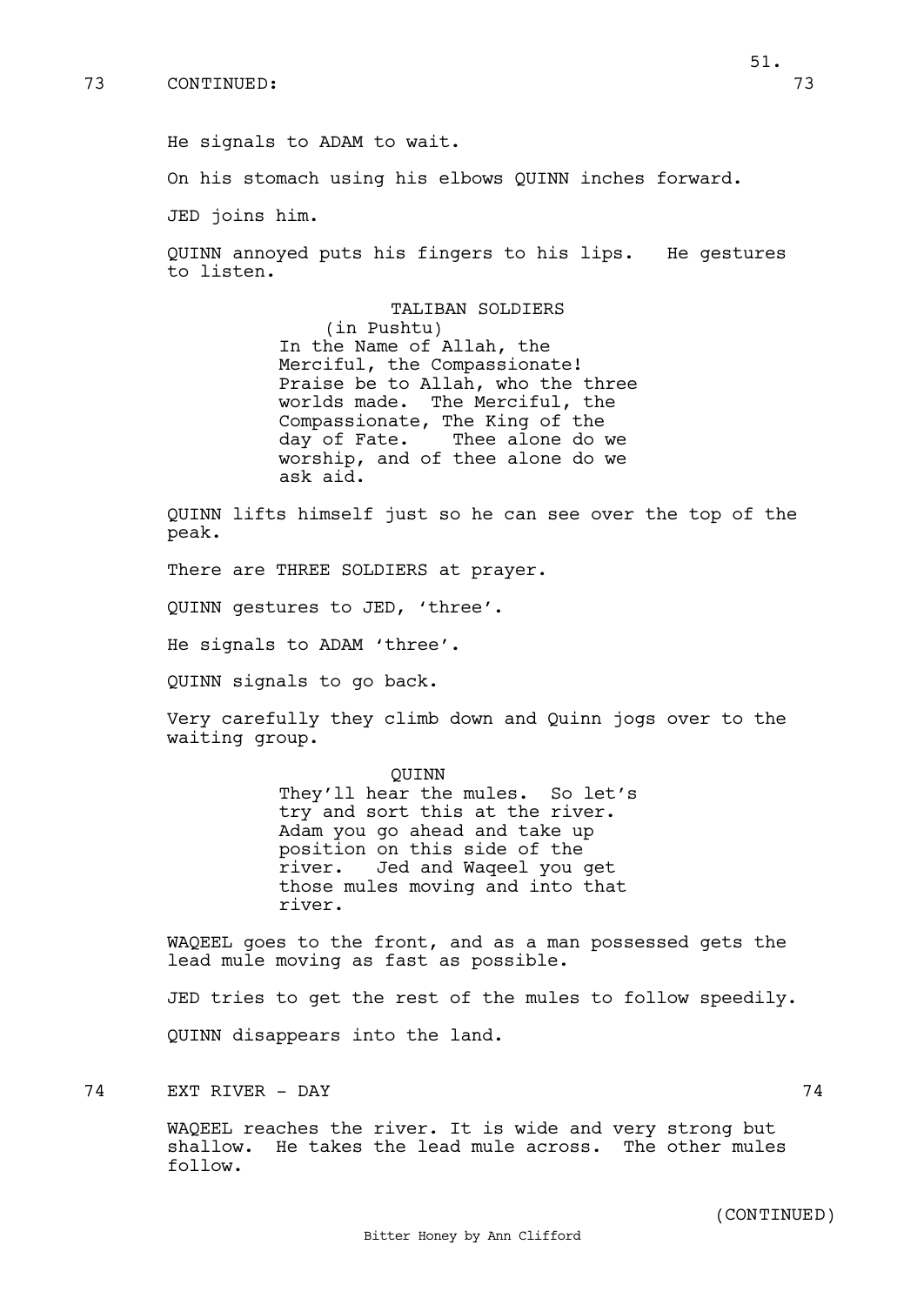## 74 CONTINUED: 74

Without warning it loses its feet, smacks into JED who loses his feet.

He grabs hold of the rein, manages to get to his feet and with great difficulty tries to get the mule to stand up.

A shot rings out and the mule is dead.

JED frightened instinctively falls into the river using the mule as cover.

Waqeel clambers for cover.

Another shot rings out and hits JED's mule.

JED is suddenly aware of the silence except for the sound of the river.

> JED (shouts) Where are they?

#### WAQEEL

High.

## JED High where?

A shot rings out and Waqeel screams in pain.

JED tries to move pulling the dead mule as cover. Impossible.

SILENCE

Without warning TWO TALIBAN SOLDIERS emerge to stand on the riverside.

They walk into the river.

One of the soldiers grasps a grenade, takes the pin out and lobs it into the air towards JED.

JED watches fascinated as the grenade, in slow motion, flies through the air.

He is about to die.

There is a horrendous explosion. Water and debris fly into the air.

The soldiers laugh.

JED suddenly realises he's the game.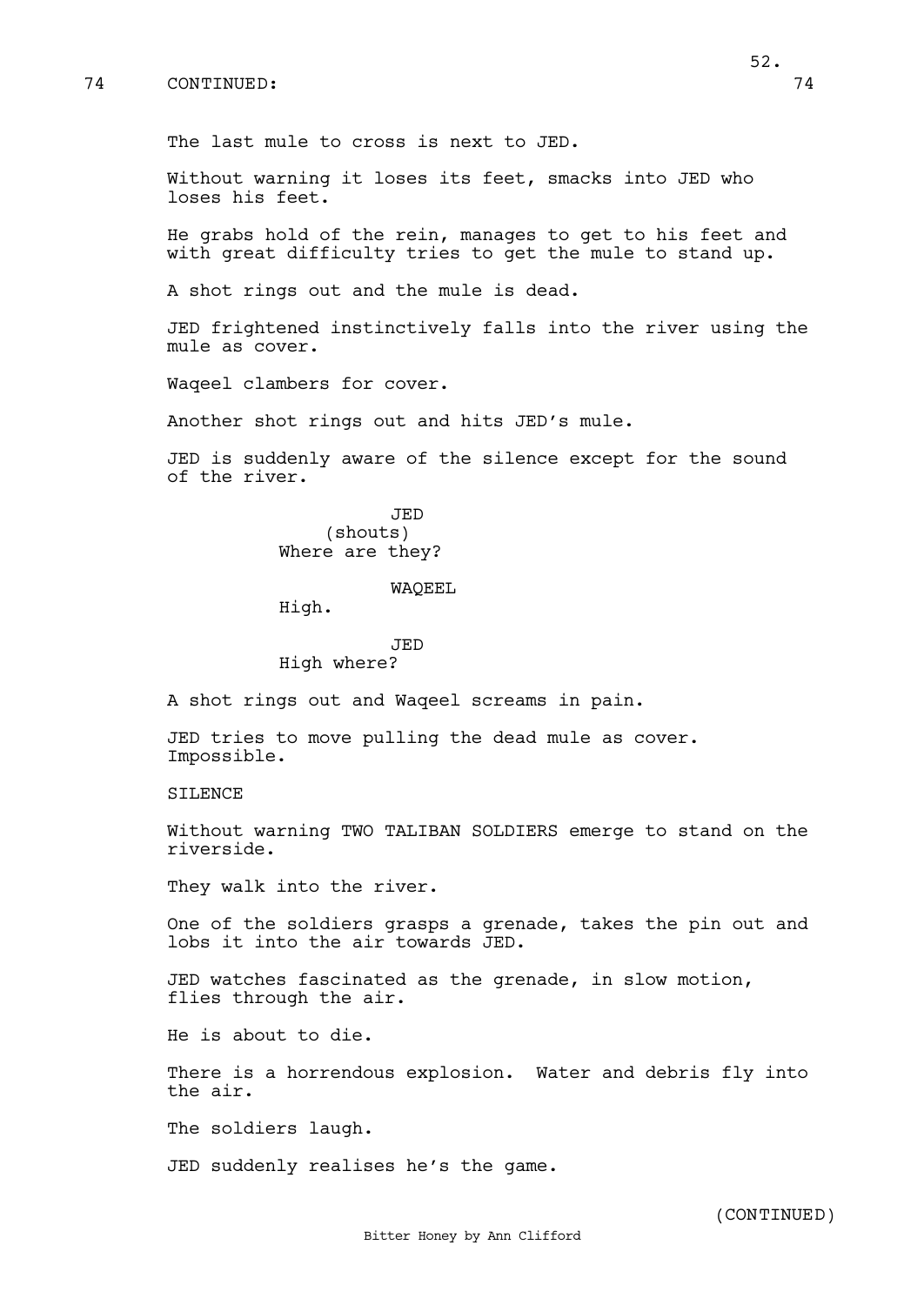JED (CONT'D)

O God.

The other soldier takes out a grenade, pulls the pin out and immediately a shot fires.

The soldier falls.

His companion tries desperately to get away from the grenade, but the water hampers him.

The grenade explodes the soldier flies into the air. The running soldier is blown over.

Blood and debris spatters all over JED.

JED stands up in bewilderment.

#### QUINN

GET DOWN.

JED falls like a stone.

The soldier gets to his feet.

A shot fires and he falls dead shot through the head.

Suddenly JED sees ADAM and QUINN break cover and run back the way they have come.

WAQEEL still screams.

JED looks at his blood spattered frame like a man in a dream.

The blood on his hands.

He feels his face. The blood of the mule. The blood of the man shot dead.

He sits down in the river and begins to wash the blood off his hands, his face, his clothes.

Two shots ring out.

JED wakes as if from a dream.

Finally he registers Waqeel's screams.

JED runs over to the injured WAQEEL blood pouring from his side.

Quickly he takes off the back pack and looks in first aid for some dressing.

He patches WAQEEL up as best he can.

53.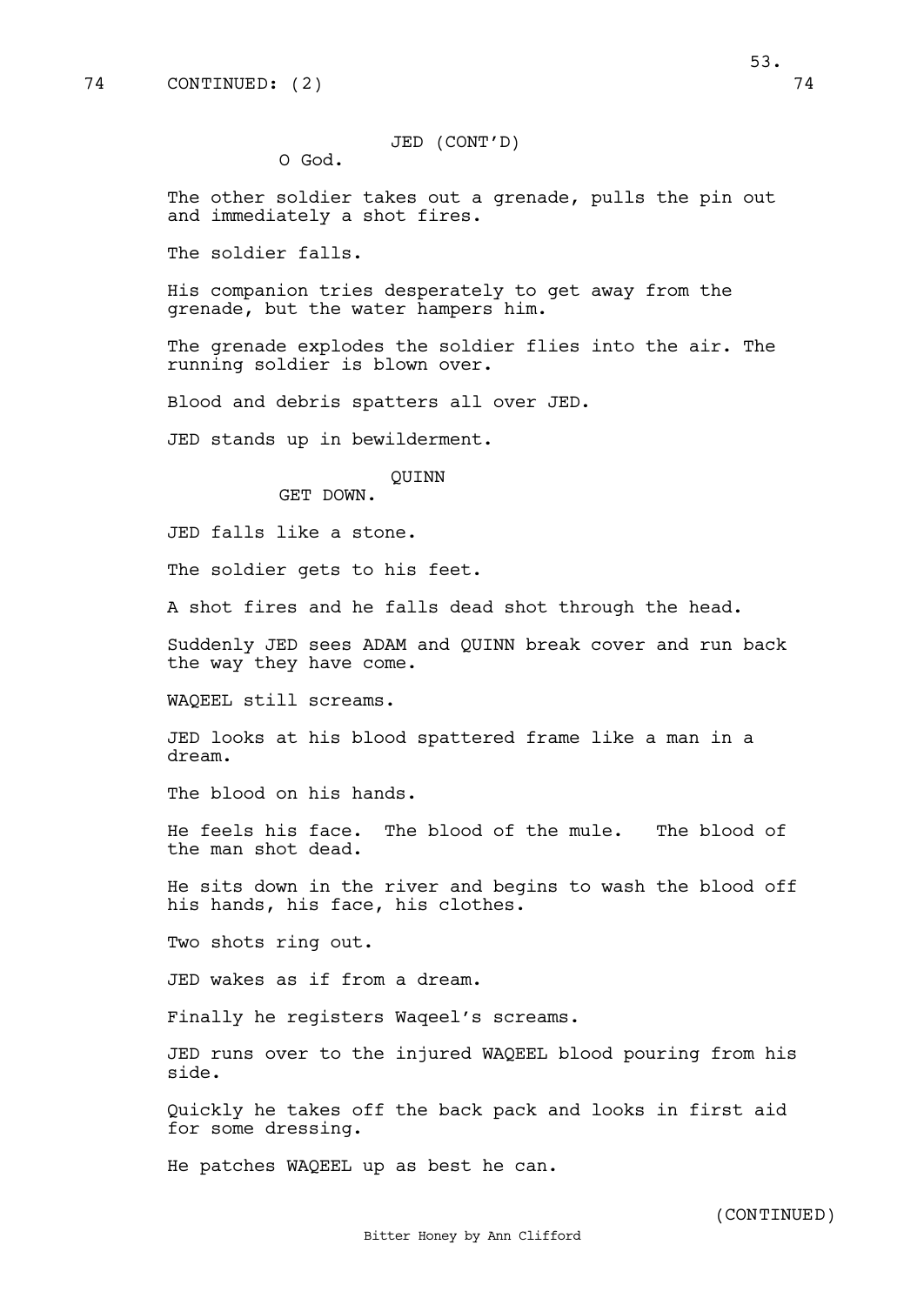ADAM goes into the river and starts to unload the mule.

QUINN returns and crosses over the river towards JED and WAQEEL.

QUINN (CONT'D)

Missed.

ADAM He's wounded, but he'll make it back to his group.

QUINN reaches JED and WAQEEL.

JED You used me. You kept me in the river for target practise.

QUINN We didn't know where the third man was. (to ADAM) We'll keep going till nightfall or we won't make it before tomorrow night.

JED stands up and faces QUINN.

JED How did you know he was going to miss?

QUINN Split the equipment amongst the other mules. Waqeel will have to ride.

JED (losing it) How did you know he was going to miss?

JED hits QUINN as hard as he can across the chin.

QUINN taken by surprise staggers backwards but doesn't fall.

He returns JED's punch and both of them land in the river.

They exchange punch for punch.

Finally it ends with QUINN on top of JED.

JED (CONT'D) (struggling) Fuck you.

54.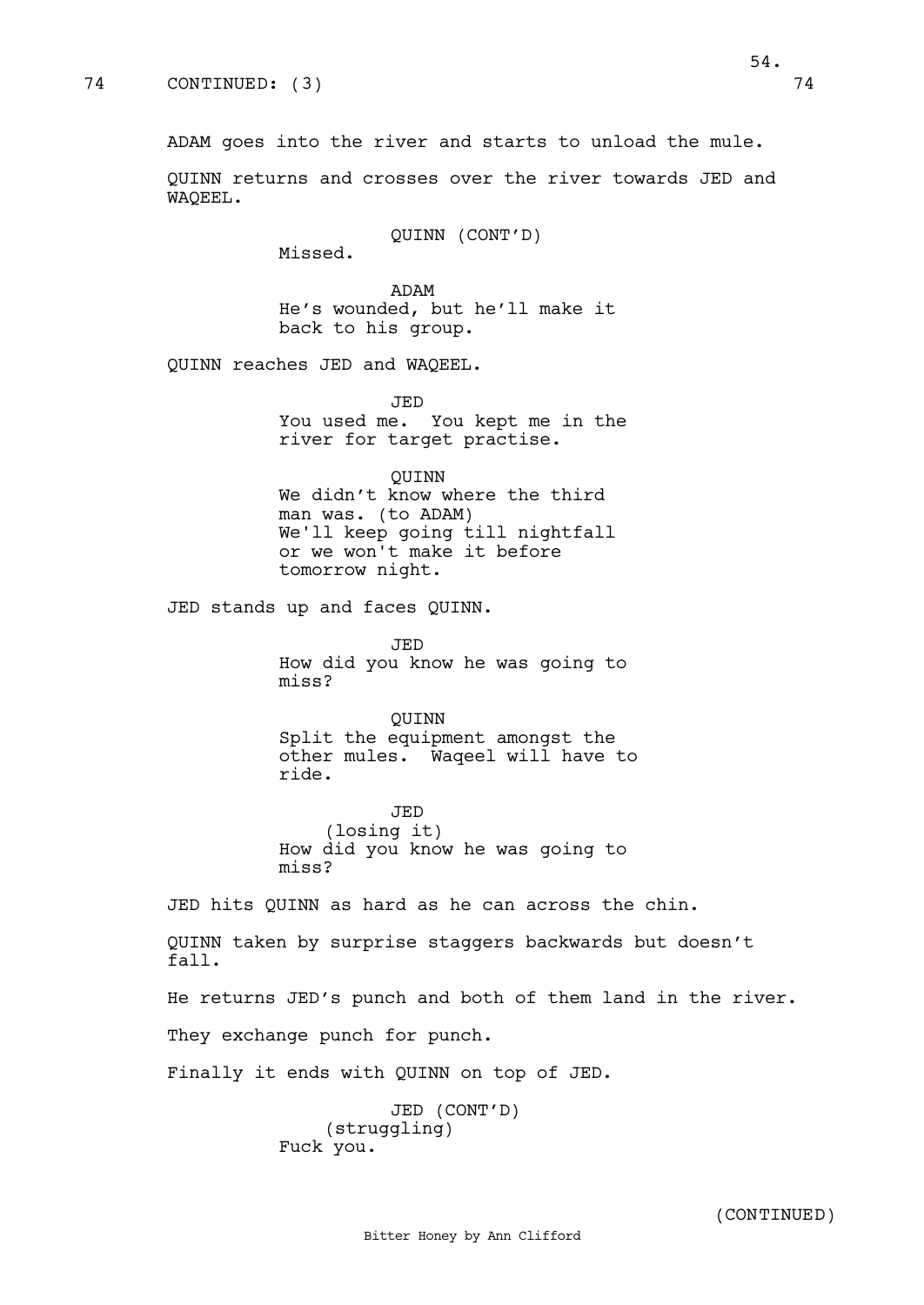QUINN loosens him, gets up and walks away.

JED

Not if I can help it.

ADAM goes over to JED and gives him a hand.

JED accepts it. ADAM pulls him to his feet.

ADAM

You patched Waqeel up well.

ADAM gives him a nod of approval, turns and walks out of the river.

JED heartened follows him.

Suddenly he notices what the mules are carrying. Expensive medical equipment. Medical supplies.

75 EXT MOUNTAINS - NIGHT 75

JED takes the watch with QUINN. A beautiful sky, heavy with stars.

They each have a blanket around them.

The others are asleep. WAQEEL fitful and noisy in his pain.

> JED Will he make it?

QUINN Depends. We've two more days travelling yet.

JED Why the fuck are you here?

QUINN Have you lifted your eyes from your navel yet?

JED

Of course.

# QUINN

Then what do you see?

He looks up at the incredible vista of the cloudless night sky.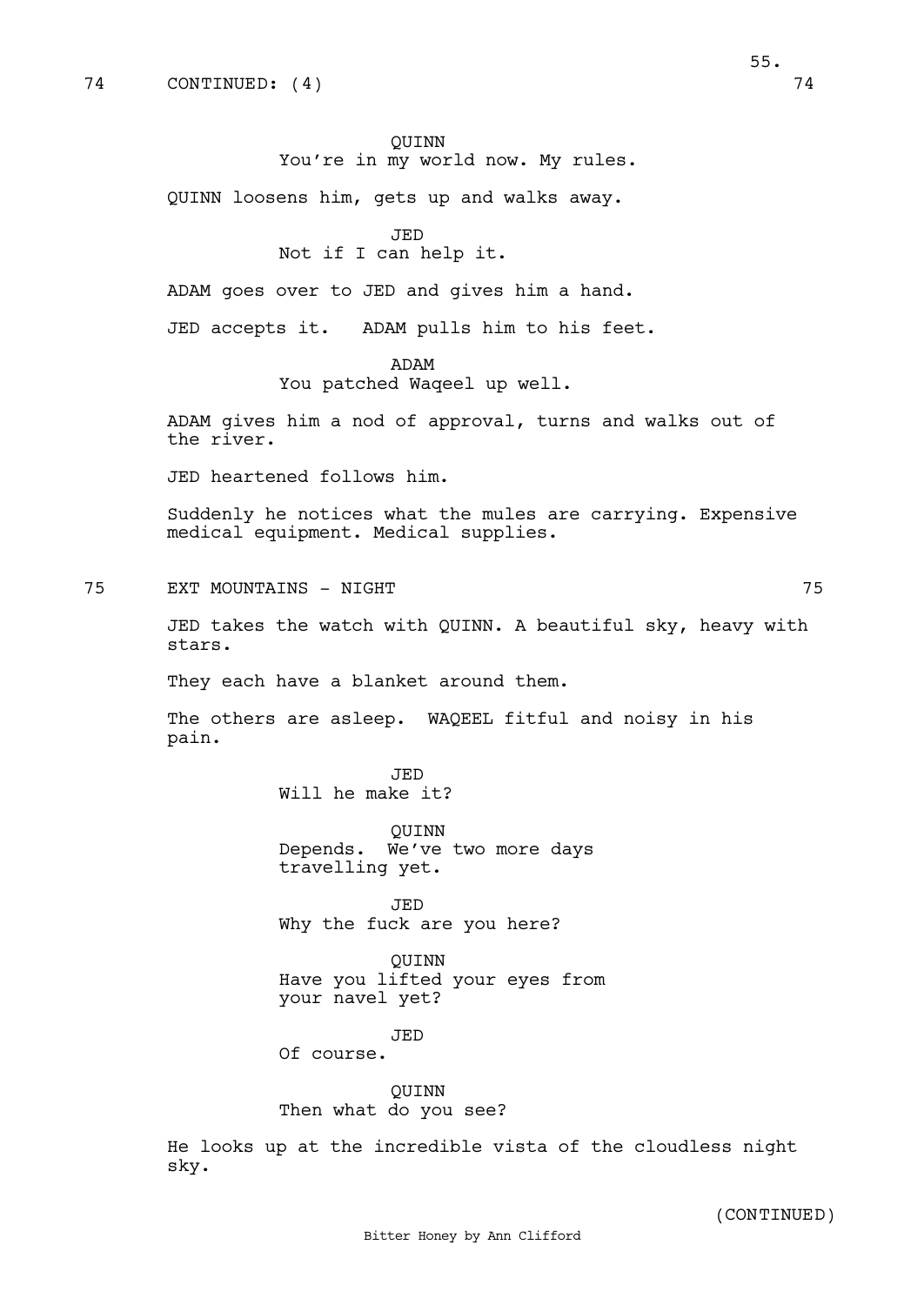A drug dealer who carries medical equipment and supplies.

#### QUINN

The Afghan knows his drugs go to his neighbours who are his enemy and the infidels, who sent the guns. Drugs versus equipment and medical supplies. You have chosen your morality, I mine.

JED

So you never intended to keep the money. And Farahnaz?

#### QUINN

Farahnaz is the doctor. We are going to deliver the supplies to her. To the hospital I have financed and built with drug money, protected by Afghans from the Taliban. Without her the women have no-one to help them. They cannot go to a male doctor. (to ADAM)

Problems?

## ADAM

My watch.

QUINN (to JED) Get some sleep.

QUINN lies down.

JED takes his blanket.

QUINN is already asleep.

JED So he never intended to keep the money. How long have you and Quinn been together?

#### ADAM

Long enough. Best soldier I ever served with. Sleep.

CUT TO: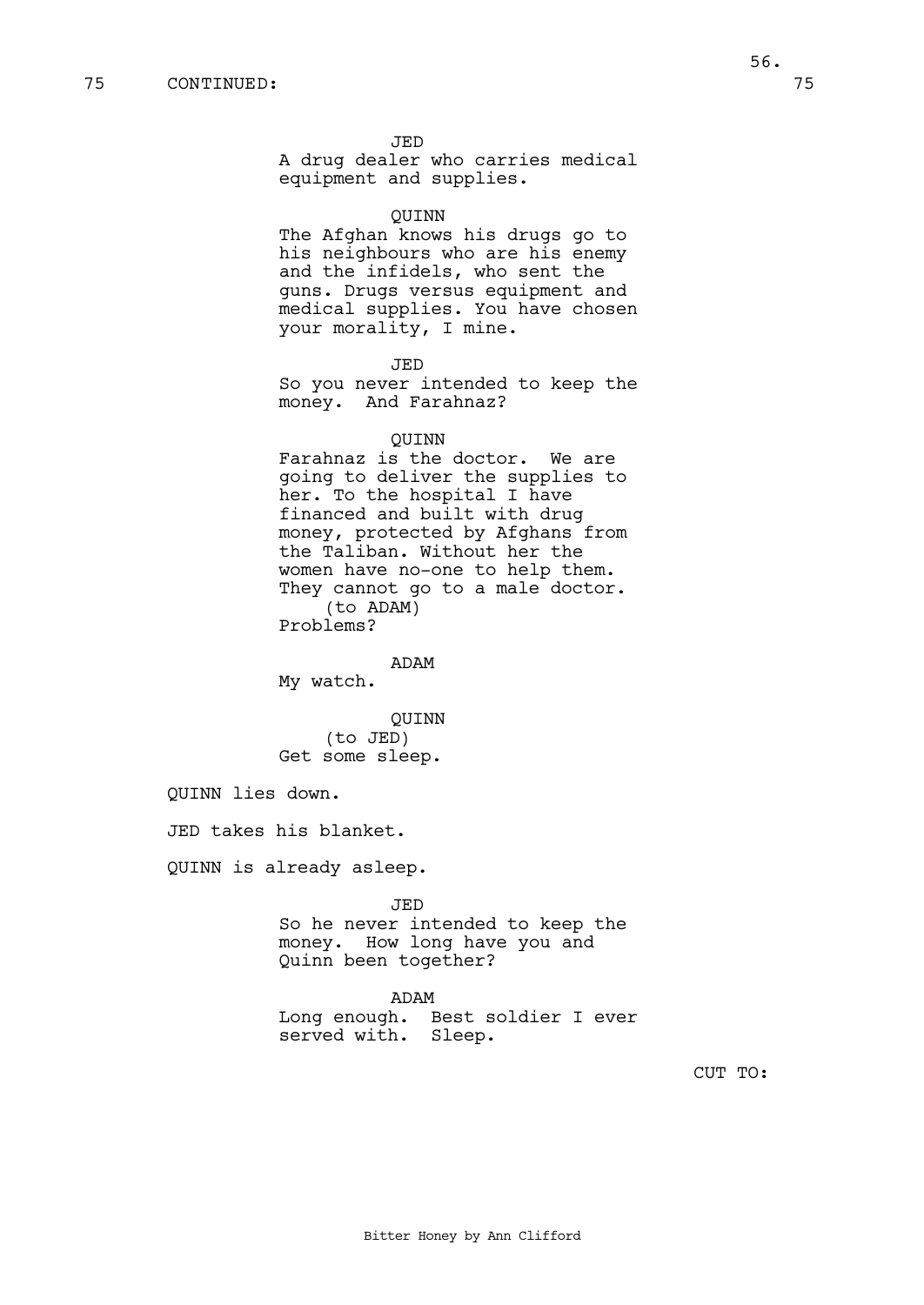76 EXT VILLAGE IN DISTANCE - LATE AFTERNOON 76 Exhausted, filthy and hot JED, his head encased in a scarf, raises his eyes to the village in the distance. A pall of smoke rises. The worn-out group make their way through the ruins of what was once a village. ADAM peels off to look around. 77 EXT HOSPITAL COURTYARD - DAY 77 They enter the courtyard and the hospital is a shattered remnant of itself. QUINN cannot believe it and wanders shocked. JED looks for a sign of FARAHNAZ. He finds incinerated bodies and hospital beds. He returns to QUINN. JED The place is empty. Where would they have gone? QUINN doesn't answer. ADAM (returning) Towards Chitral just across the border, in Pakistan. JED Then we must follow. ADAM looks at QUINN then JED. ADAM (concerned) Quinn? QUINN doesn't answer. JED Let's water and feed the mules. (He glances at Quinn) Then we'll leave.

ADAM nods in agreement. He looks at a fading WAQEEL.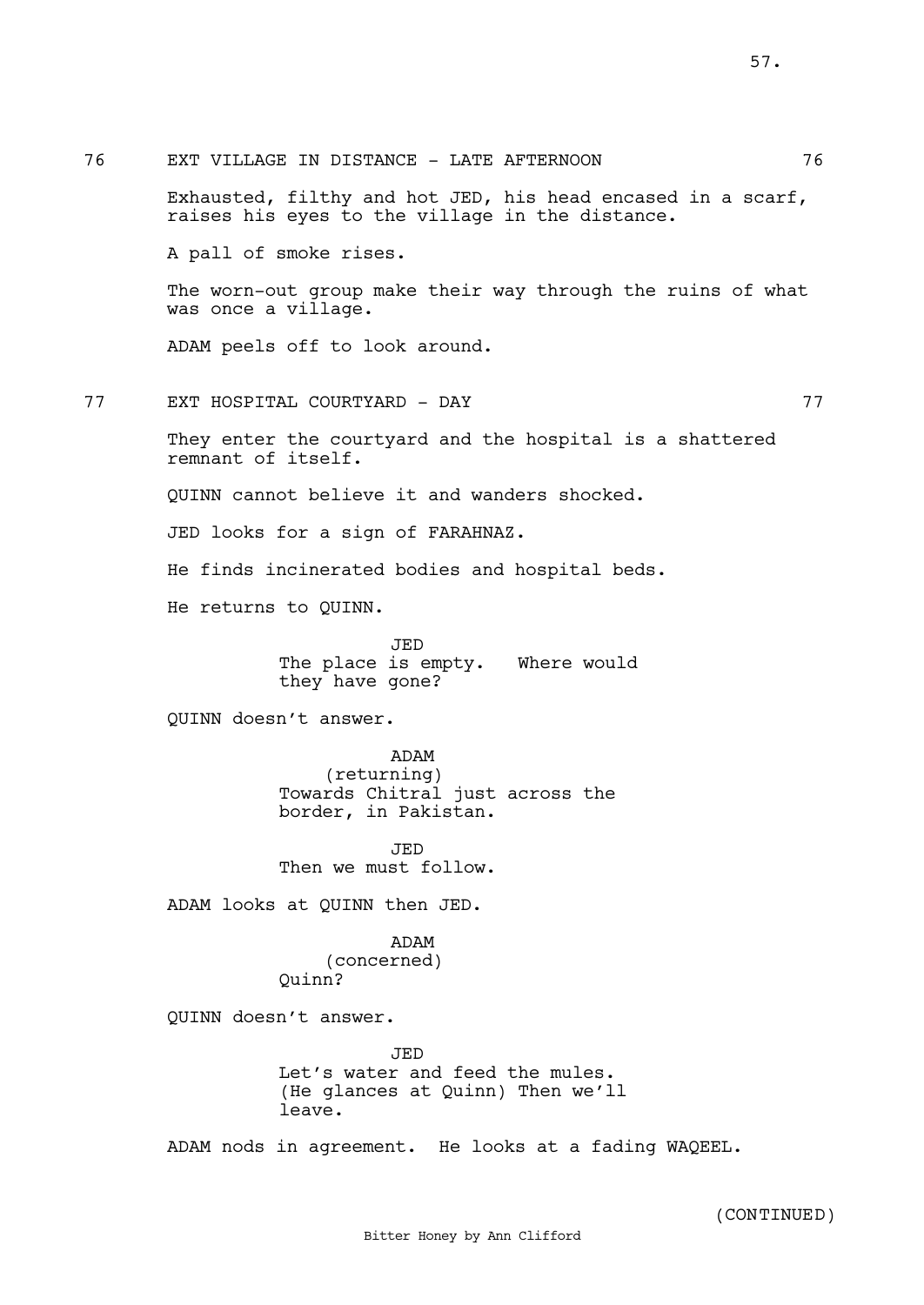## ADAM

One hour.

JED waters the mules.

ADAM takes a look at WAQEEL, changes his dressing.

QUINN stands bereft in the middle of the ruined hospital.

78 EXT VILLAGE - DAY 78

ADAM and JED prepare to leave.

JED picks up a gun.

QUINN

Not you.

ADAM watches.

QUINN (CONT'D) Do you know how to use one?

JED shakes his head.

QUINN (CONT'D) Then you don't practice on us particularly at altitude.

JED

I can learn.

QUINN

No.

ADAM puts the gun back in the pouch.

They move apart - JED one side of the mules, ADAM towards the back, WAQEEL riding with great difficulty.

JED moves to help WAQEEL stay on the animal.

The group leave the outskirts of the village and head towards the border of Pakistan.

79 EXT ROCKY LANDSCAPE - VERY LATE AFTERNOON 79

The group passes the still body of a WOMAN by the side of the path.

Next to her is a young boy MOHAMMED of about 7.

JED about to pass, looks at the boy.

58.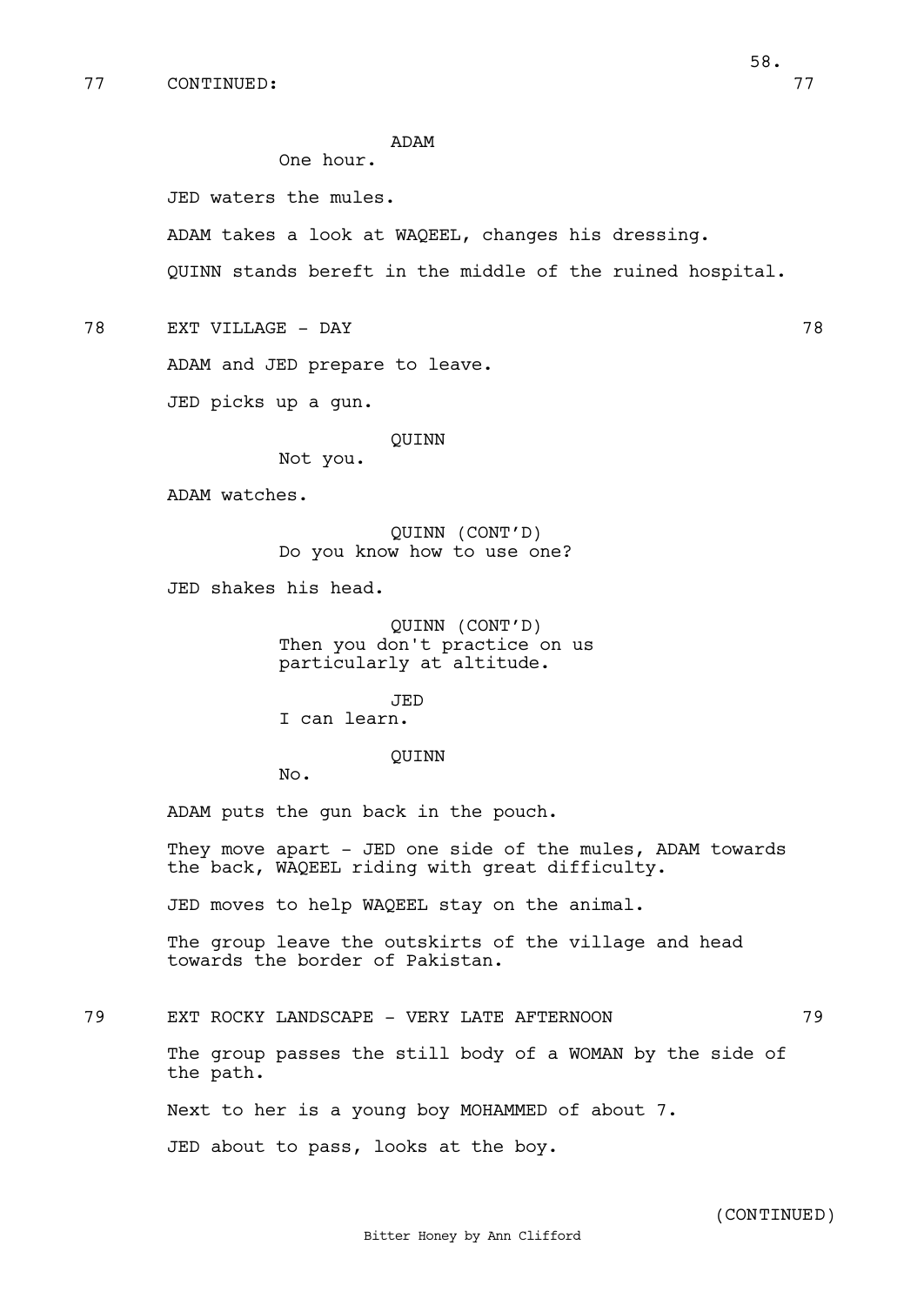He takes his water bottle and walks towards the boy. The boy looks at JED fearfully as he approaches. JED holds out some water. The boy accepts and drinks thirstily. JED stops and checks the woman's pulse. She is dead. JED motions he can keep the bottle of water. He hold out his hand to the boy. The boy puts his hand in his hand and walks with him.

QUINN He'll steal anything he can get his hands on.

JED

Let him.

JED picks the BOY up and hoists him onto his shoulders and keeps walking still helping WAQEEL stay on the mule.

Eventually they reach the top of the path and look down over the brow.

They are astonished to see the area teeming with people.

80 EXT REFUGEE CAMP - DAY 80

They walk down into the melee.

People watch them as they walk through the mini exodus.

QUINN Adam, Waqeel - keep watch on the equipment.

Carts, mules, bicycles, makeshift tents, chickens, goats, small fires, crying children, crying adults, laughing children, people making themselves as comfortable as possible for the night.

As they pass through JED watches as QUINN stops occasionally to ask questions.

As he asks people point in a consistent direction.

They walk on.

Ahead of them is the only real tent amongst the people. It is large and dominates the space.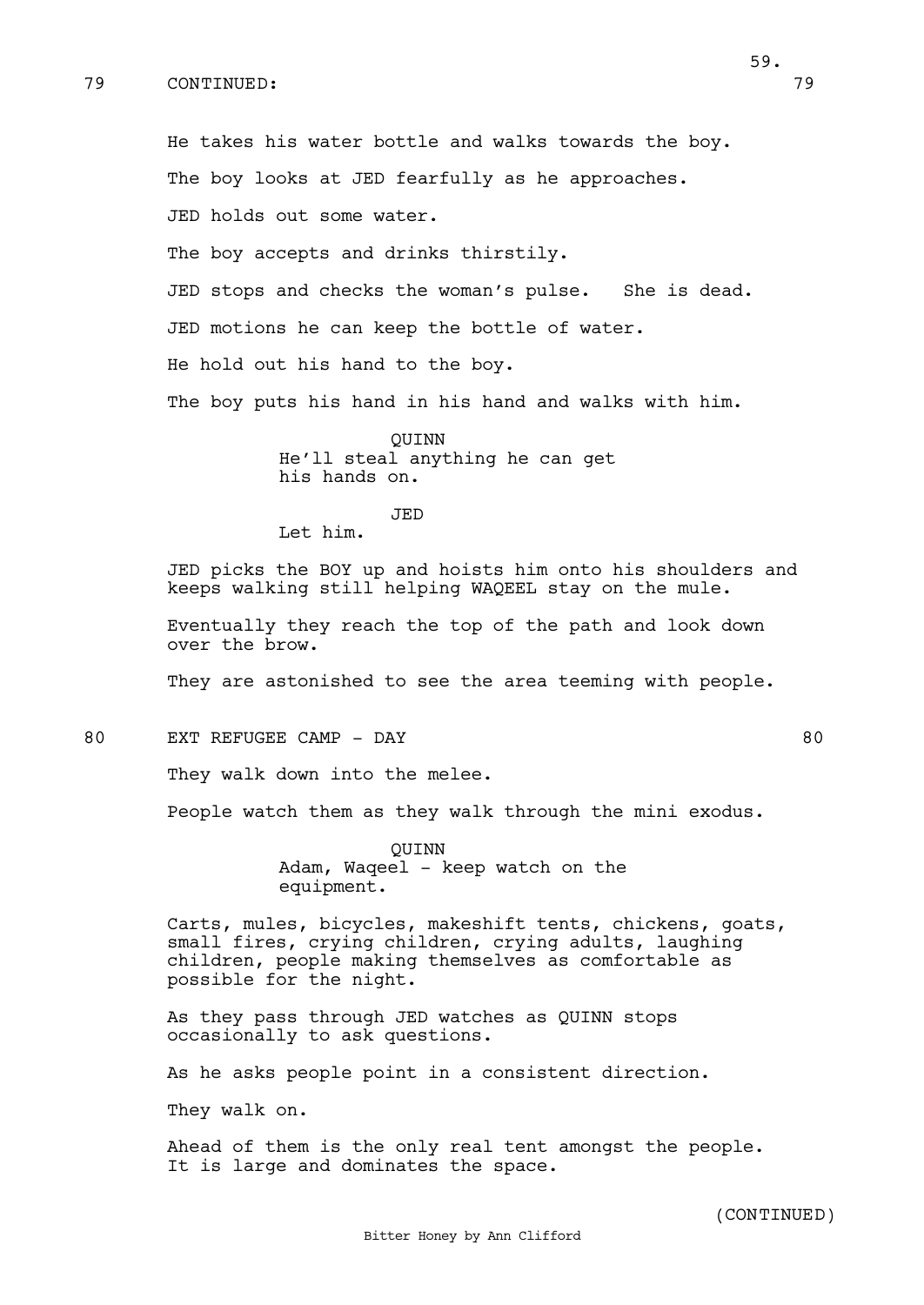## 80 CONTINUED: 80

There is lamplight within and figures moving about. SAMSON stands outside.

#### ADAM

Hey man.

They slap a handshake and body check.

SAMSON Where'd he come from?

ADAM

# Fell out of the sky.

JED opens the flap and walks through.

81 INT HOSPITAL TENT - DAY 81

Inside people are laid out in various stages of sickness. Men in one half divided by a sheet. Women the other side.

Men and women move about the space helping where they can in their appropriate section.

JED holds the women's curtain aside.

On a makeshift table and FARAHNAZ examines a pregnant patient.

> FARAHNAZ (in Pushtu) Put her over with the other women. She is in labour.

> > WOMAN

(Pushtu) It is too early.

FARAHNAZ (Pushtu) I am sorry. There is nothing I can do.

FARAHNAZ looks up and is astonished to see Jed.

FARAHNAZ (CONT'D) Get out. This is for women.

A nurse rips the flap from him.

He waits.

FARAHNAZ emerges furious.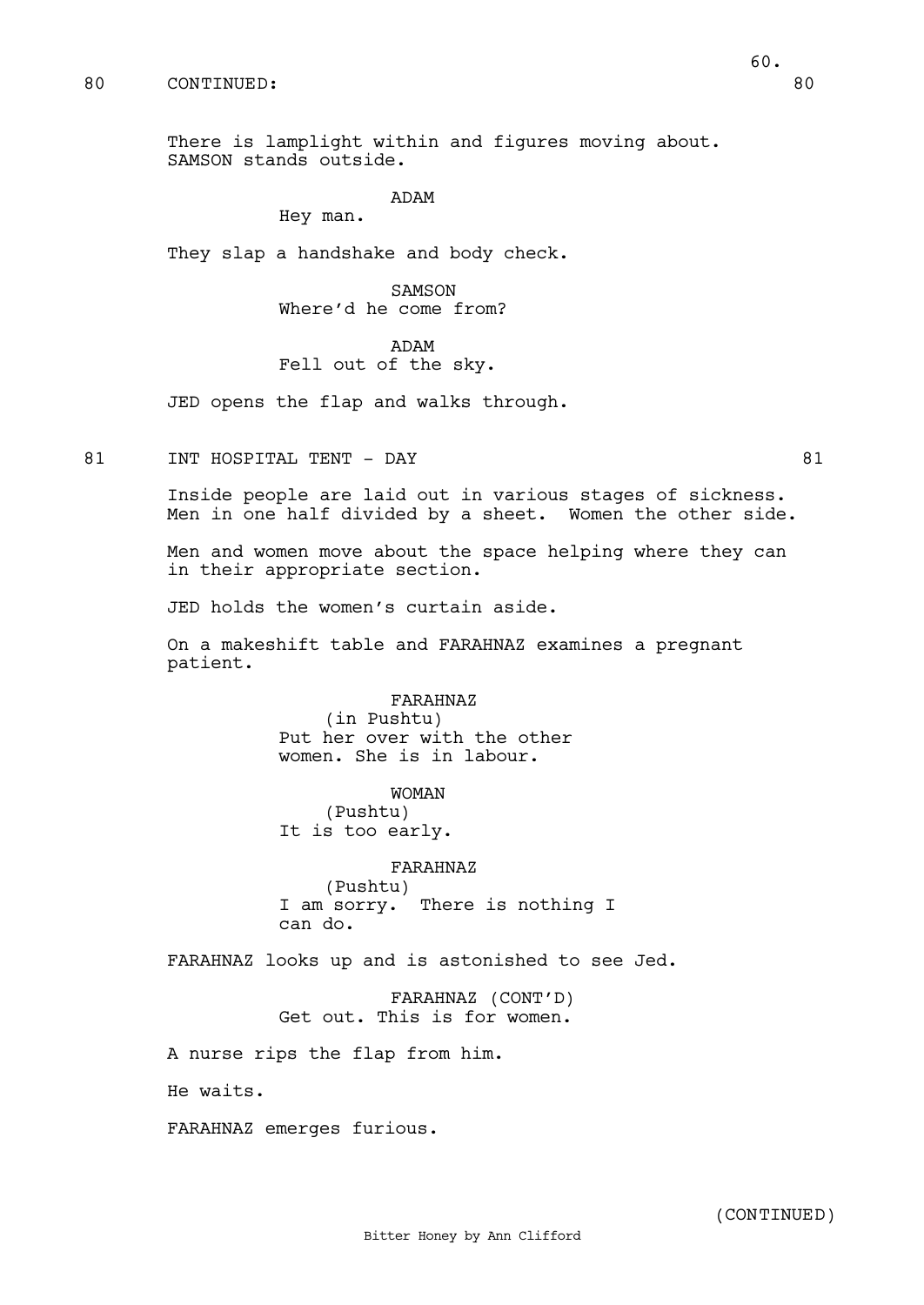FARAHNAZ (CONT'D) You disrespect the women.

JED That was not my intention.

FARAHNAZ What are you doing here?

JED

My job.

QUINN and ADAM have brought in the injured WAQEEL and placed him on the table.

ADAM leaves.

QUINN looks at FARAHNAZ, she smiles at him.

FARAHNAZ Thank you for Samson.

QUINN nods.

FARAHNAZ puts on fresh gloves and examines WAQEEL.

FARAHNAZ (CONT'D) How long ago did this happen?

JED About 2 1/2 days.

As she examines him WAQEEL writhes in agony.

FARAHNAZ You two, be useful, hold him down for a moment.

She quickly sets up a drip.

She gives WAQEEL an injection and the man gradually calms and is still.

> FARAHNAZ (CONT'D) Go now. Leave us!

She and JED look at each other for a moment, seen by QUINN.

FARAHNAZ (CONT'D) QUINN have you got the supplies?

QUINN

Of course.

(CONTINUED)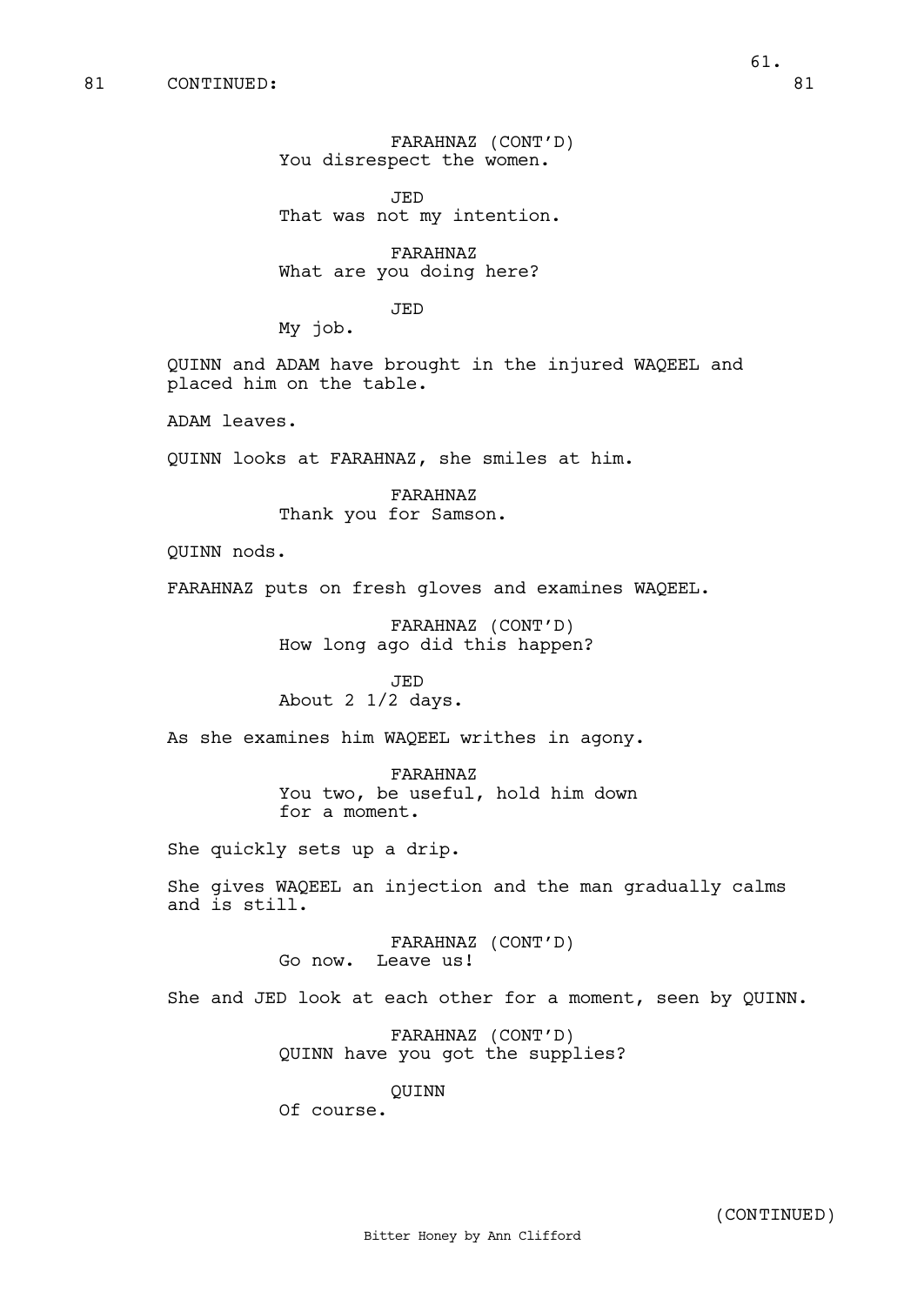QUINN pulls JED out.

FARAHNAZ works quickly.

82 EXT CAMP NIGHT -EVENING 82

ADAM and SAMSON have organised the mules and set up camp.

QUINN and JED arrive followed by JED's shadow, MOHAMMED.

They offer QUINN and JED some food.

QUINN We need to set up watch over the mules and equipment. She needs general supplies now.

ADAM and SAMSON get up immediately to get two crates to deliver to the Hospital Tent.

> JED How much food have we got?

> > QUINN

A week.

They are interrupted by the MULLAH ABD AL BARI (55) a short, energetic and charismatic figure who greets them. He sits with them.

> MULLAH (to QUINN) Assalamu alaikum Quinn. It is good to see you again my brother.

QUINN A alaikum assalaam Mullah Bari. It is good to see you too.

MULLAH These are dark days and yet you have arrived with much. Allah be praised.

JED gives Mohammed some of his food.

QUINN offers the Mullah some food which he takes delicately although he is obviously hungry.

(CONTINUED)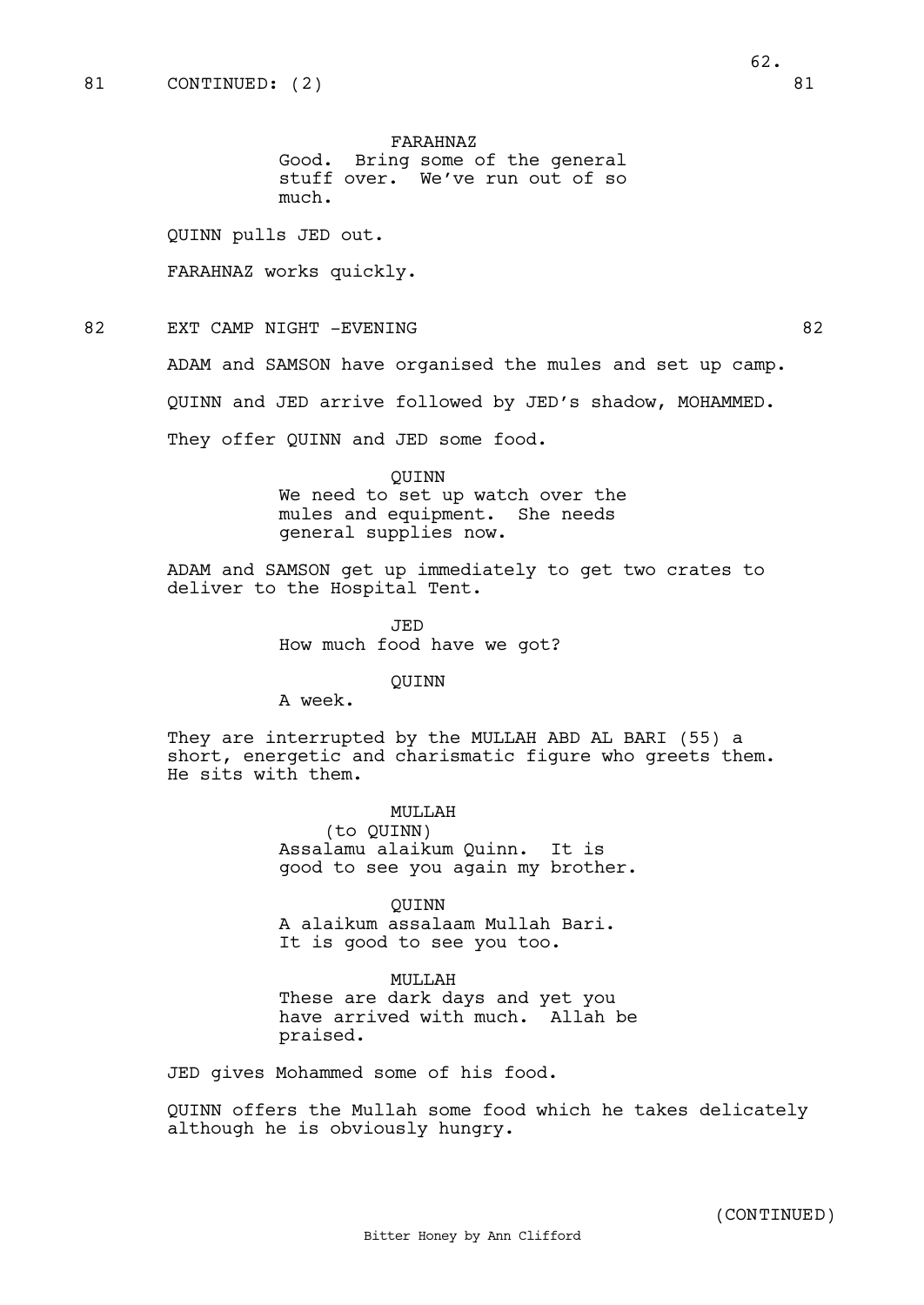63.

QUINN Why did they have to destroy all that work?

MULLAH It is the will of Allah my friend.

QUINN Allah is not a good god.

MULLAH Allah is not required to be good, only to be God and we, we must live in his shadow.

QUINN No-one can breathe under such a shadow.

MULLAH (laughs and gestures at the people around them) Without breathe there is no life.

The Mullah gets up.

MULLAH (CONT'D) Allah be praised for using you for his purposes.

QUINN bows politely as the Mullah gives what is left of his food to MOHAMMED and goes.

The BOY tries to eat slowly but is overcome with hunger and bolts it down.

FARAHNAZ arrives passing the MULLAH who greets her warmly.

FARAHNAZ Waqeel will live.

QUINN stands to join her. JED stares at her.

She looks at QUINN gratefully.

QUINN What happened?

FARAHNAZ The Taliban. Fortunately we were warned. The Afghans got the Americans to bomb. They got untidy. All our work.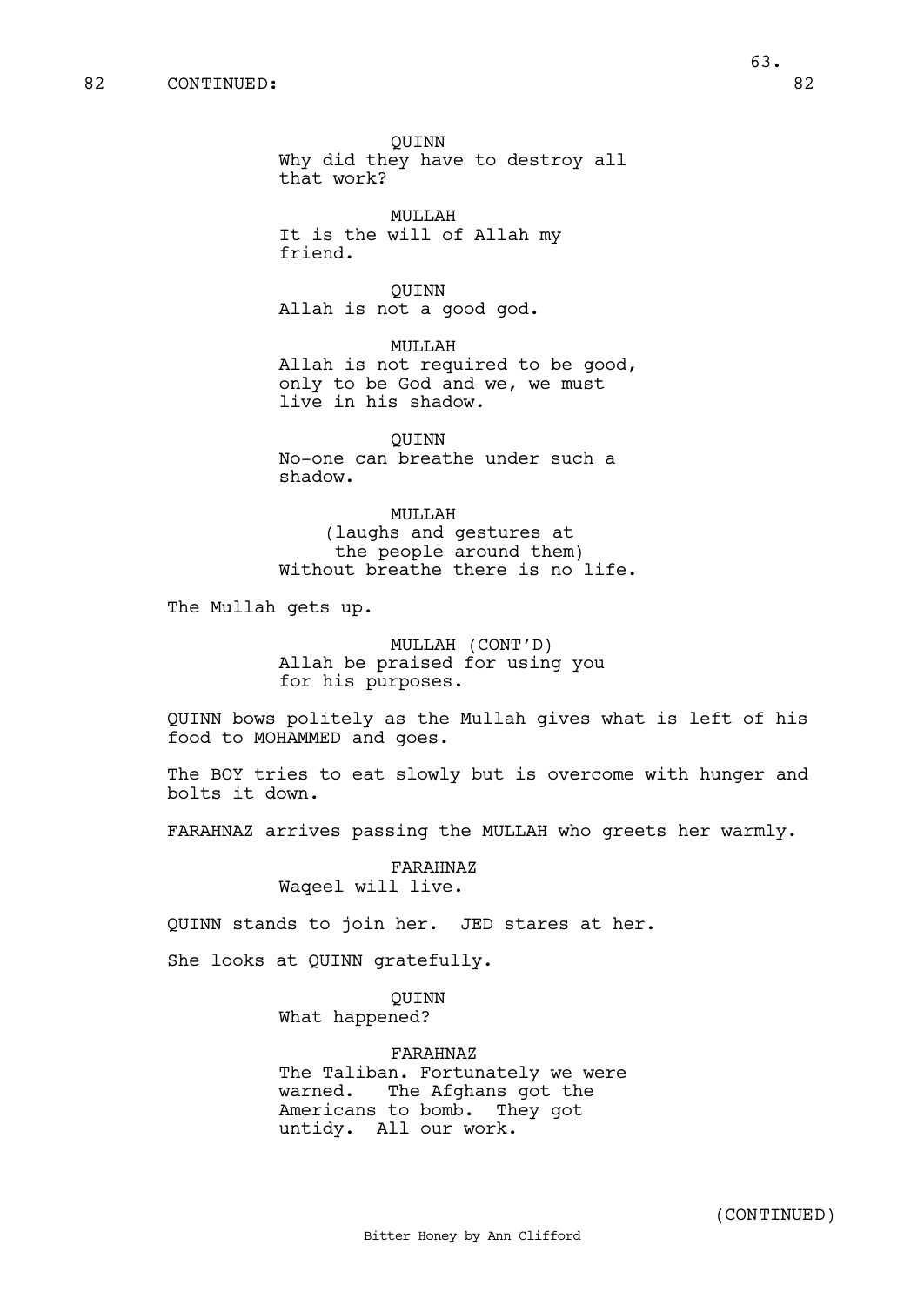QUINN We must build again.

FARAHNAZ For God's sake where Quinn? Our only hope is the border. The Pakistani's will protect us.

## QUINN

Perhaps. But they also protect the Taliban.

FARAHNAZ At least we can set up a hospital. There is also the possibility of food aid. Chitral has an airport.

She puts her hand on QUINN's arm.

FARAHNAZ (CONT'D) It's not what we wanted, but it is something. The people will find us. And you, will you help us?

JED

Help you?

FARAHNAZ Welcome to my world of grey.

QUINN

It will only be a matter of time before Kadar finds out.

FARAHNAZ

I know but until then. I have my papers. When the time comes I will fly back to the UK. I am no martyr.

QUINN (about JED) So perhaps he will yet be of some use.

He turns away to the crates.

JED I misjudged you all...

FARAHNAZ (to JED) I am Muslim and proud of it. (MORE)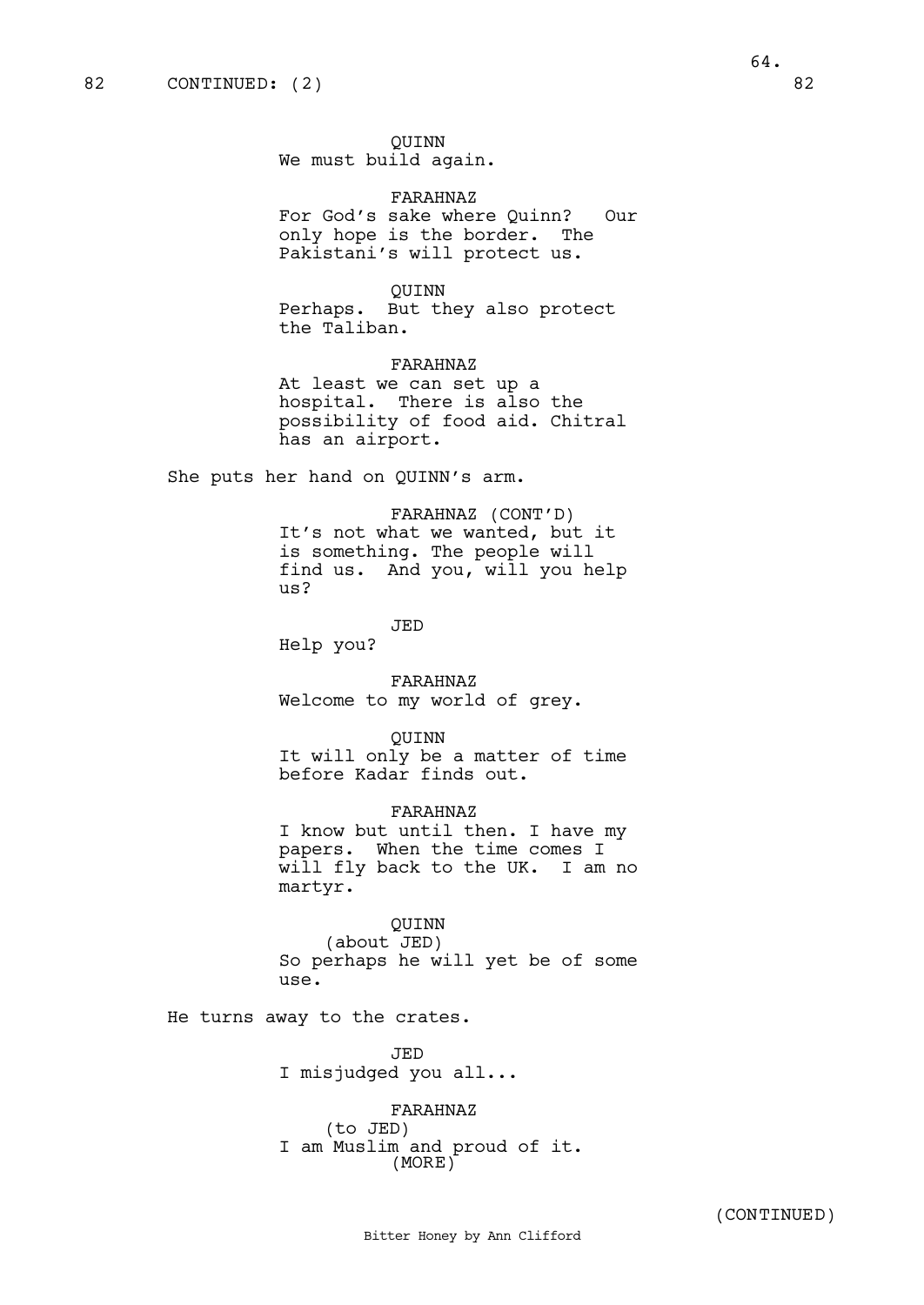I follow a God who cares about his people, so I care. And so does Quinn in his own way.

JED I thought you and Quinn were drug...

#### FARAHNAZ

We are. Go home Jed there is nothing for you here. Go. I must go back. There is so much work.

JED

Let me help you.

FARAHNAZ I think you will be of more use to Quinn than to me.

She turns away back to the hospital tent.

QUINN hands JED a crate.

QUINN

Leave when we reach the border. Meanwhile here is another crate that must go to the hospital tent.

83 INT HOSPITAL TENT - NIGHT 83

FARAHNAZ checks on WAQEEL.

WAQEEL You are an angel.

She takes his temperature. He smiles up at her weakly.

She notes it on her chart.

She brings some water to his lips and he sips gratefully.

He lies back and closes his eyes.

# 84 EXT HOSPITAL TENT - NIGHT 84

Startled FARAHNAZ walks in on JED delivering a crate of dressings.

> FARAHNAZ What the ...?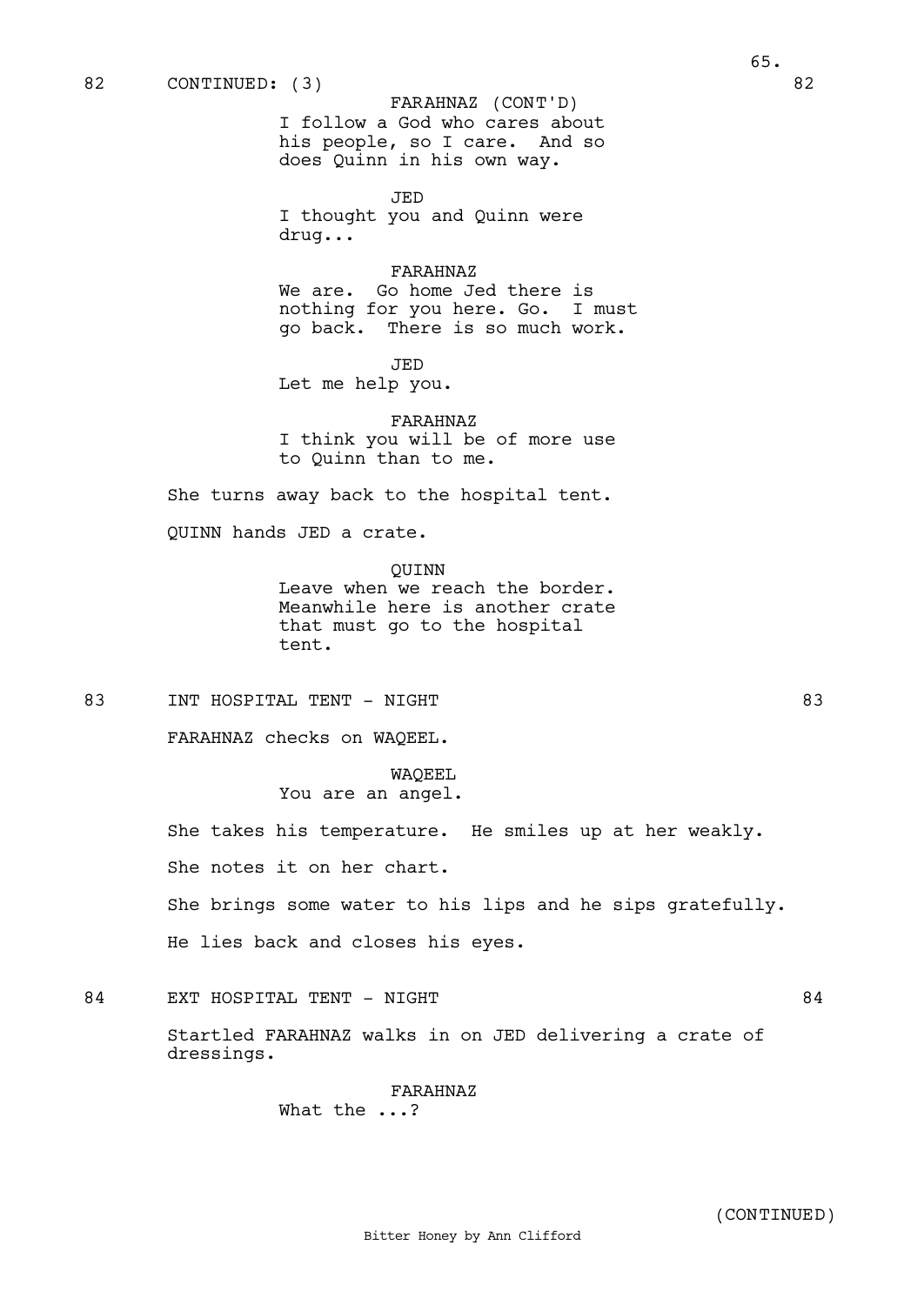JED

Dressings. Quinn told me to..... Thank you for saving my life.

FARAHNAZ

Let me see.

She looks at the wound.

FARAHNAZ (CONT'D) It needs a fresh dressing. Sit.

JED

Here you are so different.

She takes a fresh dressing pack, removes the old dressing, cleans it and puts on a new dressing.

> FARAHNAZ Here I'm in charge. I can do what I want. What I was born to do.

JED I've never met anyone like you.

The dressing is finished.

FARAHNAZ A drug smuggler?

JED

Yes.

Slowly she pulls her hijab off.

JED covers her mouth with his. They give in to each other and kiss deeply and passionately.

They cling to each other.

JED (CONT'D) I'll stay. Put me to work anything.

FARAHNAZ People will guess.

JED I'll marry you.

FARAHNAZ You can't you're not a Muslim. And besides I have to agree.

JED I'll become a Muslim.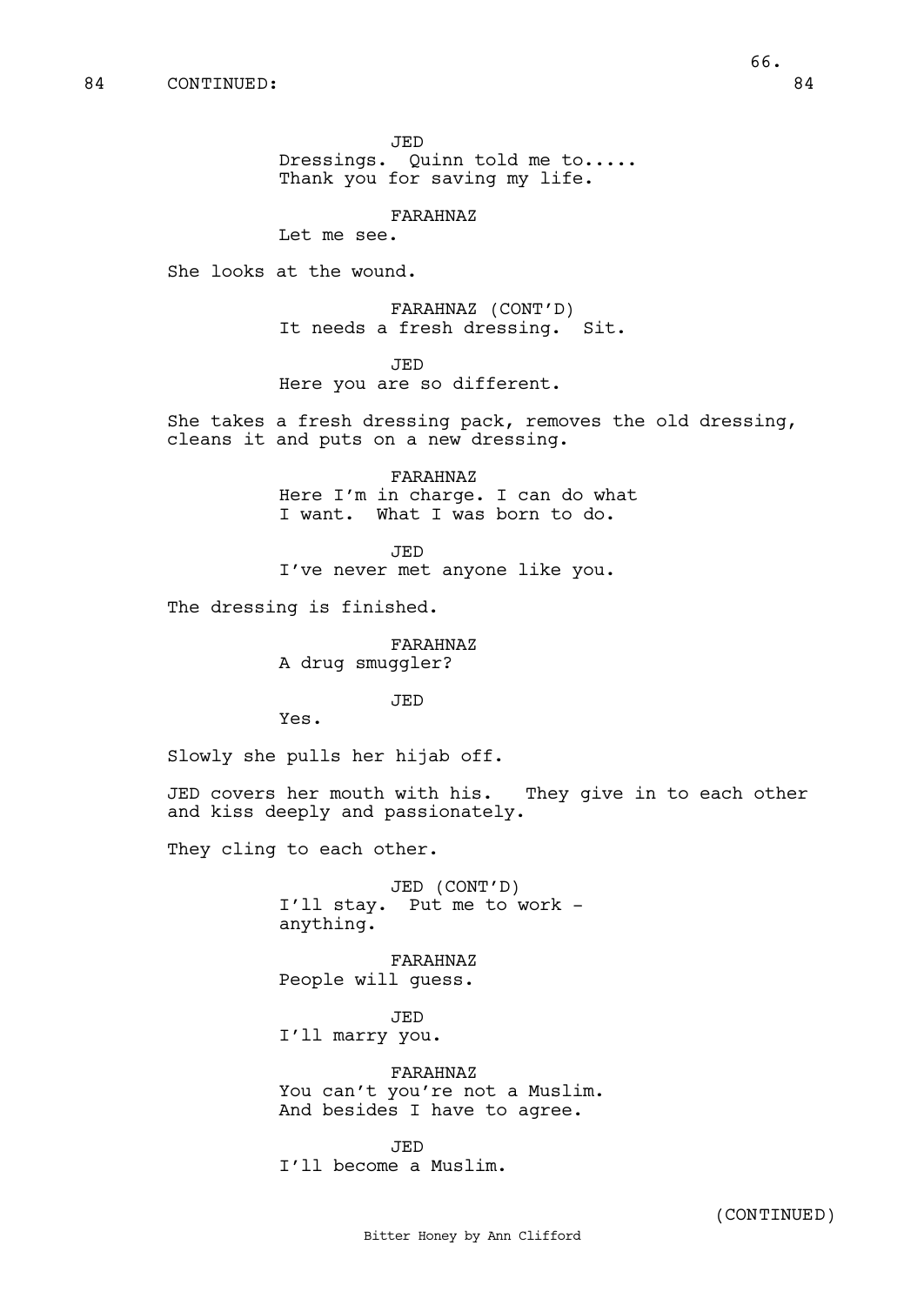## FARAHNAZ Ridiculous man.

They laugh. Everything is possible in this moment.

JED

I love you.

FARAHNAZ responds by kissing him passionately again. Then she pulls away.

# FARAHNAZ

Enough. I must work.

85 EXT TALIBAN CAVE BASE - DAY 85

A solitary exhausted and wounded SOLDIER makes his way to the Taliban base. He is taken into a cave.

Inside IBRAHIM, his commanding officer rises to meet him with KADAR. IBRAHIM has prayer beads in his hand.

> IBRAHIM Assalamu alaikum. Get him some refreshment.

A SOLDIER brings the man some water. He drinks it greedily.

#### SOLDIER

My general, there was a caravan in the Northern Eastern Territory. The mules were carrying much. They crossed the river. These men were not Afghans except for one. On their feet were army boots.

KADAR Were they making for the hospital?

SOLDIER

They had medical supplies.

KADAR

Quinn and my sister the traitor. Allow me to serve Allah.

IBRAHIM Time is short my brother. It is not a priority.

67.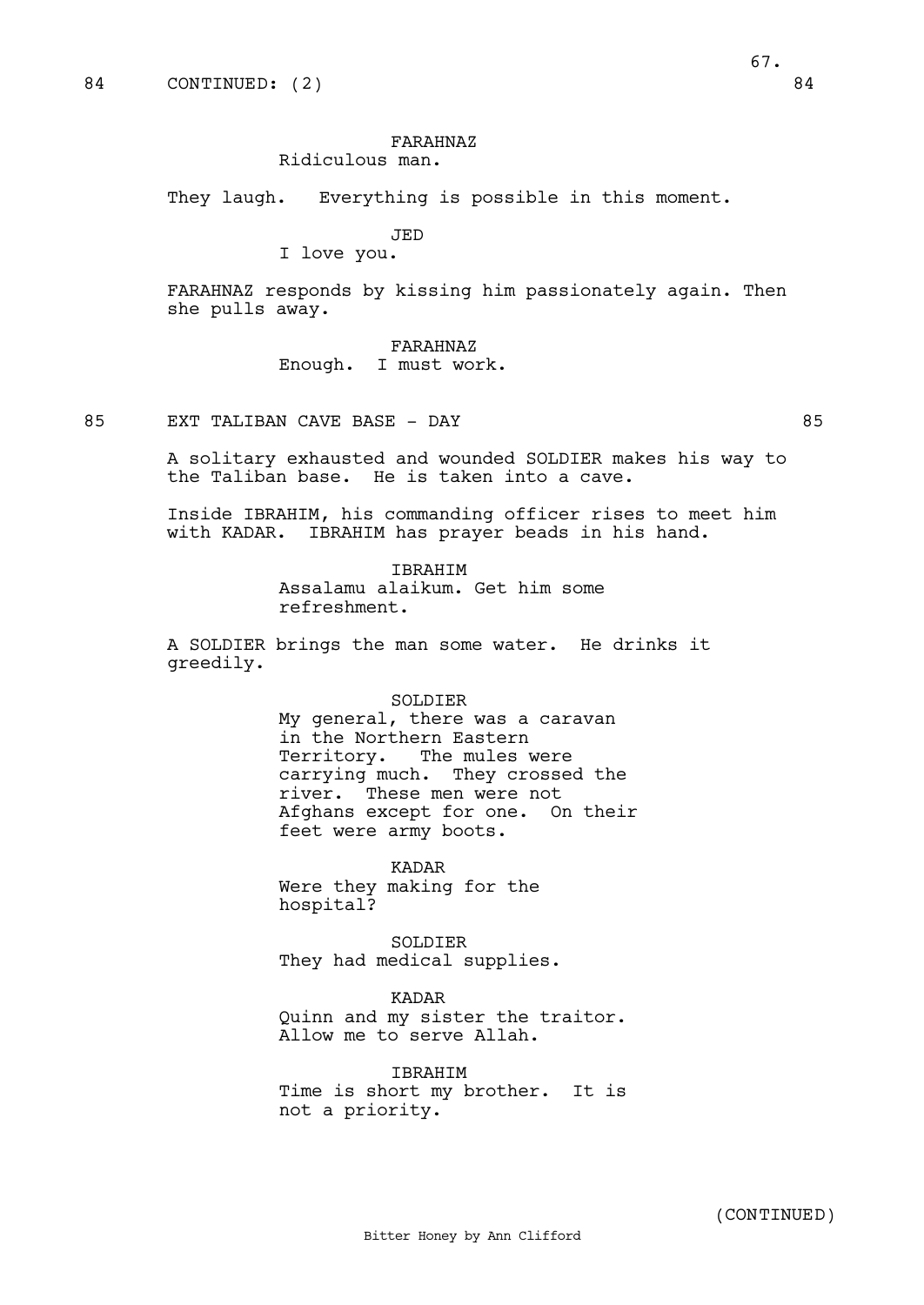#### KADAR

But my sister has broken the Shariah law and my family is dishonoured for ever by her life. Mullah Omar himself said "We call on all to abide by the Shariah. There is no possibility of us changing our position on this". And I will also bring us medical supplies for the people.

#### IBRAHIM

You speak truly. Take 10 men and two pick ups. They will make for the border. You have one week. Kill all who have defiled the law.

IBRAHIM kisses a delighted KADAR on both cheeks.

IBRAHIM (CONT'D) May Allah be with you and bring you back to me.

KADAR leaves with the soldier.

IBRAHIM stands in an empty cave, his prayer beads moving in his hand.

## 86 EXT AFGHAN COUNTRY NEAR PAKISTAN BORDER - DAY 86

In the midst of magnificent mountain countryside colour, chaos and the utter desperation of displaced HUMANKIND meet.

Mothers, one carrying two children, one at the breast, with three following.

Fathers hauling hand carts carrying aged parents.

A son alongside desperate to help his own father.

Old, young, infirm all walking. Whatever is dropped remains on the roadside to be left or retrieved by another's need.

People squatting for the toilet.

Those from the hospital hauled by willing hands.

Horses pulling carts impossibly full of precious possessions.

Bitter Honey by Ann Clifford

A CHILD pulling a toy.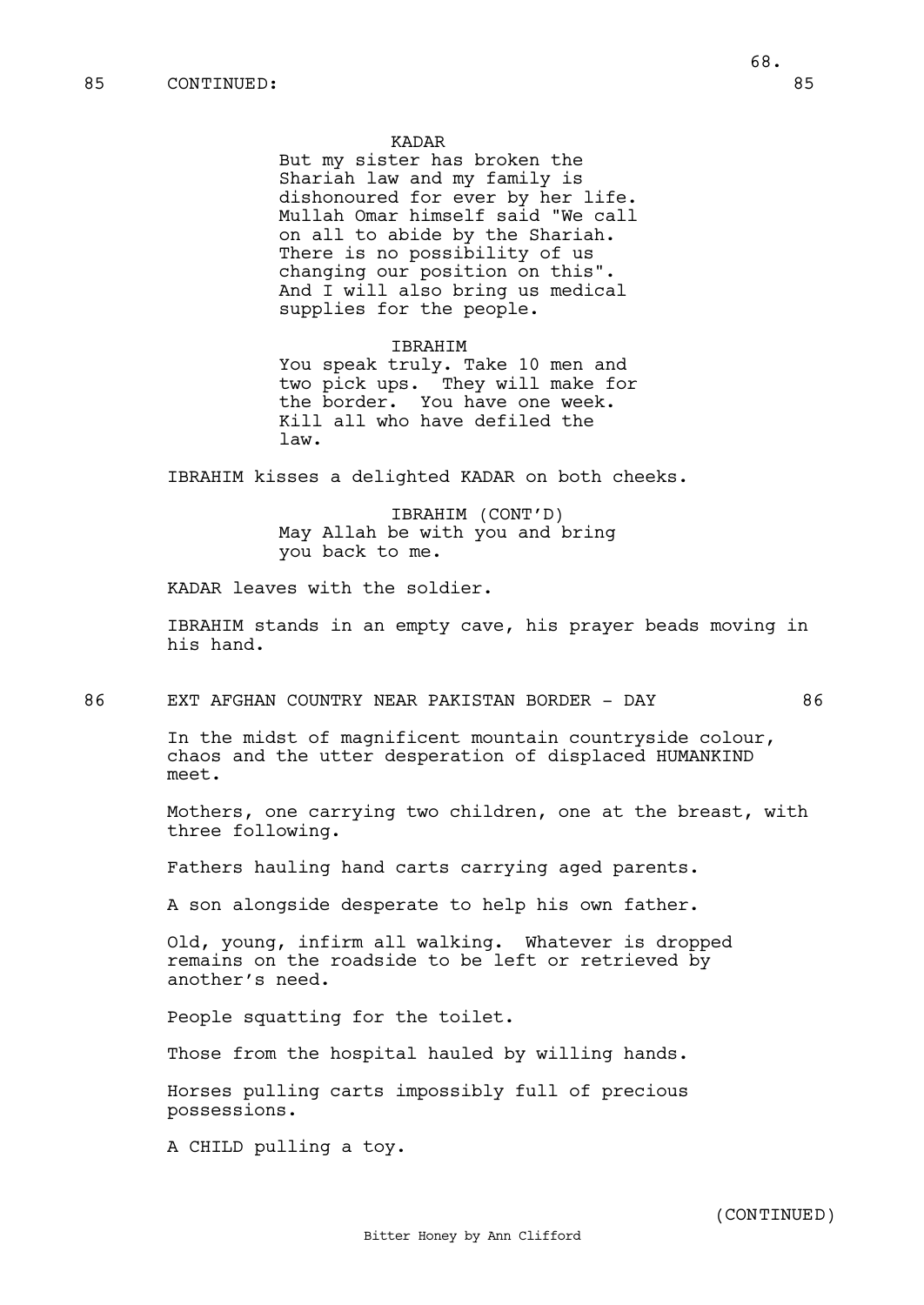86 CONTINUED: 86

JED, QUINN, SAMSON and ADAM take responsibility for the mules and a recovering WAQEEL rides.

JED lifts Mohammed and places him on a mule.

The mule hauls a small cart that carries a resting FARAHNAZ too precious to be allowed to walk.

She cuts some food for JED and the others.

JED passes it on, bites a little of his and hands the rest to MOHAMMED.

Those near them look on hungrily.

Planes suddenly scream past.

The exodus freezes and all look fearfully to the sky.

Some start to whimper. In the distance the sound of bombs. MOHAMMED starts to cry.

JED comforts the child.

The walking continues.

JED sees the MULLAH walking behind beside a cart filled with books.

He separates himself from MOHAMMED and goes up to join him.

The Mullah beckons him over.

MULLAH Assalamu alaikum.

JED A alaikum assalaam.

MULLAH Very good. What can I do for you?

JED I want to know if it is possible for a non-Muslim to marry a Muslim.

The Mullah takes up the Koran from the cart, and looks for a page in the text The Cow. He translates.

> MULLAH "and wed not your daughters to idolaters until they believe". (MORE)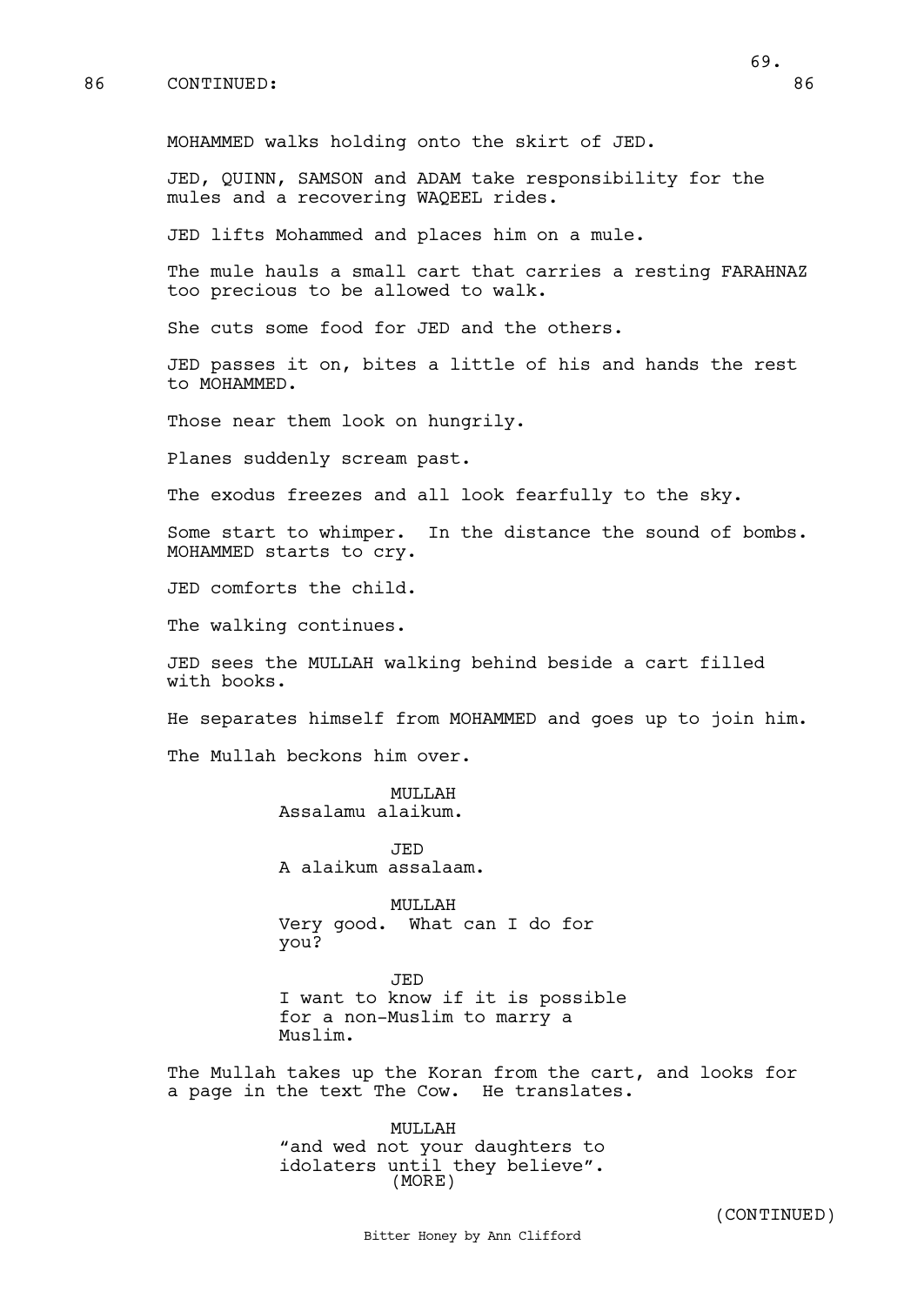Who does the man who has blessed us with provision wish to marry? MULLAH (CONT'D)

JED Tell no-one. Farahnaz.

The Mullah nods.

MULLAH And does she wish the same.

JED

Perhaps.

MULLAH Did she send you to me?

JED

No, she does not know I ask.

#### MULLAH

She is a woman of great intelligence and skill. Can oil mix with water? Can fire burn if the wood is wet?

JED

Time shortens.

## MULLAH

Indeed. Who knows what tomorrow will bring?

JED I could become a Muslim.

MULLAH A man could not change inside (patting his chest) for a woman, but he could for God.

JED I know I could change. I want to.

MULLAH A woman touches the heart, but God touches a man's very being. Do you really want a God that does that?

JED does not know how to answer the man.

MULLAH (CONT'D) If tomorrow comes, inshallah, we will talk again.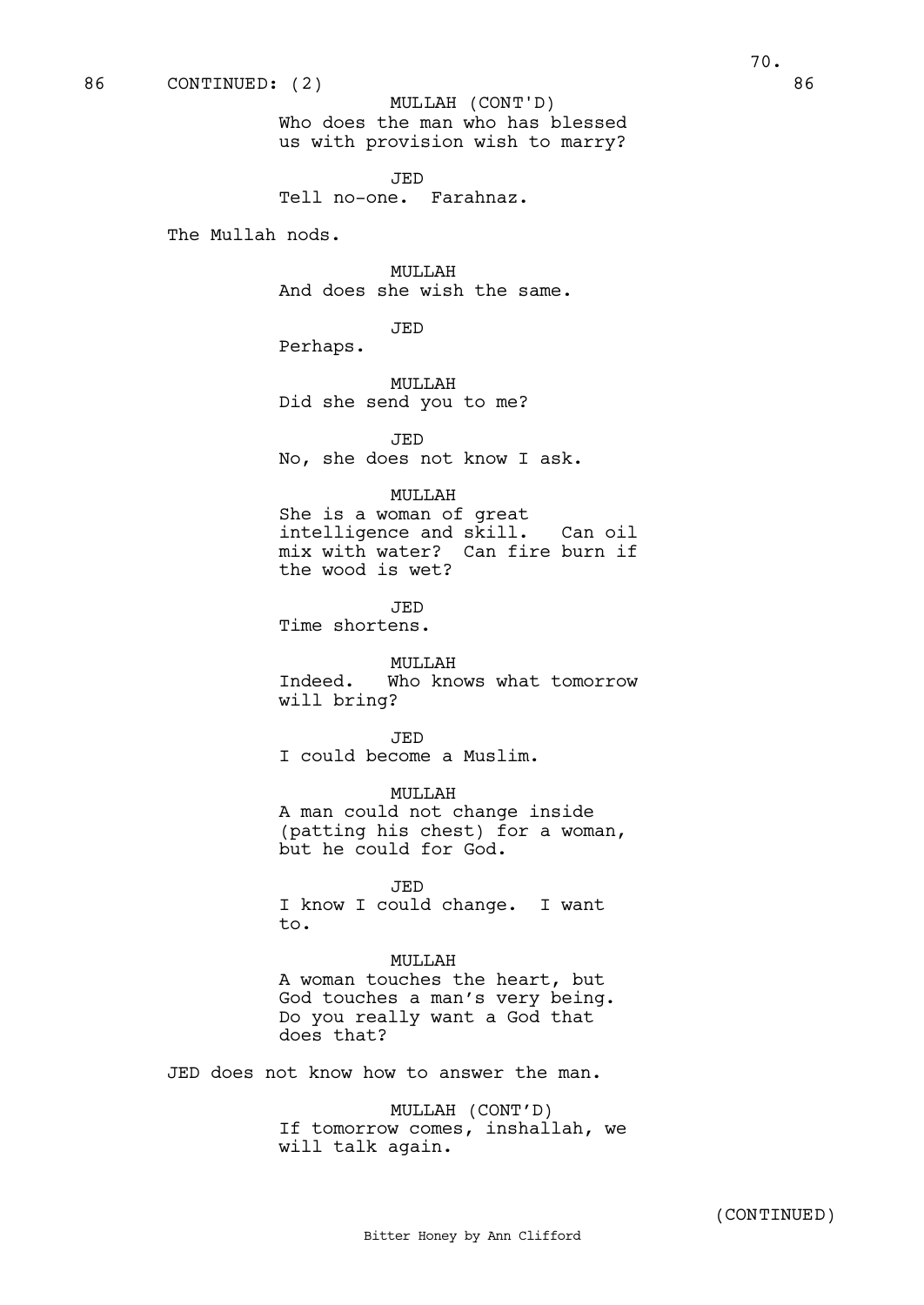The man lets out a torrent of words.

JED What does he want?

QUINN The mule for his wife who is pregnant.

JED Give it to him.

QUINN I will not abandon our equipment.

JED goes over to the mule with the electrical equipment. He starts to undo the pack.

A gun is raised to his head.

JED hesitates and continues to undo the pack.

JED Without electricity it is worthless.

The gun cocks ready to fire. JED turns and faces it.

JED (CONT'D) Will you kill me for an x-ray machine!

The pack falls, the man takes the mule.

JED goes along the line of pack mules. He dumps only electrical equipment, and holds onto the mules.

There is a dangerous scrum.

JED is in the middle and in danger as people try to wrest the mules from him.

QUINN fires into the air. The people stop.

JED has four mules. Who does he hand them too?

Eyes plead around him.

A MAN with children.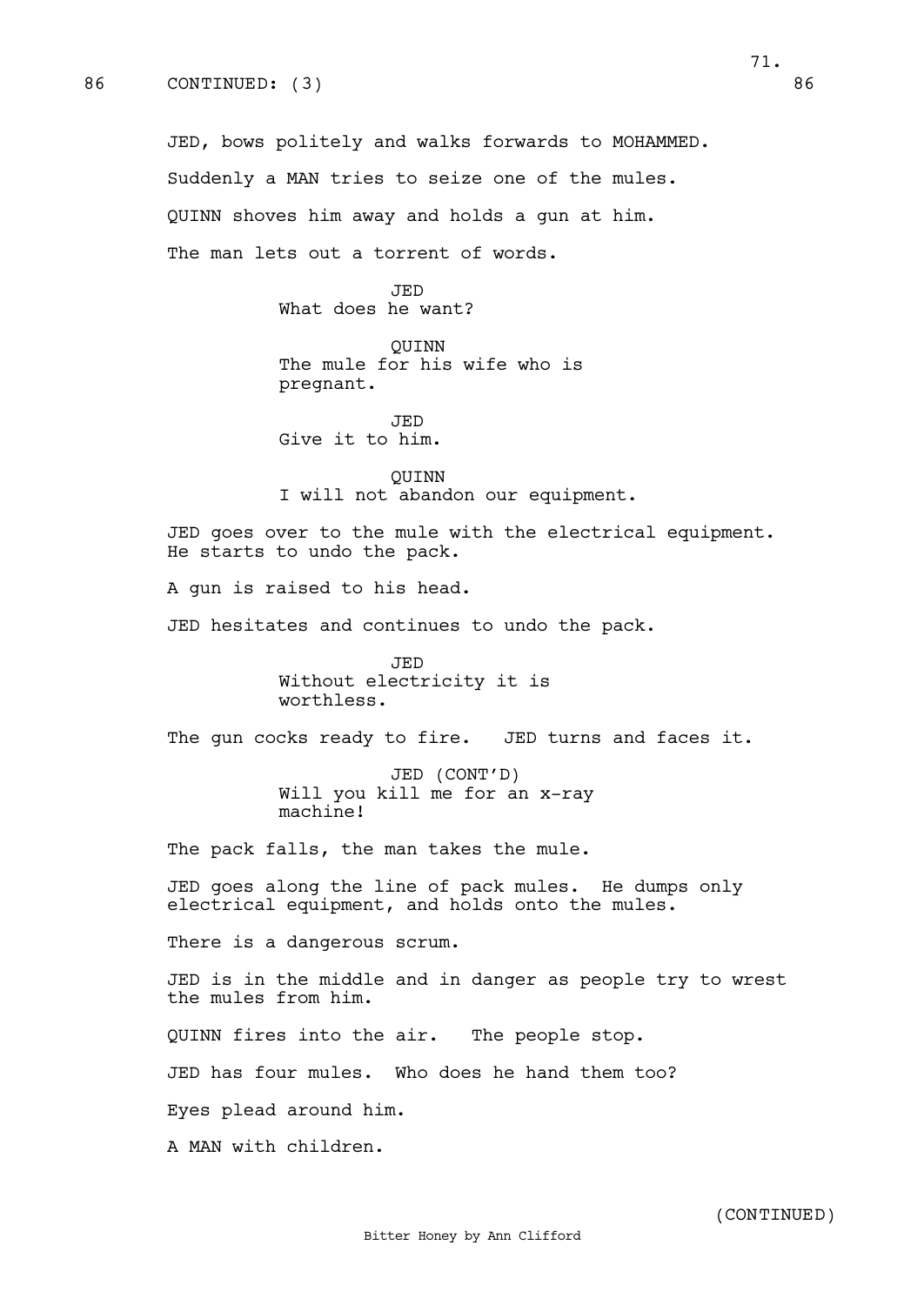72.

A CHILD with a sick MOTHER.

A LAME WOMAN.

He looks at QUINN.

QUINN You wanted to play God.

JED

I can't.

He drops the reins and walks away.

JED forgotten, the people look at QUINN who has the gun.

He motions to several strong looking people who grab their prize.

JED stands and watches the steady tide of humanity that passes; sees the abandoned expensive x-ray equipment, against a backdrop of mountainous awesome beauty.

87 EXT THE PAKISTAN BORDER - DAY 67

Humanity. Argument. Queues. The border is closed. Panic. Emotion. Fear.

JED pushes his way through people to the border.

JED I'm British. I'm a British citizen. Let me through...

He waves his British passport.

The BORDER GUARD reads it incredulously.

He shows his SUPERIOR.

JED is allowed to pass through the melee at the checkpoint into Pakistan.

# 88 EXT HOSPITAL TENT ON AFGHAN SIDE OF BORDER - NIGHT 88

JED looks for the hospital tent in the camp established by the refugees on the Afghan side.

PEOPLE sleep in groups all over the site.

A MOTHER lying on her possessions with her THREE CHILDREN asleep all over her.

A makeshift cover with blankets and a family underneath.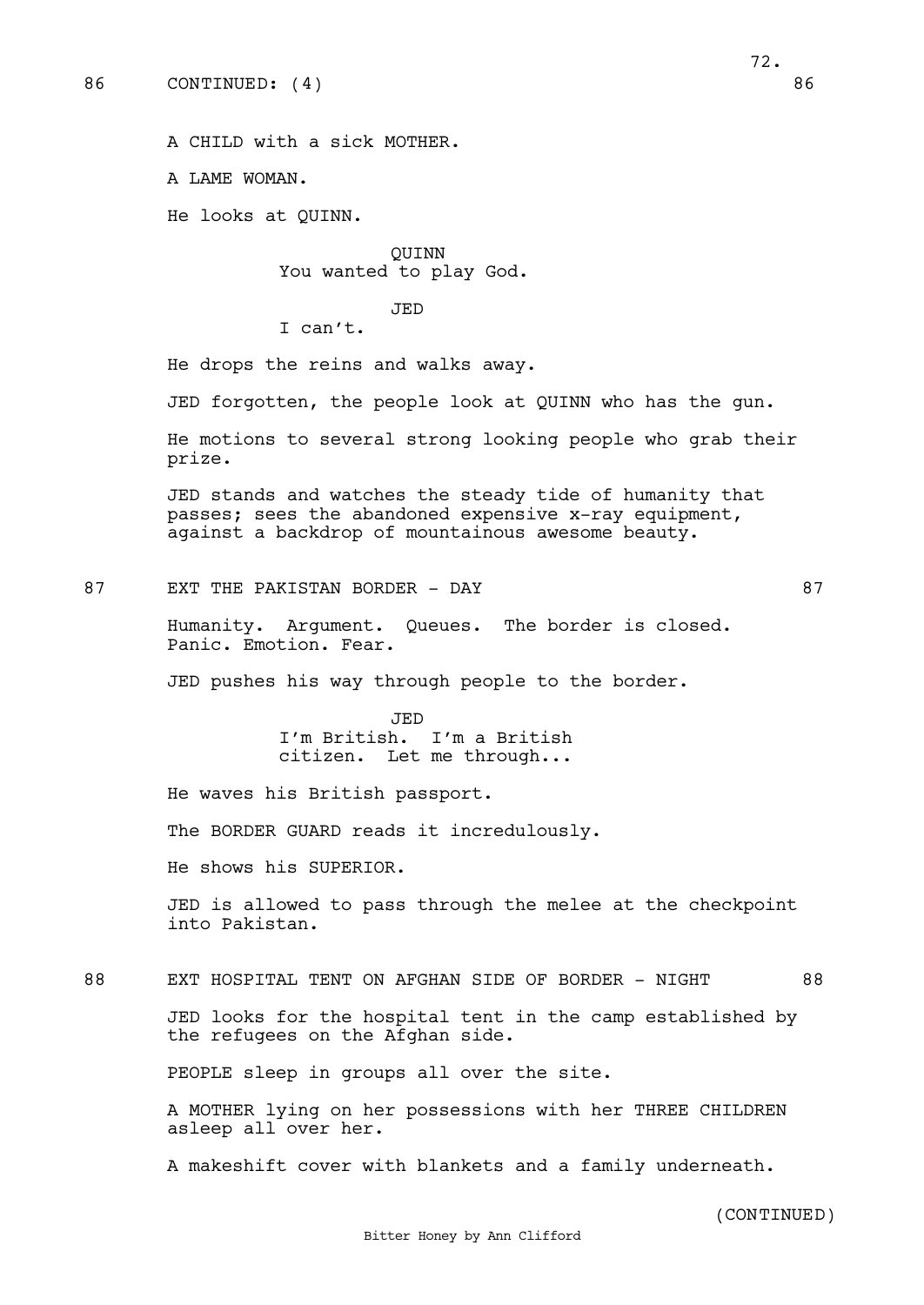A chicken roosting with A CHILD.

An OLD WOMAN on a blanket under a cart.

Finally the hospital tent.

FARAHNAZ is asleep alone in a small tent alongside.

JED checks no-one sees, then lies down beside her.

FARAHNAZ wakes with a start.

JED

Shh.

JED pulls the cover over them both.

He kisses her tenderly, she responds passionately.

JED (CONT'D) (whispers) Hello you.

FARAHNAZ (whispers) Where have you been? Did anyone see you?

JED No. In Pakistan.

FARAHNAZ You British can go anywhere.

JED So can you.

FARAHNAZ looks at him.

JED (CONT'D) You have your papers. I have arranged for you to come with me. We can fly to England away from this God forsaken place.

FARAHNAZ Where would we live?

JED I don't know. Buy a flat, a house, who cares.

FARAHNAZ With a garden?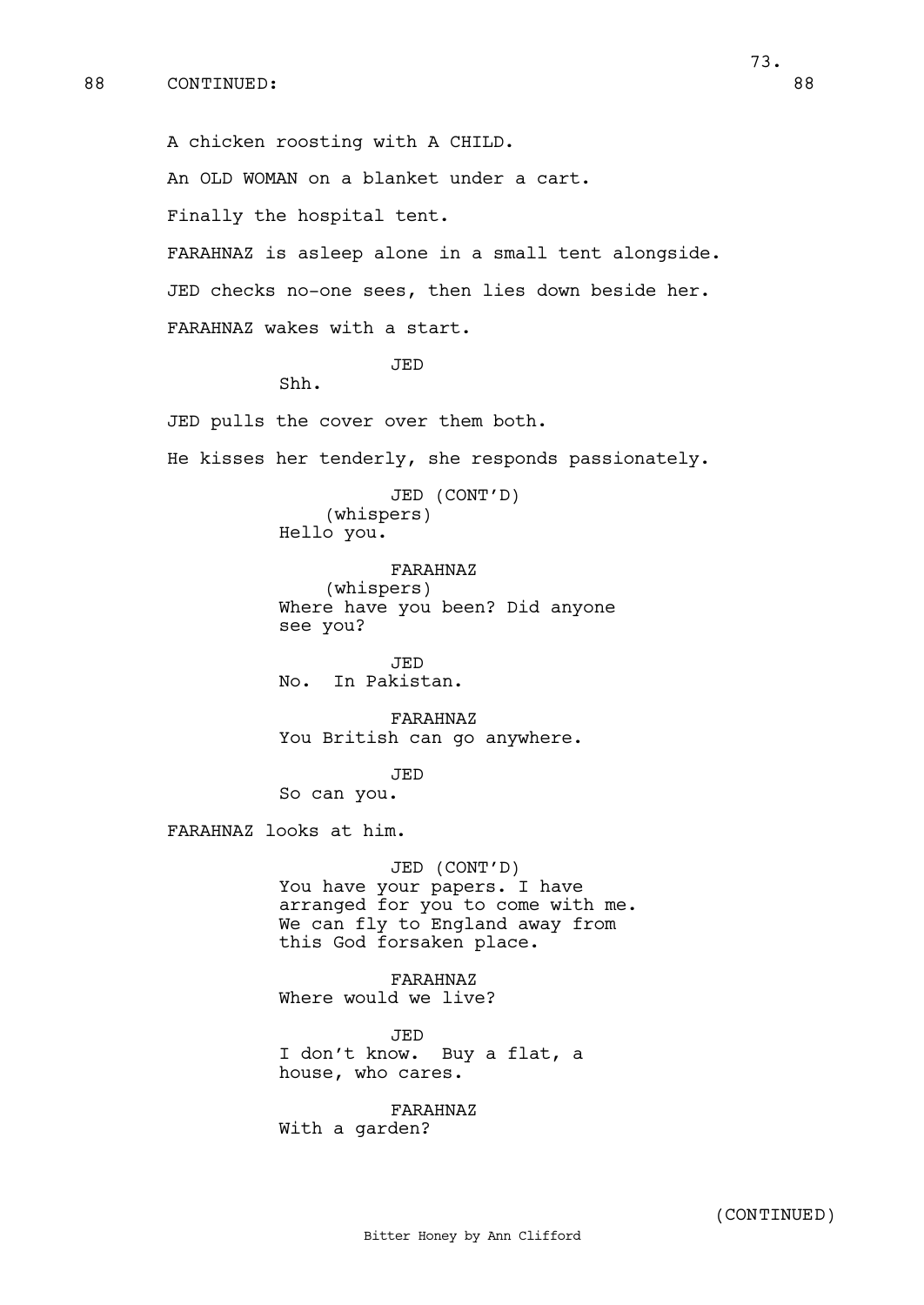If you want. Anything you want.

#### FARAHNAZ

Anything I want. I would grow okra. I would make real Afghan food like my mother used to make. I would take a bath and wash my hair with something sweet smelling.

JED

Is that all?

## FARAHNAZ

No. You know my father prepared for this. There is money for me in England.

JED I can get us across the border right now.

FARAHNAZ Here I am a doctor.

JED But it will never stop.

FARAHNAZ I can do a little. So can you. Just for now.

JED I can't even give away a mule.

FARAHNAZ Tonight, in this moment, there is us.

She takes hold of him and kisses him.

FARAHNAZ (CONT'D) I am who I am.

JED Let's be together.

FARAHNAZ When the time comes yes. I don't want to die.

JED

Promise.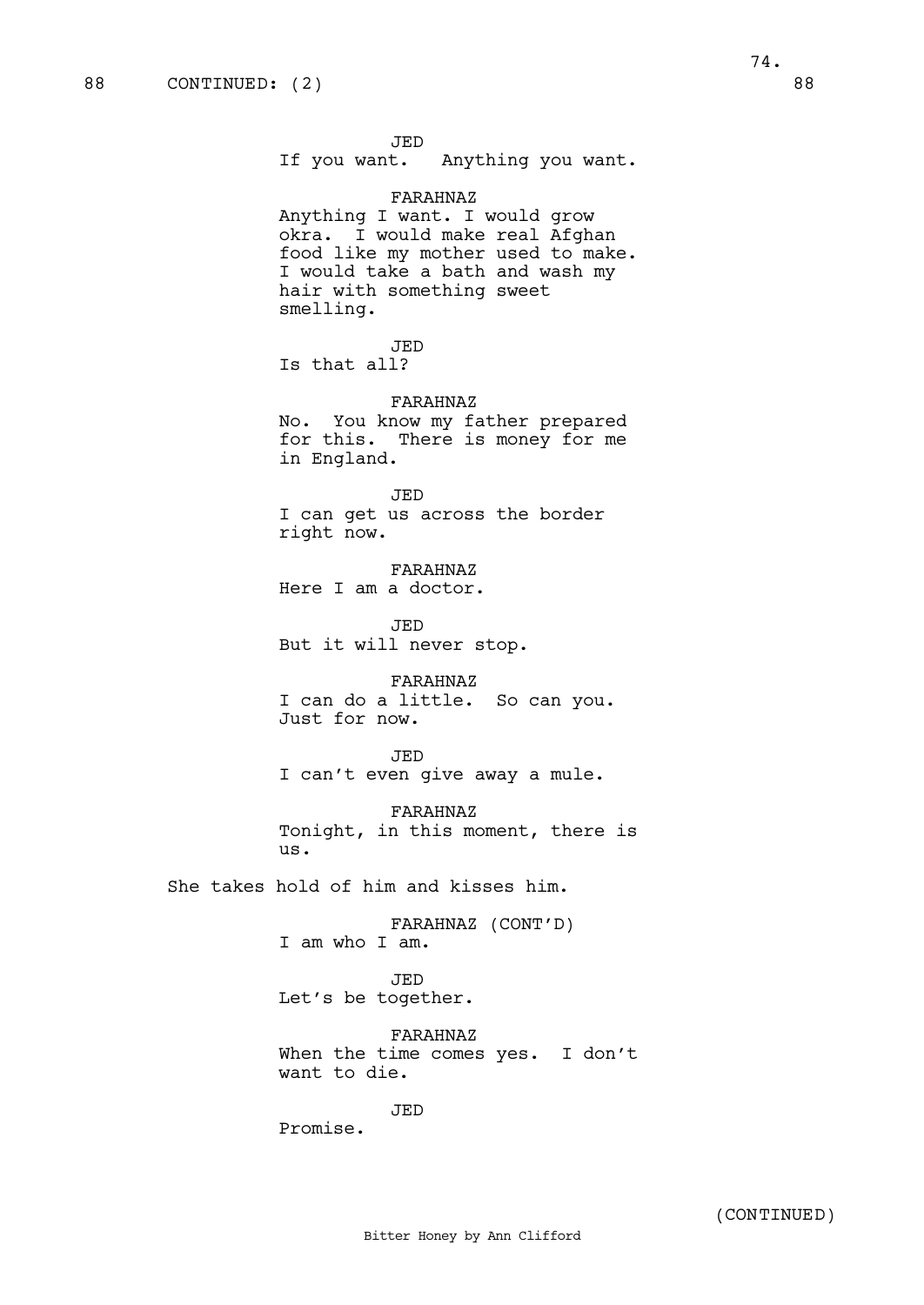# FARAHNAZ

#### I must sleep. Go before someone sees.

JED slips out of the tent and lies down across the entrance.

QUINN stands guard unseen. He slips away.

89 EXT HOSPITAL TENT JUST ON AFGHAN SIDE OF BORDER - DAY 89

To great excitement, a food relief truck drives through the refugees and sets itself up near the hospital.

Guarded by some Pakistani SOLDIERS it has relief workers riding on the top.

People start to mass around the truck holding out desperate hands.

QUINN walks out of the hospital tent.

MOHAMMED waits outside the hospital tent like a sentinel. He has in his hand a small bag containing stones.

ADAM, SAMSON, QUINN go towards the truck to collect the food for the hospital.

They push their way through.

QUINN (pushtu) It is for the hospital, for the hospital.

Food is handed out to them.

ADAM, SAMSON and QUINN bring the collected food to the tent.

90 INT HOSPITAL TENT JUST ON AFGHAN SIDE OF BORDER -DAY 90

FARAHNAZ organises what they deliver in a small holding area.

> QUINN Where is Jed when you need him?

FARAHNAZ Keep him alive. For me.

Suddenly they hear an excited jabbering. FARAHNAZ, ADAM, SAMSON and QUINN stop and look outside.

75.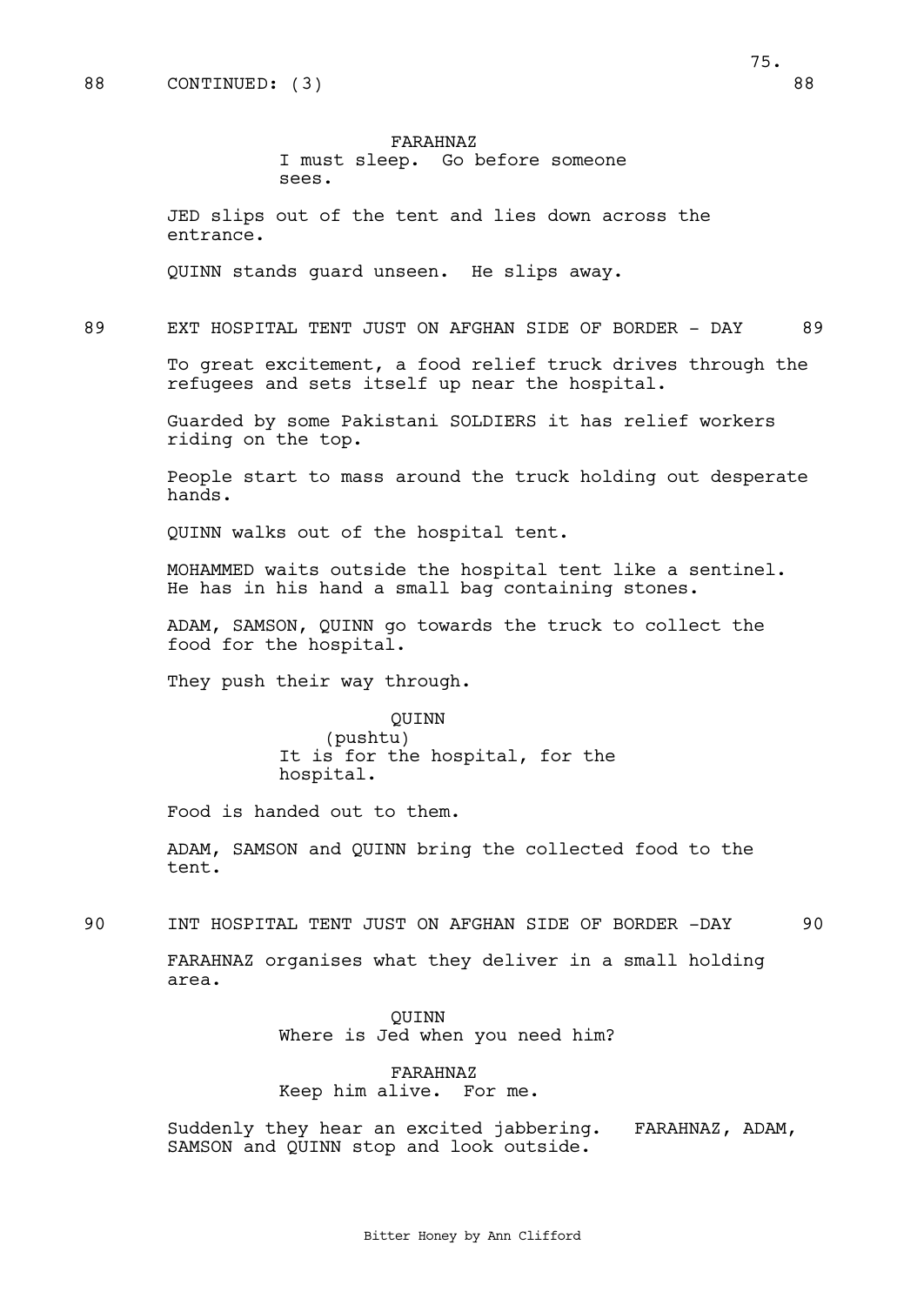91 EXT HOSPITAL TENT JUST ON AFGHAN SIDE OF BORDER - DAY 91

JED has a delighted MOHAMMED surgically attached to him. The boy's feet around his waist. He is laughing at the sheer outrageous delight of the child.

He catches FARAHNAZ'S eyes as she comes out of the tent.

JED

All yours.

He smiles at her and she at him.

FARAHNAZ

I know.

Mohammed wriggles down and shows him the stones.

He sits down and gestures for JED to sit with him.

FARAHNAZ watches MOHAMMED and JED play the Afghan game.

QUINN Did I ever tell you.....?

FARAHNAZ No - but I understand and I thank you, for everything.

MOHAMMED wins so JED picks up the stones and walks away.

MOHAMMED runs after him.

JED picks up speed and keeps himself just out of reach as MOHAMMED tries to catch him.

Other children join the chase.

Suddenly JED races round the area followed by a small group of children.

People point, watch, laugh. An unexpected and delightful moment of fun.

MOHAMMED cleverly cuts across, runs at JED who drops the stones, picks him up and throws him into the air.

MOHAMMED'S sharp eyes pick up two Taliban pick-up trucks roaring towards the camp in the distance.

MOHAMMED

(in Pushtu) Taliban. They are coming. They are coming. I see them. They are coming.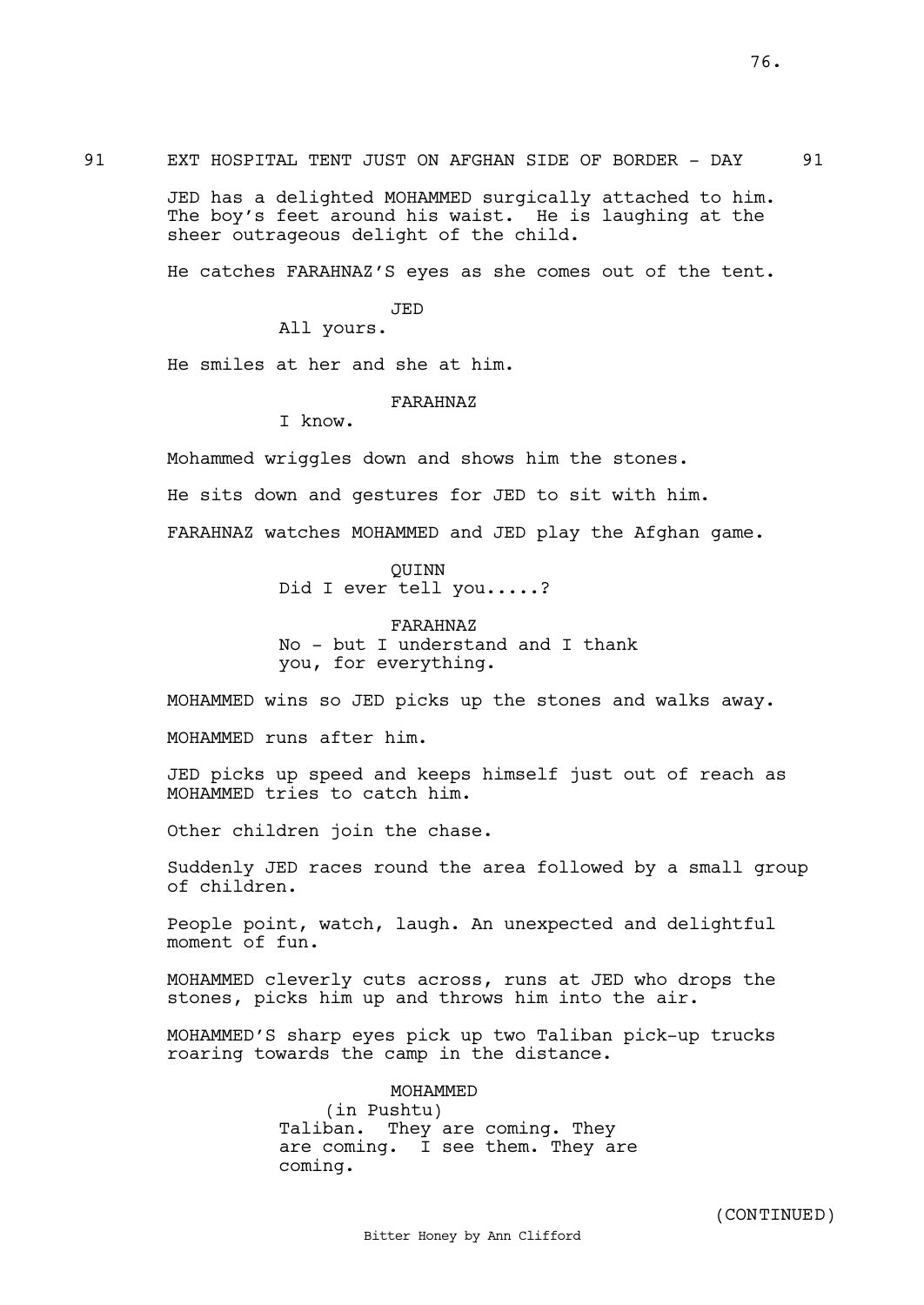JED is at a loss. People start to scatter. They gather children.

QUINN jumps onto the food truck as high as he can.

QUINN

Taliban.

One of the trucks carries KADAR.

Suddenly the food truck is isolated in a dust ridden space.

The Pakistani soldiers take cover behind the truck.

QUINN runs over to ADAM and SAMSON.

JED runs to FARAHNAZ.

ADAM, SAMSON and QUINN begin to arm themselves with guns and as many bullets as possible.

92 EXT BORDER - DAY 92

Some REFUGEES start talking excitedly and pointing the Taliban out to the BORDER GUARDS.

The guards, set up their guns and watch from a distance, anxious to protect their soldiers with the food truck.

93 EXT HOSPITAL TENT JUST ON AFGHAN SIDE OF BORDER - DAY 93

ADAM and SAMSON race to gain strategic position on either side of the area.

ADAM manages to get fairly high on a rock.

FARAHNAZ It is Kadar.

#### JED

Let's go.

QUINN arrives beside them.

FARAHNAZ Go. The border.

JED

No.

QUINN Both of you come with me.

They follow him into the hospital tent.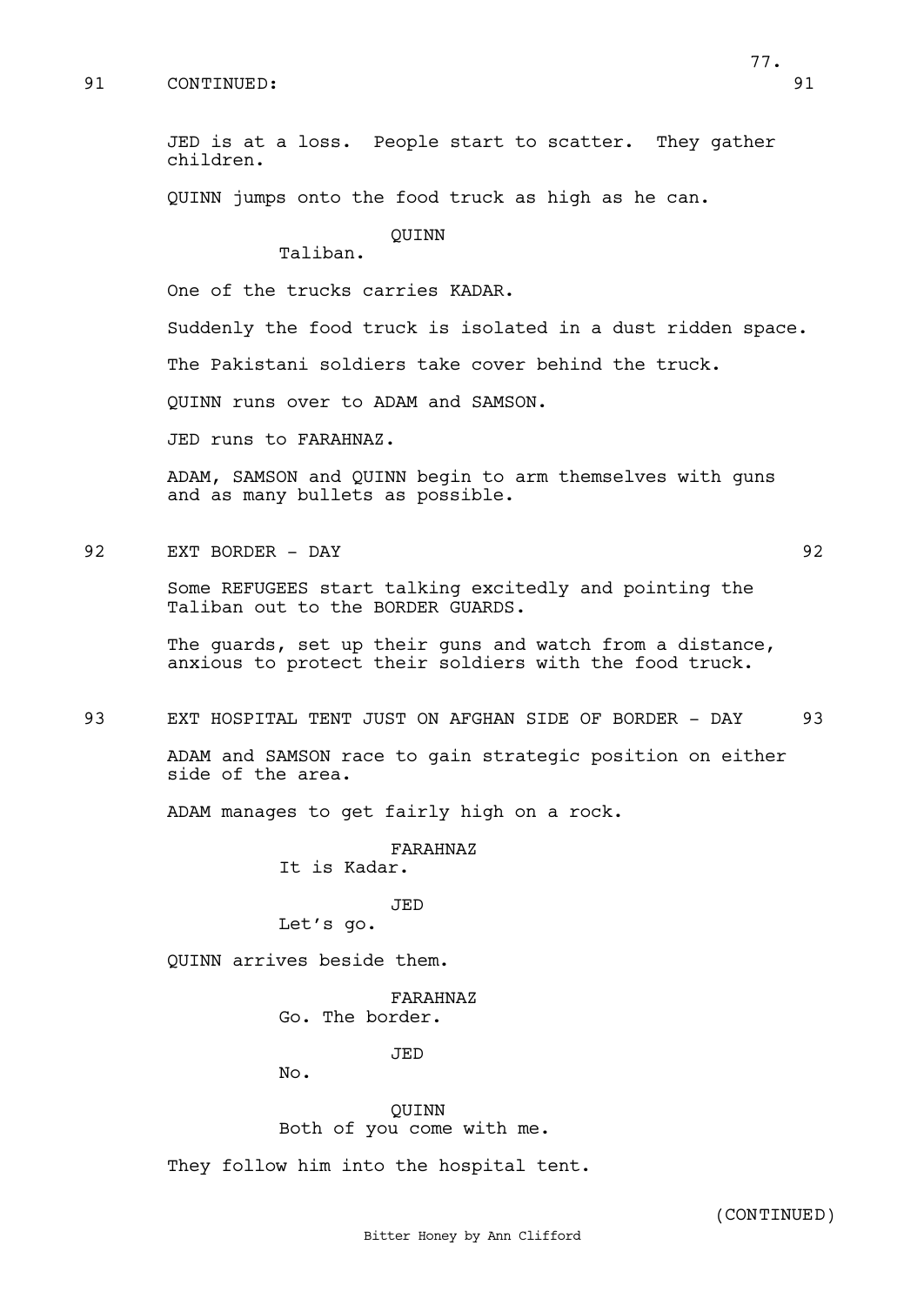A tense silence descends.

QUINN has positioned himself so that he can see the maximum.

He checks ADAM and SAMSON are both in place.

94 INT HOSPITAL TENT JUST ON AFGHAN SIDE OF BORDER - DAY 94

FARAHNAZ shakes. JED holds onto her.

FARAHNAZ I thought I would have more time.

JED

We will.

FARAHNAZ You do know there are worse things than dying?

JED

No.

She kisses him passionately.

FARAHNAZ Promise me you'll live.

JED Of course I will, so will you.

FARAHNAZ Promise me. Whatever happens.

JED

I promise.

QUINN They're here.

95 EXT HOSPITAL TENT JUST ON AFGHAN BORDER - DAY 95

KADAR, with 4 SOLDIERS drives into the clearing in front of the food truck and the hospital tent with a flourish in a fancy Toyota Hilux pick-up, in mint condition with plates from the Emirates.

Alongside an intimidating GROUP OF SOLDIERS in another pickup

KADAR gets down from the Toyota.

Some men stand behind him.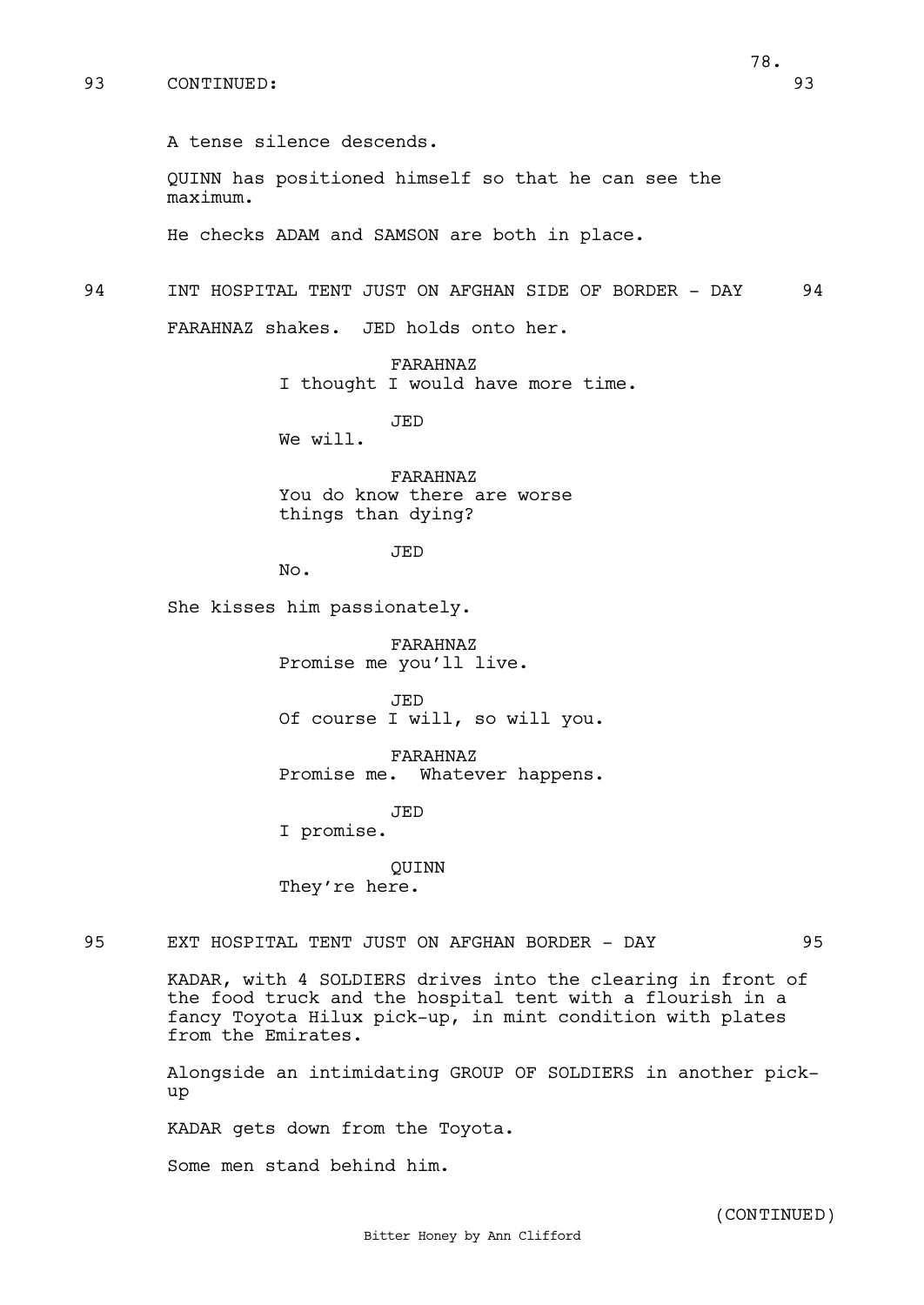Others remain in their pick-up their guns cocked.

The MULLAH walks out to greet him.

(They speak in Pushtu)

MULLAH Assalamu alaikum. You do know you are in great danger here my son.

KADAR Where are the infidels?

The MULLAH shrugs his shoulders.

96 INT HOSPITAL TENT - DAY 96

QUINN, his gun ready, translates.

QUINN He wants to know where we are.

97 EXT HOSPITAL TENT AFGHAN SIDE OF BORDER - DAY 97

KADAR Put him on his knees.

They grab the MULLAH and throw him to the ground.

KADAR (CONT'D) Put out both your hands.

The Mullah looks horror struck.

KADAR (CONT'D) Both your hands.

Kadar signals to one of his men who takes out a machete.

98 INT HOSPITAL TENT - DAY 98

QUINN, FARAHNAZ and JED watch with increasing horror.

JED What's he doing? What?

99 EXT HOSPITAL COURTYARD - DAY 99 The MULLAH shakes with fear.

79.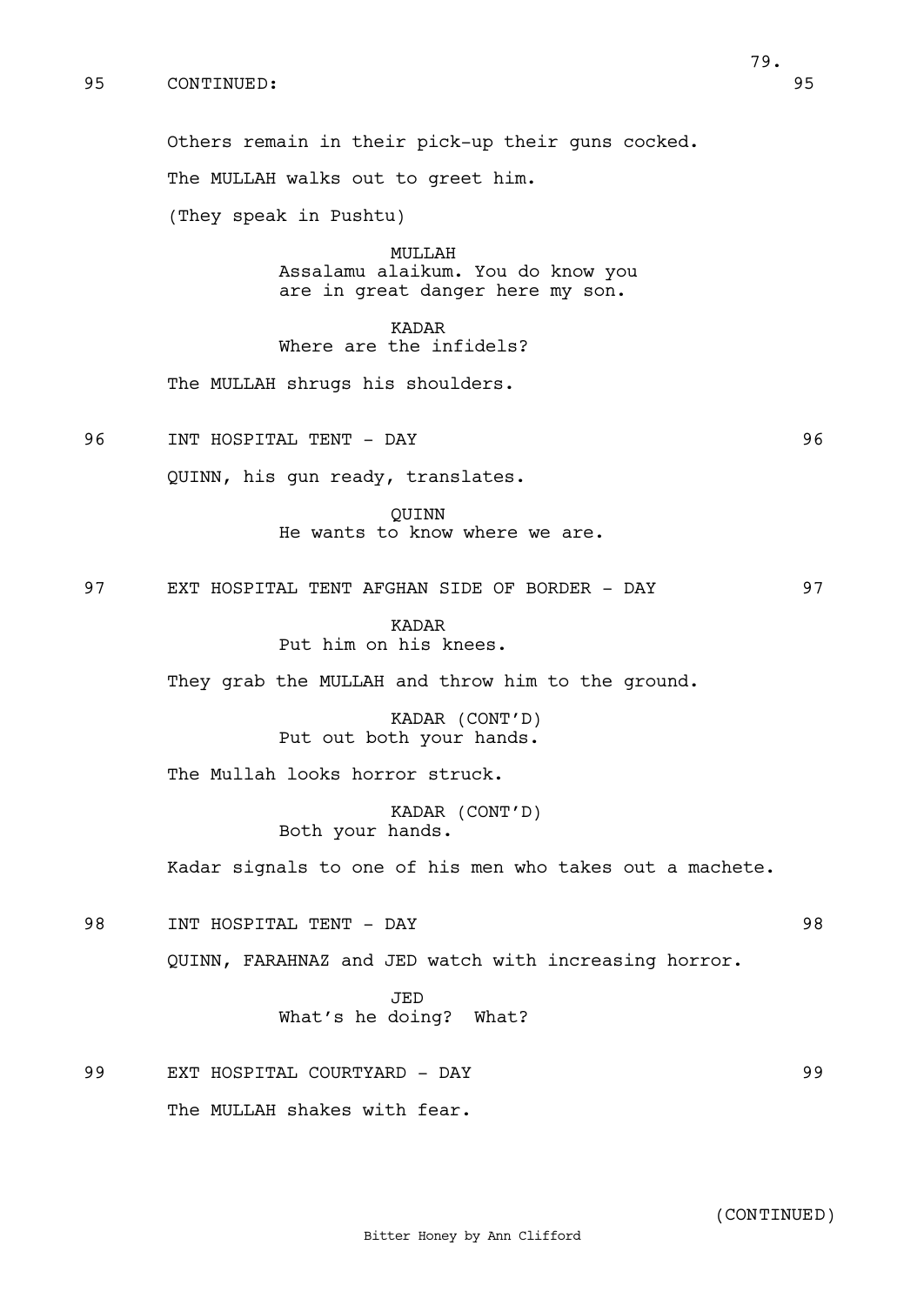your hands. The MULLAH cannot speak. KADAR nods at his man. The machete is brought down and a hand is severed. The Mullah groans and faints. KADAR looks around. 100 INT HOSPITAL TENT - DAY 100 JED, completely stunned, shakes his head. JED No. QUINN stops JED moving. QUINN The hand is gone, the man has fainted. Wait. 101 EXT HOSPITAL TENT JUST ON BORDER - DAY 101 KADAR directs another SOLDIER. KADAR Lift him up. A soldier lifts up the MULLAH. ANOTHER smacks him round the face until he comes too. KADAR (CONT'D) (in Pushtu) Hold out his other hand. The soldier holds out the hand. 102 INT HOSPITAL TENT - DAY 102 FARAHNAZ goes to leave the tent. JED grabs her. JED No. (He looks at QUINN) There's no point waiting. JED takes one last look at FARAHNAZ. Bitter Honey by Ann Clifford (CONTINUED)

KADAR

If you do not tell me where the infidels are I will cut off both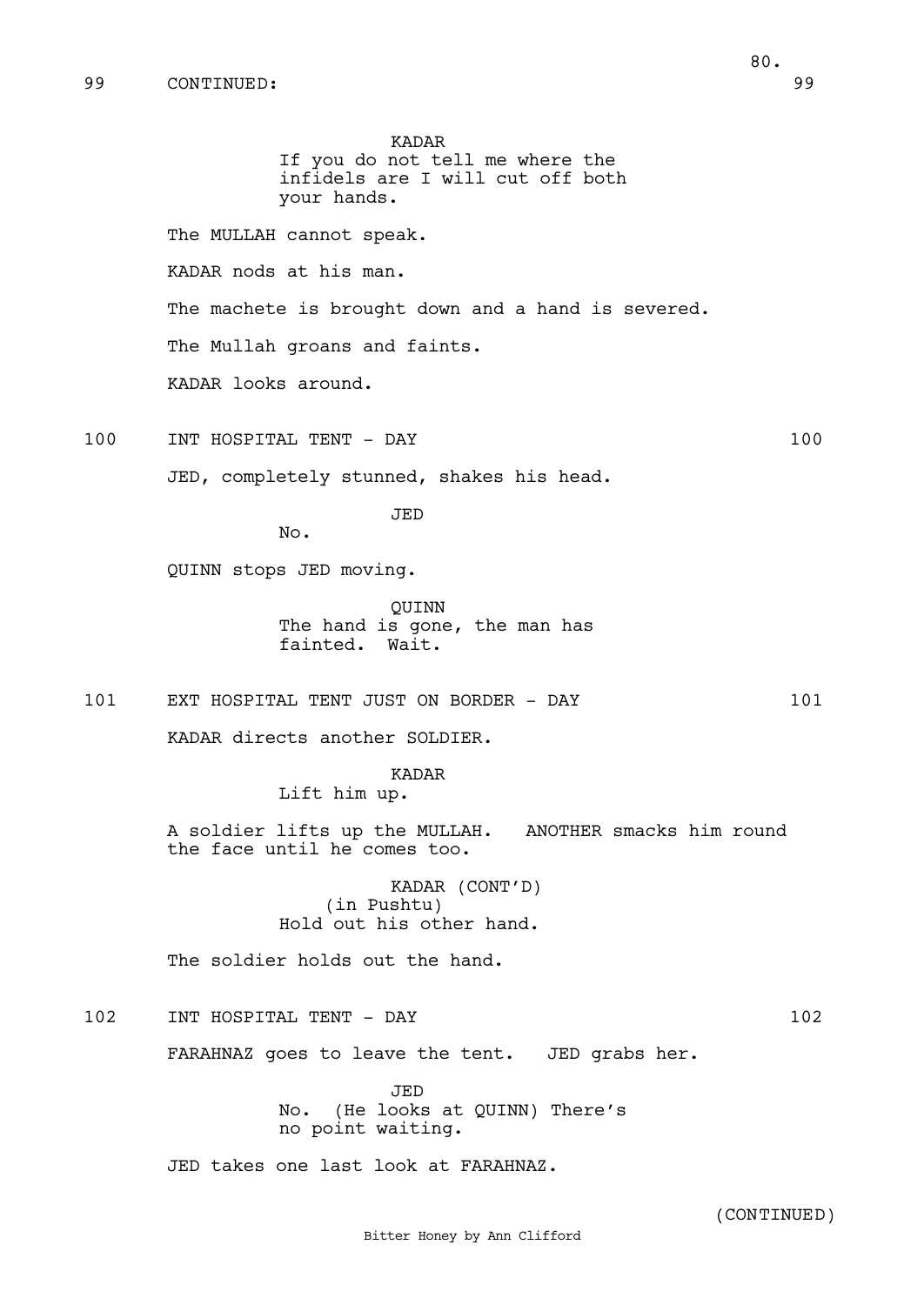JED (CONT'D)

Stay here.

He steps outside.

#### QUINN

Shit.

QUINN lowers his gun and follows him, catches him and walks beside him.

103 EXT REFUGEE CAMP ON BORDER - DAY 103

ADAM and SAMSON reposition themselves as both JED and QUINN walk towards KADAR.

The MULLAH is kicked away.

KADAR ignores JED.

(Kadar now speaks English)

KADAR Where is my traitorous sister.

QUINN The doctor is unavailable.

Kadar takes out his gun and points it at QUINN who raises his arms swiftly.

> QUINN (CONT'D) We brought supplies and equipment for a hospital. A hospital the Afghan people, particularly the women, so badly need. Sadly though there is now no hospital.

KADAR It is because of your country that Afghanistan has nothing, but true Afghans are proud of their country.

JED If that is true how come so many are here waiting to leave?

Kadar translates this to his men who explode into anger shouting abuse.

QUINN looks for ADAM and SAMSON.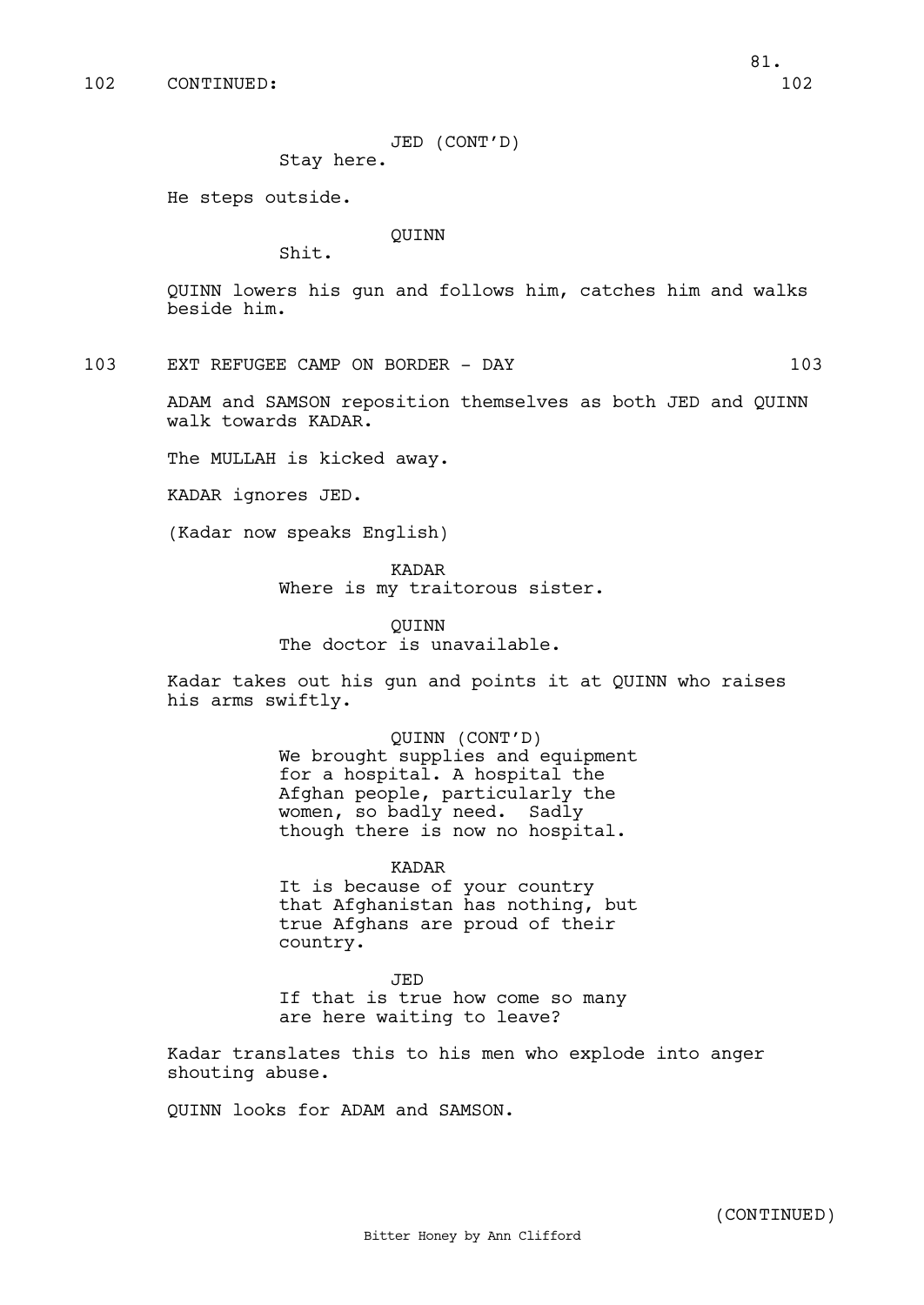Unseen to begin with FARAHNAZ courageously walks into the middle of the group, they part for her, her head is covered.

KADAR grabs her, slaps her.

KADAR (in Pushtu angrily) Where is your full burqua? You bring shame on our family.

FARAHNAZ Where is our father Kadar?

KADAR cannot meet her gaze. He fires his gun into the air angrily.

JED moves to intervene. A SOLDIER's gun stops him.

QUINN's eyes are everywhere looking for possibilities to fight their way out.

He catches ADAM's eye.

FARAHNAZ (CONT'D) It is dangerous for you here brother.

KADAR You will come with me after I have killed these infidels.

She shakes her head.

FARAHNAZ (in English) Brother I fear you will be killed.

FARAHNAZ takes a step back towards JED.

Kadar sees immediately the intimacy.

KADAR What is my sister to you?

QUINN

Nothing.

QUINN looks for ADAM.

ADAM nods ready.

KADAR

You.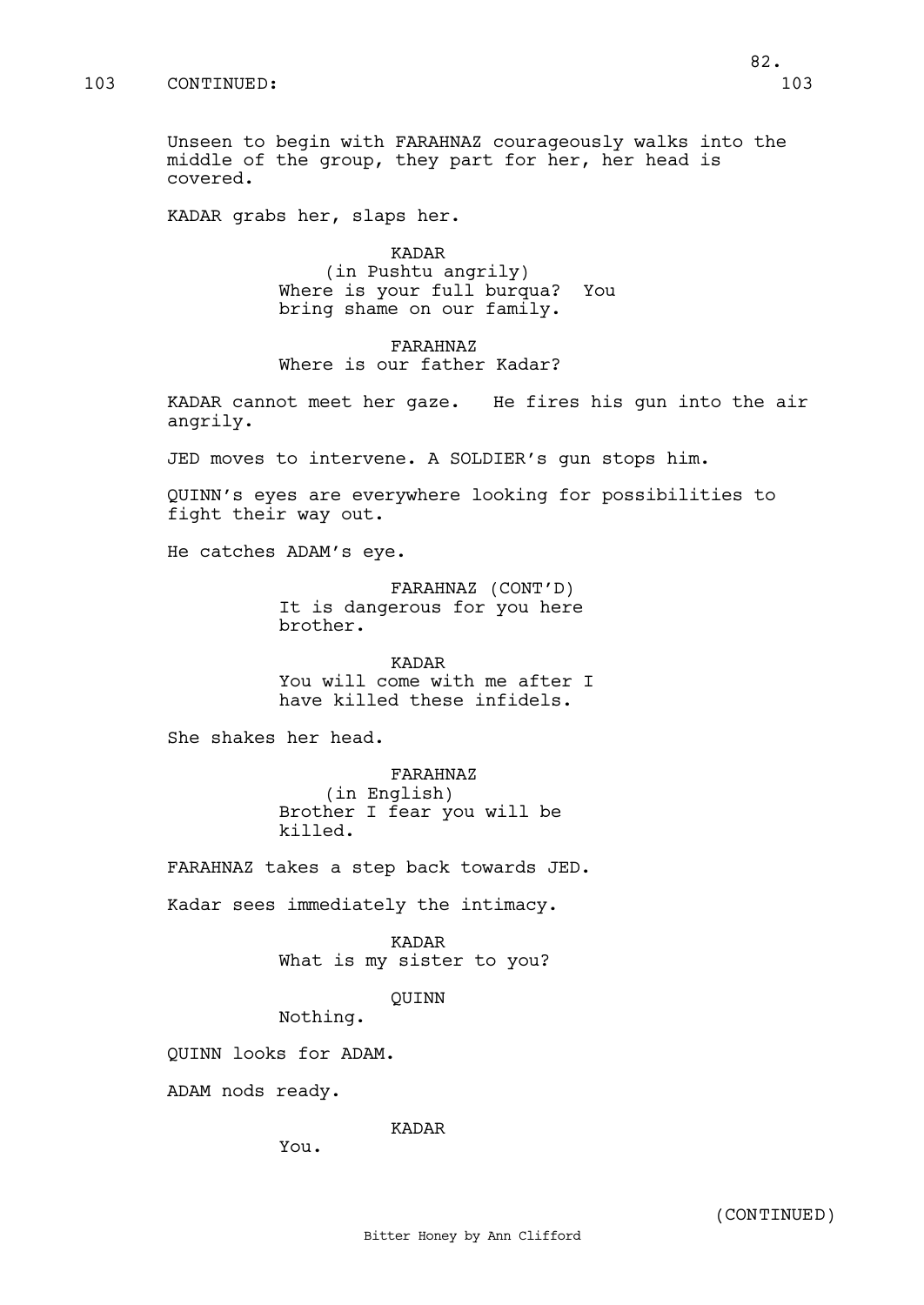JED looks KADAR straight in the eye.

KADAR (CONT'D) (enraged) What do you want from her? Have you had sex with her? I disown her. She is worthless.

He grabs FARAHNAZ by her hair and forces her to kneel.

KADAR (CONT'D) What man would want a woman who has been with an infidel?

He looks at FARAHNAZ.

KADAR (CONT'D) (in Pushtu) What is this man to you?

FARAHNAZ (looking at JED) I love him.

#### KADAR

Whore.

He takes hold of his gun and holds it at FARAHNAZ's head.

She looks at JED with resignation.

A shot and one of the Taliban soldiers falls dead.

The Pakistani guards behind the food truck have started shooting.

Some of the border guards have encroached inside the border and they too begin to shoot.

All hell breaks loose. There is complete confusion as the Taliban start returning fire.

JED jumps KADAR. His gun fires.

QUINN lets a knife slip into his hand.

Without warning QUINN grabs KADAR and slits his throat.

KADAR falls dying on the ground. His blood pouring out on the ground beside him.

JED flings himself over FARAHNAZ.

The soldiers without KADAR are confused. They fire indiscriminately.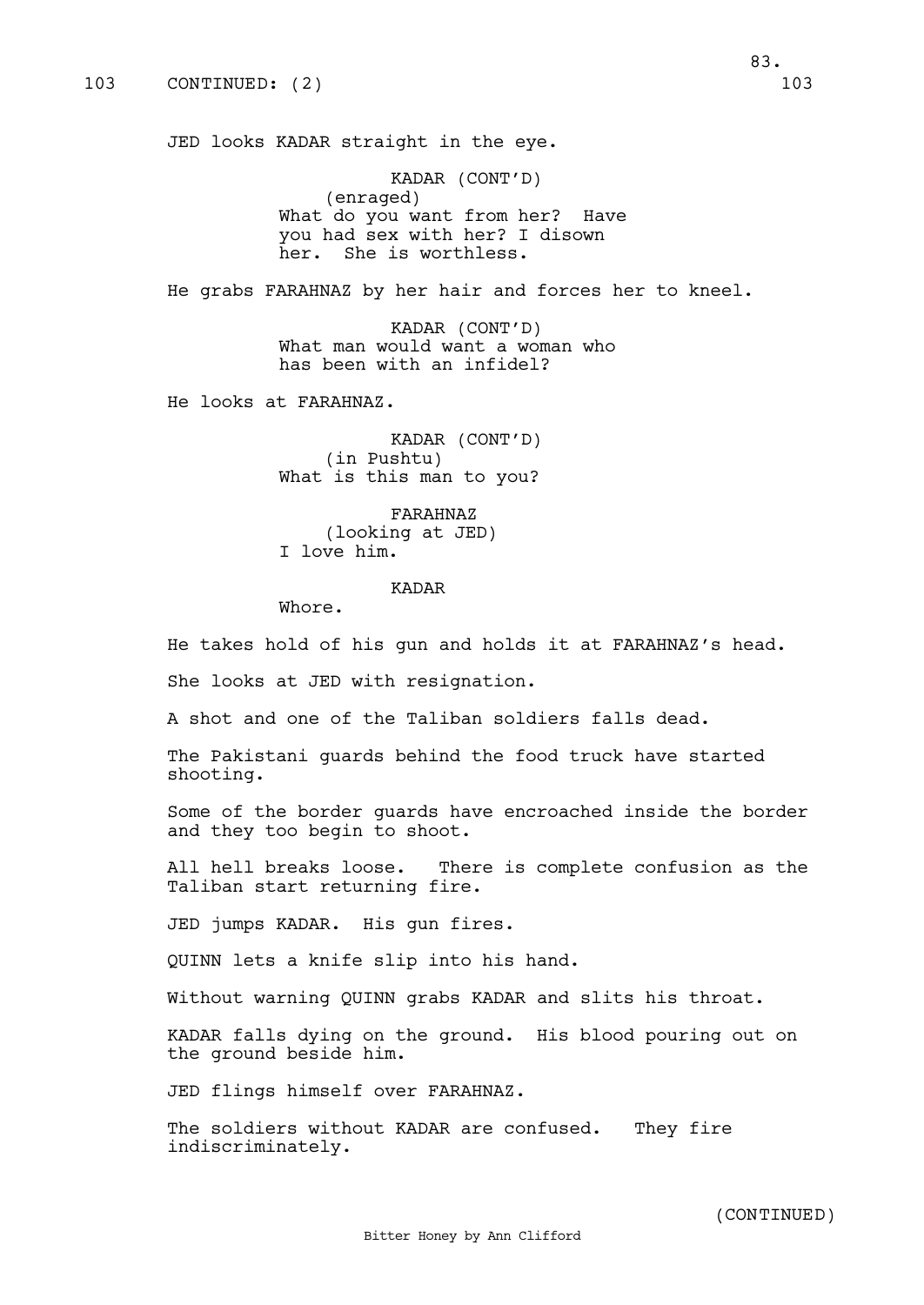QUINN defends himself.

All the soldiers are dead.

The silence descends.

As the smoke and dust clears, JED lifts himself off FARAHNAZ.

> JED You're safe now.

She doesn't move.

SILENCE

Time stands still for JED. He watches as her blood pours out of her body and seeps over the dirt.

She is dead.

JED (CONT'D)

No. No.

He cradles her in his arms.

Little MOHAMMED keeps watch over them. In his hands is a water bottle.

QUINN gets down on his knees beside FARAHNAZ and puts his hand on her neck to check if there is any sign of life.

For the first time emotion breaks out of QUINN and anger fills his face.

> QUINN Don't touch her.

JED doesn't move.

QUINN hauls JED off her.

QUINN (CONT'D) No you don't. You killed her.

QUINN has his knife in his hand.

QUINN fuelled by pain, anger and despair lunges at JED and goes for his chest.

Reflex movement JED lifts his arm. It is badly cut.

JED realises QUINN wants him dead.

JED It's finished.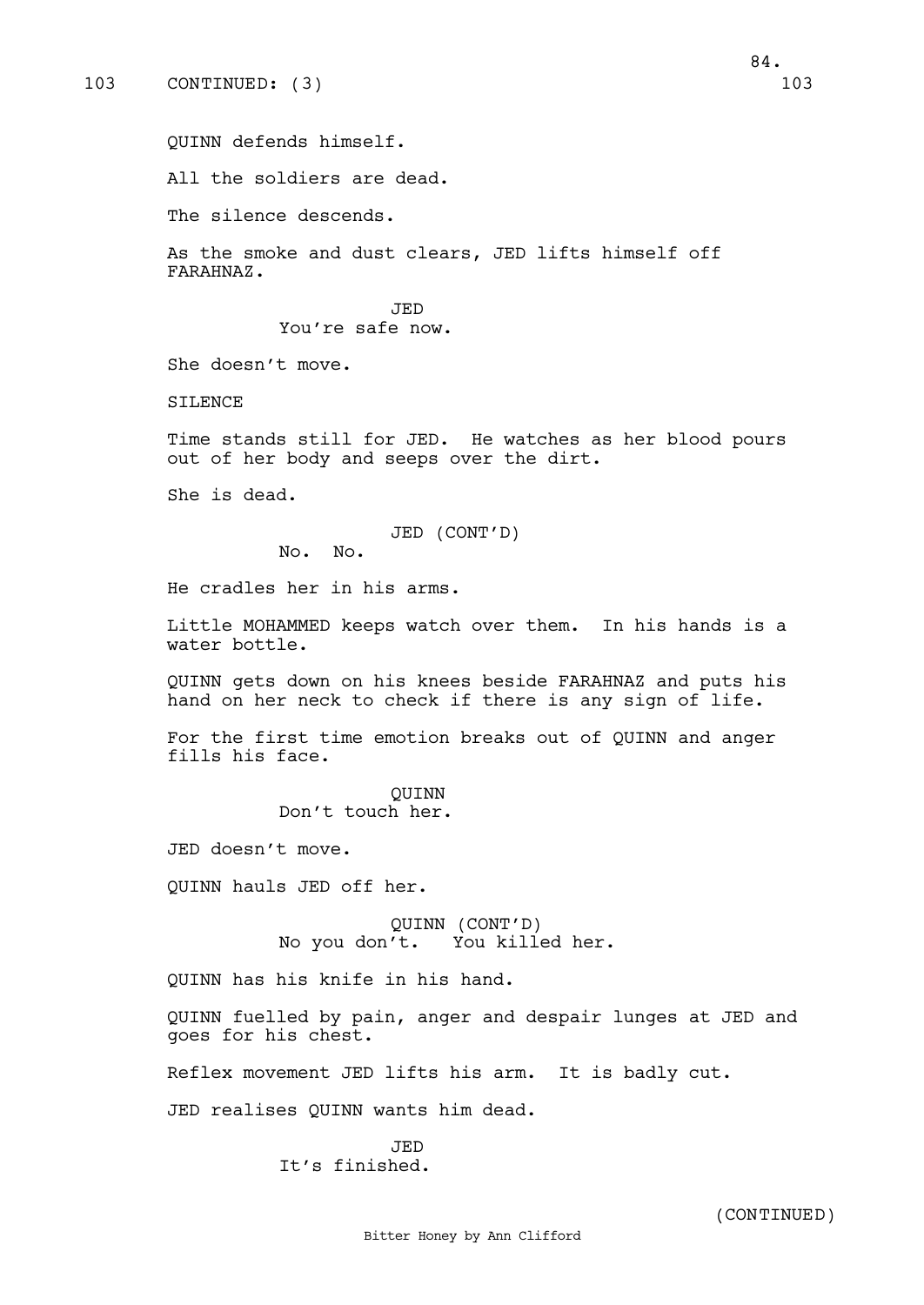85.

QUINN cannot hear. JED will not fight. ADAM and SAMSON start to run towards QUINN. QUINN comes at him again. JED is cut on the cheek. JED (CONT'D) I won't do it Quinn. I can't. QUINN catches him again, this time in his thigh. JED falls down. He will not fight. QUINN goes for the kill. ADAM and SAMSON grab QUINN. QUINN throws everything against them, but they are too strong as a team. Efficiently they disarm him. JED gets unsteadily to his feet. QUINN goes again for him. ADAM and SAMSON take QUINN's legs from under him. They grab and hold him expertly so he is unable to move. ADAM (shouts) QUINN. QUINN comes to himself.

> JED Our problem isn't dying Quinn, it's working out how we're going to live.

FLASHBACK

JED sees FARAHNAZ'S face.

FARAHNAZ Promise me you'll live.

Shots from the border guards ring out and she falls to the ground dead in the crossfire.

END OF FLASHBACK

JED wearily gets to his feet.

(CONTINUED)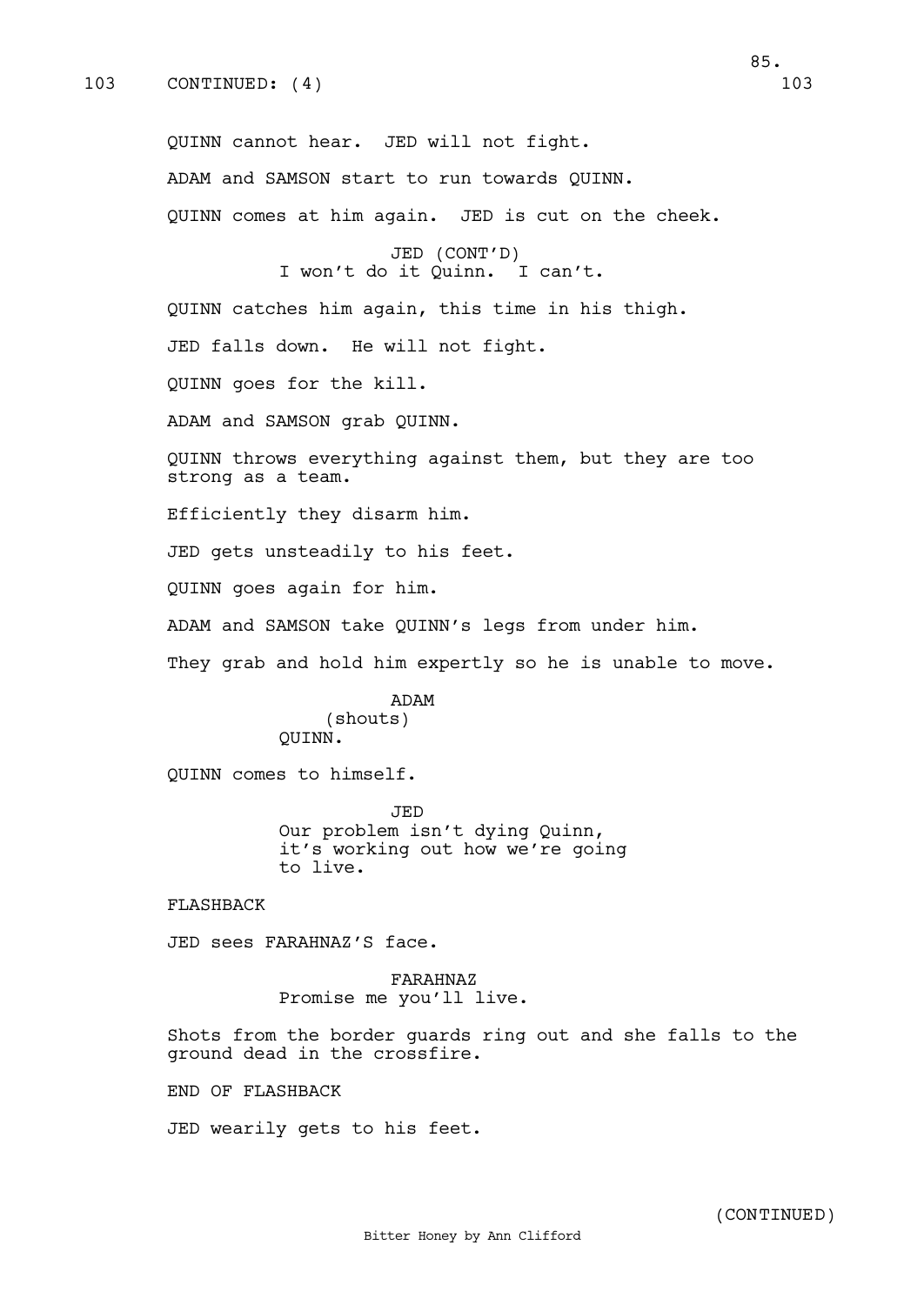JED

She was caught in the middle.

He holds out his hand to QUINN.

QUINN drags himself to his feet and exhausted, takes the offered hand.

QUINN and ADAM lift FARAHNAZ onto their shoulders and walk towards the hospital tent.

JED limps after them.

104 INT HOSPITAL TENT - NIGHT 104 104

Alone JED watches over FARAHNAZ laid out on her consultation table.

She is formal, unfamiliar. Her black hijab is disarranged.

JED leans over and very gently rearranges her hijab properly.

> JED There. Free at last. Go with God.

He sees her hand with her ring on it.

Gently he takes hold of the hand and kisses it.

Emotion breaks, tears fall.

He removes the ring and holds it in his hand.

JED (CONT'D) Forgive me, but I need to remember.

He leans over and gently kisses her on her lips.

105 EXT BORDER - DAY 105

JED, QUINN, ADAM and SAMSON prepare to cross the border.

A pick-up waits for them.

The MULLAH, his hand gone, his arm bandaged, waits with MOHAMMED.

JED gives the MULLAH all the money he has.

MULLAH Thank you. It was God's will.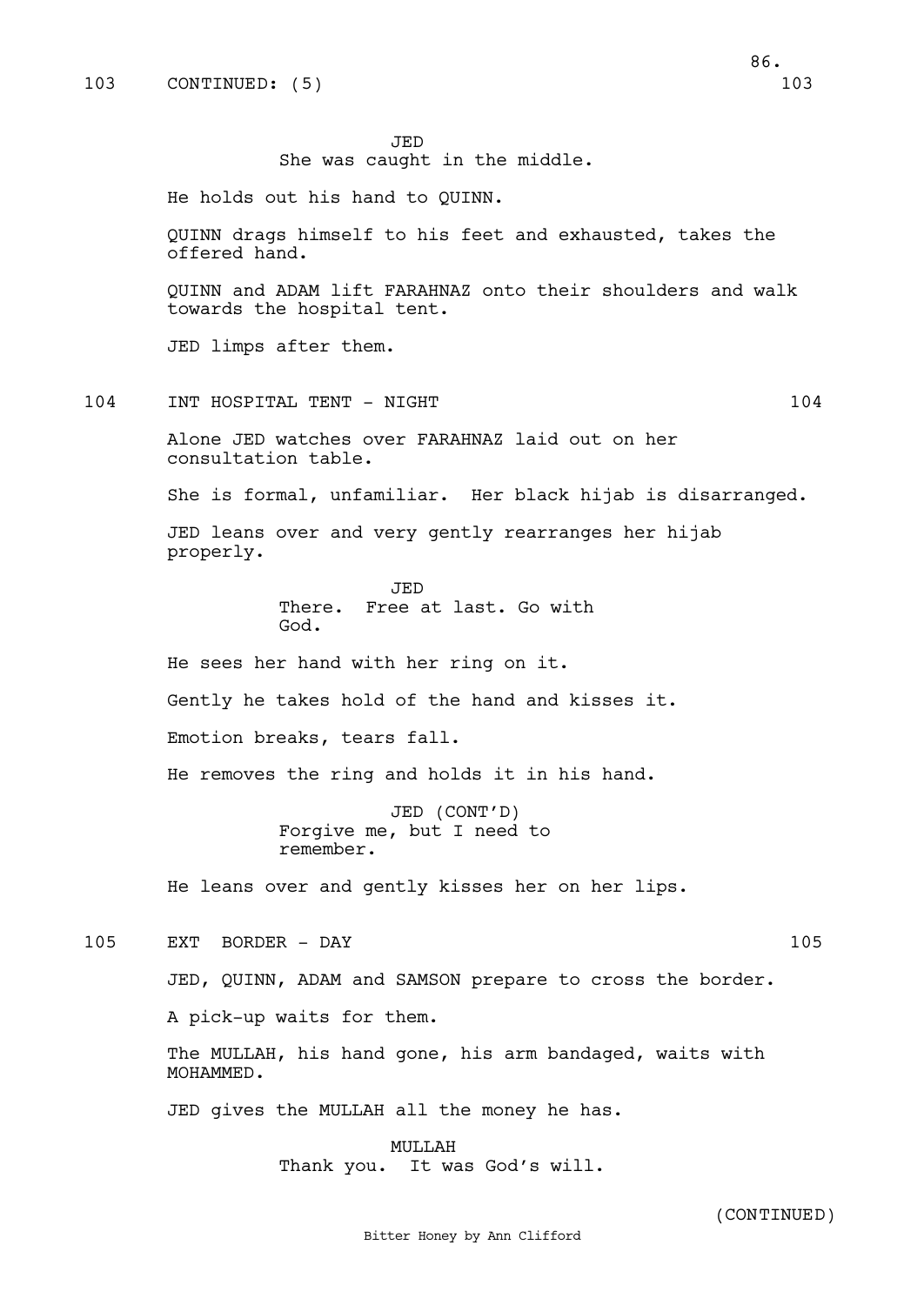JED God be with you.

MULLAH We have much to learn from each other. Allahu akbar.

JED and QUINN bow respectfully.

JED

The boy?

MULLAH He will be as my son. May Allah be merciful and guide you to your home.

MOHAMMED hands JED the water bottle he gave him, now full.

Respectfully JED takes it.

JED takes off his watch and gives it to the boy who ecstatic, jumps into JED's arms.

JED kisses him and puts him down beside the MULLAH.

The four men show their passports and pass through the border.

JED looks back and catches MOHAMMED's eyes looking at him.

106 EXT SHIP'S DECK -DAY 106

JED, still in Afghan dress is sitting on the deck of a rust bucket, an excuse for a ship with a GROUP of Afghan men and women.

TWO WOMEN sit and watch JED with a YOUNG GIRL.

JED struggles with cloth, string and sticks.

JED (pointing to himself) JED. JED

The young girl giggles shyly.

Finally he hands her the kite and gestures that she must go some distance away.

He motions to hold it up. The child obeys.

(CONTINUED)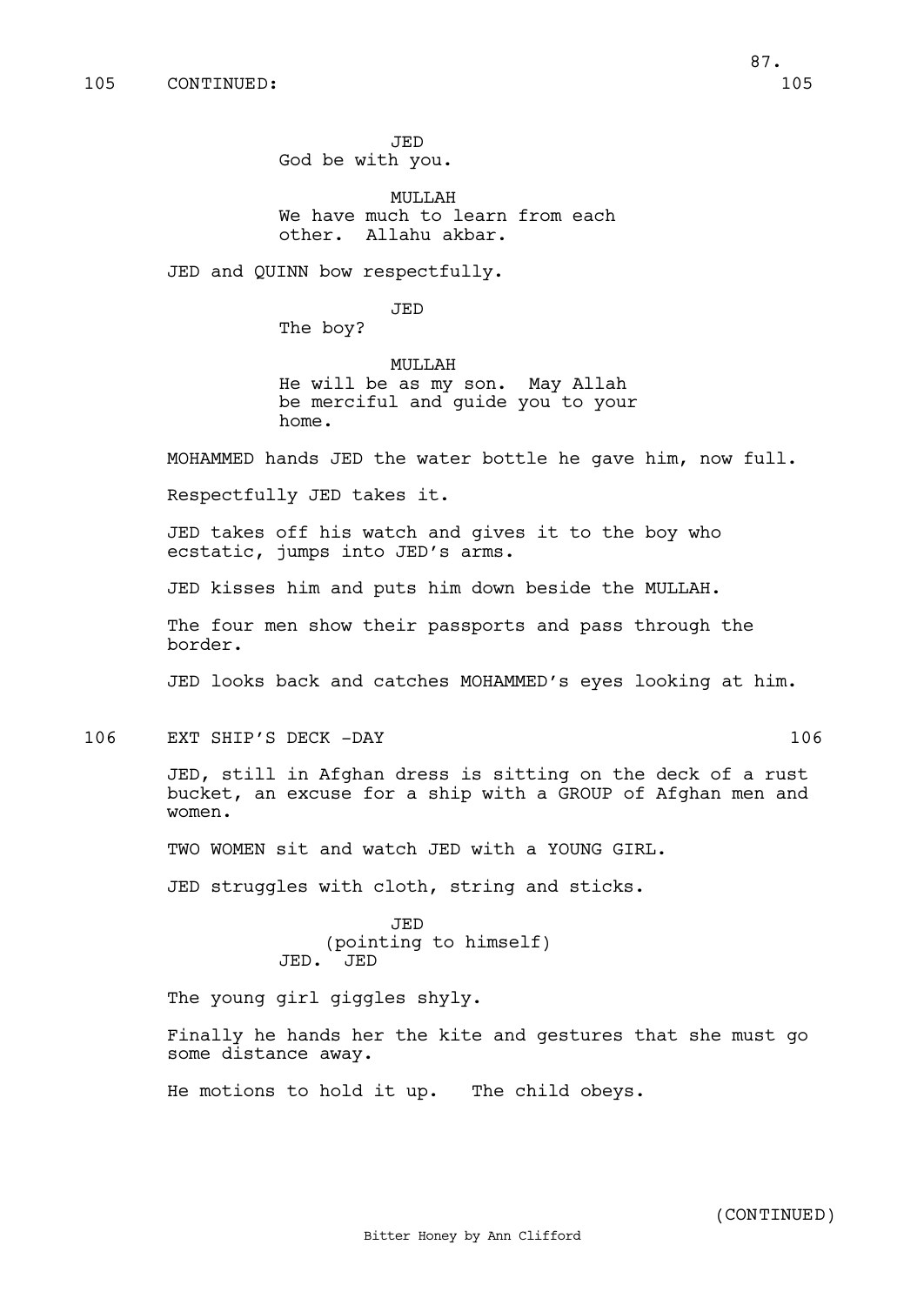JED (CONT'D) (in Pushtu) Throw it. (he signals again) The young girl does so and the wind takes it. JED lets the string out and the kite blows high. The child comes over to him and he helps her hold it. The kite flies bold and free in the wind. A black bird flying amongst the seagulls hawking after the boat. 107 EXT TILBURY DOCKS - DAY 107 At Tilbury docks the different flags are still flying, pristine and correct. There is the sound of the wires slapping against the flagpole. 108 EXT SHIP'S DECK - DAY 108 QUINN joins JED looking at the docks. JED What are you going to do? QUINN I want something clean in my hands. JED You had it. QUINN We both did. JED looks at him. The ship docks and the gangplank is lowered. MJ and another BORDER OFFICER walk onto it. They walk up to the assembled group of Afghanis. MJ Does anyone speak English? JED Hello MJ.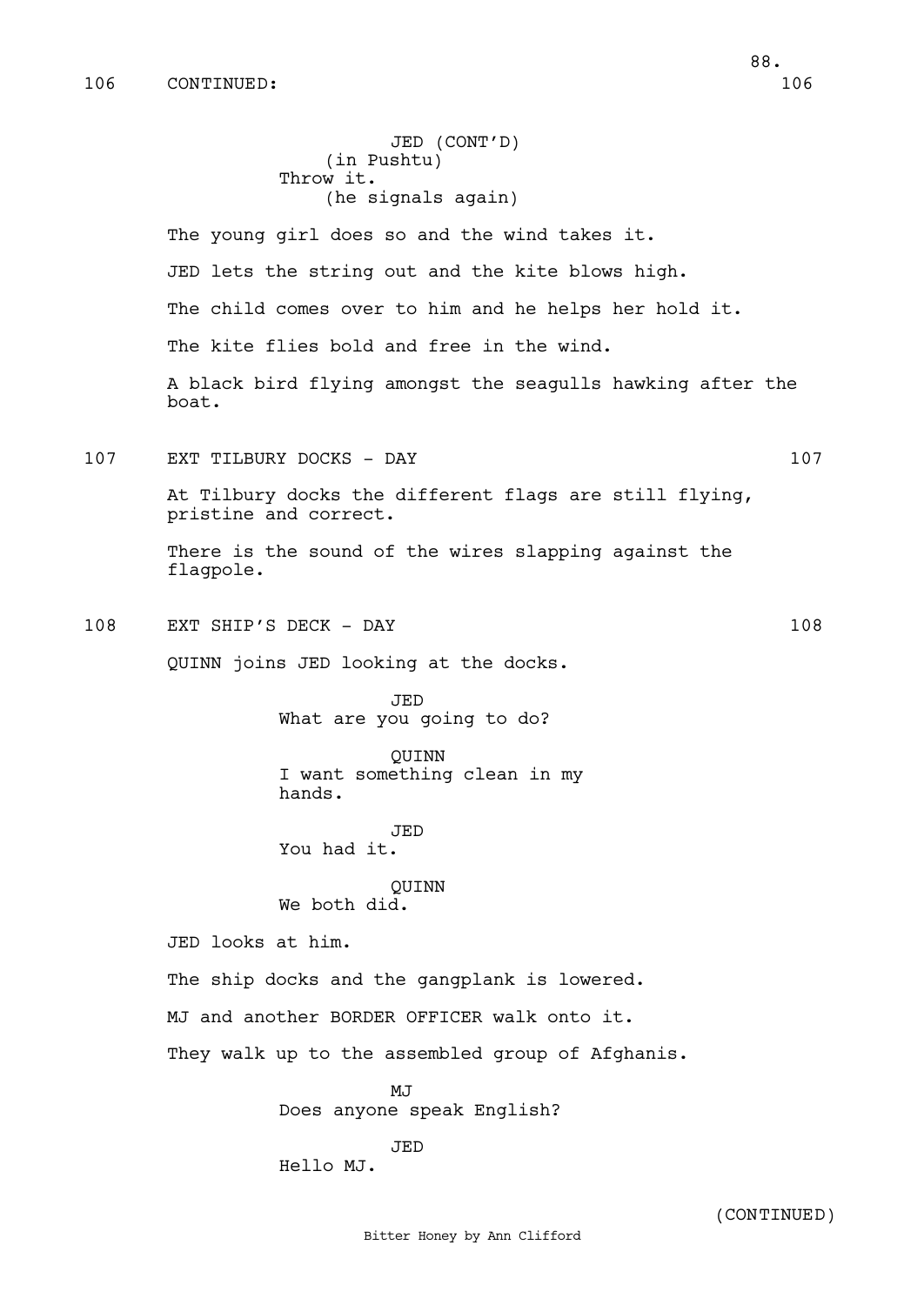MJ looks at the hairy Afghan in front of him.

**MJ** JED? JED Moore? You gone native or what?

JED shakes him by the hand.

JED These people are looking for political asylum. I'll be happy to help.

109 INT DETENTION CENTRE - DAY 109

JED walks into the familiar reception area with the GROUP of Afghans.

He watches KATE, there to meet the asylum seekers.

Finally she registers her unrecognisable brother.

She flings herself at him.

He hugs her like he has never hugged her before.

She is surprised and delighted.

JED Love you. I've brought you a present. I hope you still want it.

KATE You know I love presents.

She looks over his shoulder and as the people part there stands QUINN vulnerable and nervous.

She looks at JED questioningly.

He simply shrugs and smiles.

JED I think he deserves another chance.

KATE takes a deep breath and starts to walk towards QUINN. JED turns and watches her.

Suddenly he feels a tug on his trouser leg and turns back. It is the LITTLE GIRL.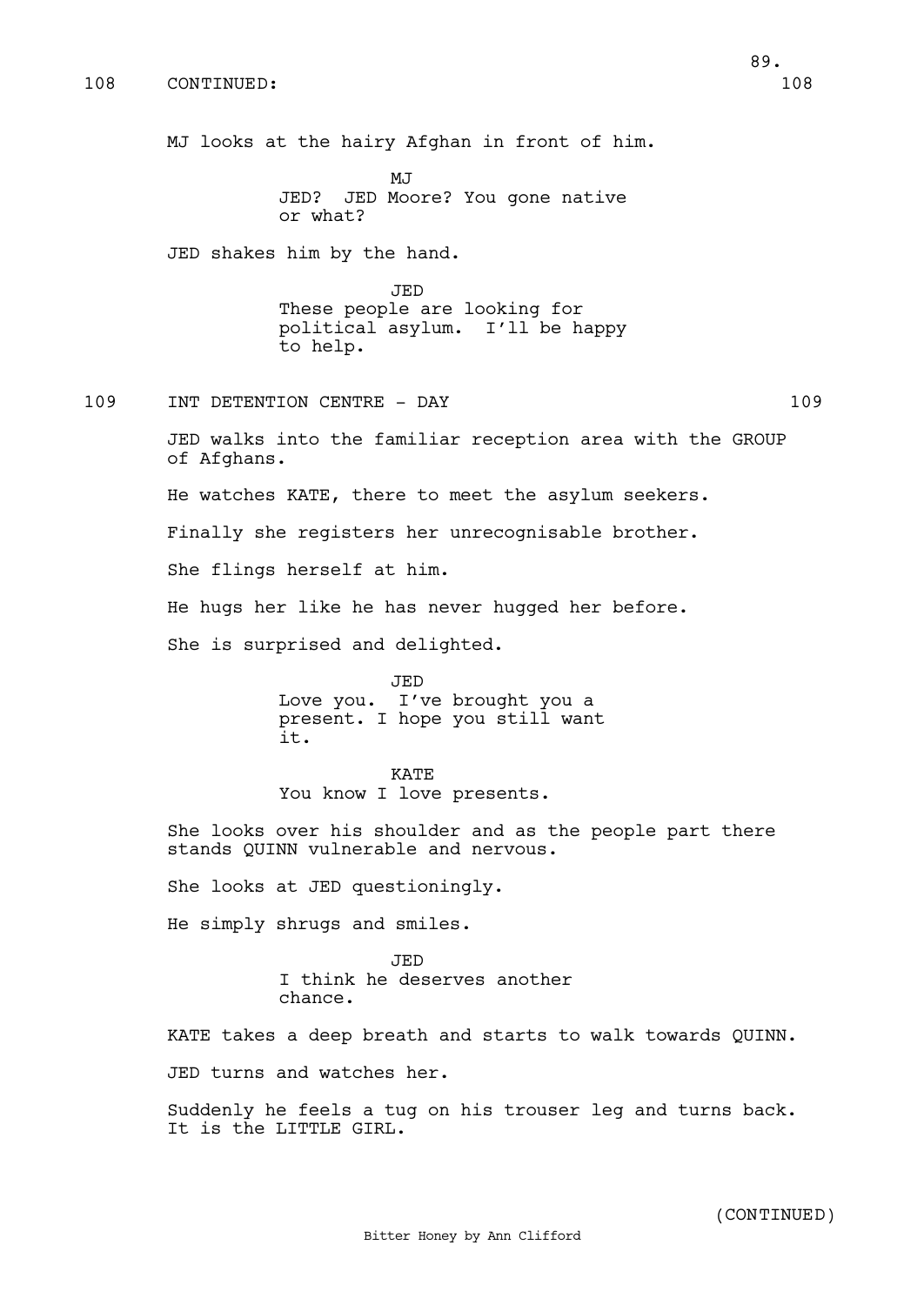He picks her up and sees that she is still holding the kite he made.

## 110 EXT BALCONY JED'S FLAT - EVENING 110

JED, still in Afghan clothes, though clean shaven, is on the balcony with KATE who holds a letter. Both have drinks in their hands.

JED fingers the ring that's strung on leather around his neck.

> JED How's Quinn?

KATE Coping, just about. We'll see. I have something to show you.

Kate hands him the letter.

JED opens it and starts to read.

KATE (CONT'D) It seems Farahnaz made a will before she left. Her father prepared for her to live here. Prepared to the tune of £300,000. She left it for Afghans. We are the executors.

JED

You are.

KATE No. She obviously had more faith in you than I ever did.

JED Remember when we were small how I used to completely ignore you.

KATE

Oh yes.

JED

I didn't like you, you were in my space.

KATE Do you still think that?

JED shakes his head.